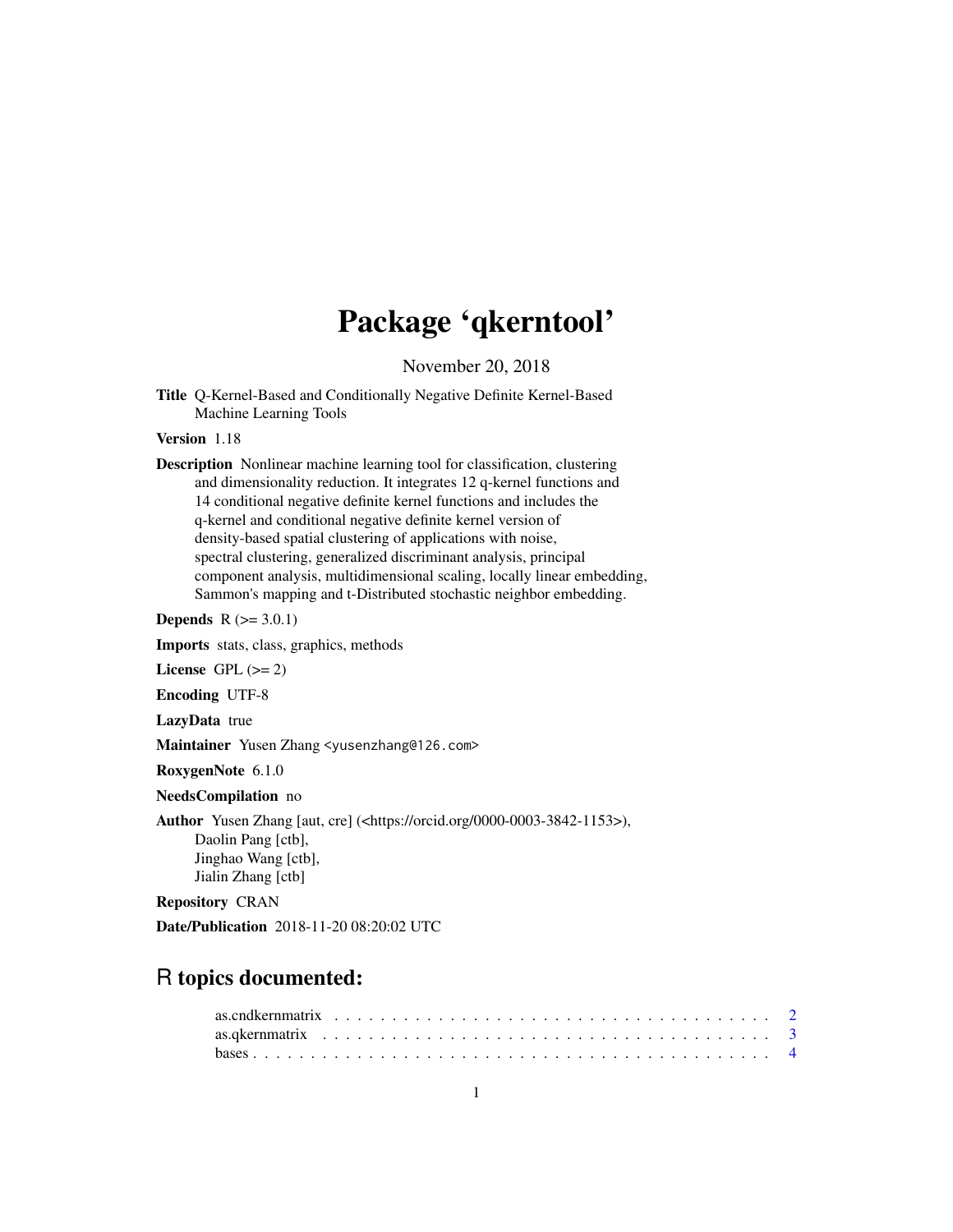### <span id="page-1-0"></span>2 as.cndkernmatrix

| blkdiag | 6  |
|---------|----|
|         | 7  |
|         | 8  |
|         | 9  |
| Eucdist | 11 |
|         | 12 |
|         | 13 |
|         | 16 |
|         | 17 |
|         | 19 |
|         | 20 |
|         | 24 |
|         | 25 |
|         | 28 |
|         | 30 |
|         | 33 |
|         | 34 |
|         | 37 |
|         | 39 |
|         | 42 |
|         | 43 |
|         | 44 |
|         | 47 |
|         | 48 |
|         | 50 |
|         | 53 |
|         | 54 |
|         | 57 |
|         |    |

#### $\blacksquare$  Index  $\blacksquare$

as.cndkernmatrix *Assing cndkernmatrix class to matrix objects*

### Description

as.cndkernmatrix in package qkerntool can be used to create the cndkernmatrix class to matrix objects representing a CND kernel matrix. These matrices can then be used with the cndkernmatrix interfaces which most of the functions in qkerntool support.

### Usage

## S4 method for signature 'matrix' as.cndkernmatrix(x, center = FALSE)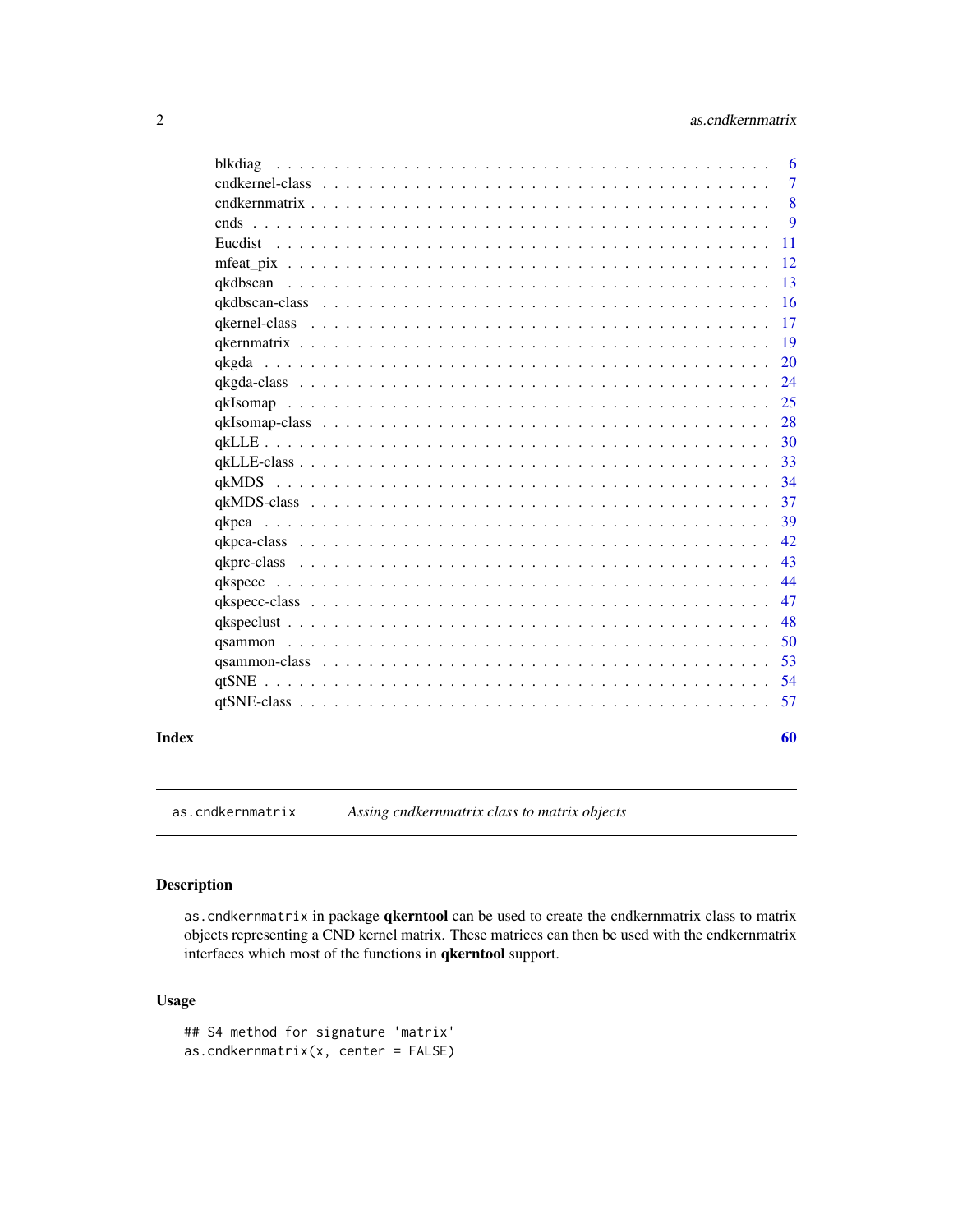### <span id="page-2-0"></span>as.qkernmatrix 3

### Arguments

|        | matrix to be assigned the cndkernmatrix class                 |
|--------|---------------------------------------------------------------|
| center | center the cndkernel matrix in feature space (default: FALSE) |

#### Author(s)

Yusen Zhang <yusenzhang@126.com>

### See Also

[cndkernmatrix](#page-7-1),[qkernmatrix](#page-18-1)

### Examples

```
## Create the data
x <- rbind(matrix(rnorm(10),,2),matrix(rnorm(10,mean=3),,2))
y \leftarrow \text{matrix}(c(\text{rep}(1,5), \text{rep}(-1,5)))
```
### Use as.cndkernmatrix to label the cov. matrix as a CND kernel matrix ### which is eq. to using a linear kernel

```
K \leftarrow as.cndkernmatrix(crossprod(t(x)))
```
#### K

as.qkernmatrix *Assing qkernmatrix class to matrix objects*

### Description

as. qkernmatrix in package qkerntool can be used to create the qkernmatrix class to matrix objects representing a q kernel matrix. These matrices can then be used with the qkernmatrix interfaces which most of the functions in qkerntool support.

#### Usage

```
## S4 method for signature 'matrix'
as. qkernmatrix(x, center = FALSE)
```
### Arguments

|        | matrix to be assigned the qkernmatrix class                |
|--------|------------------------------------------------------------|
| center | center the kernel matrix in feature space (default: FALSE) |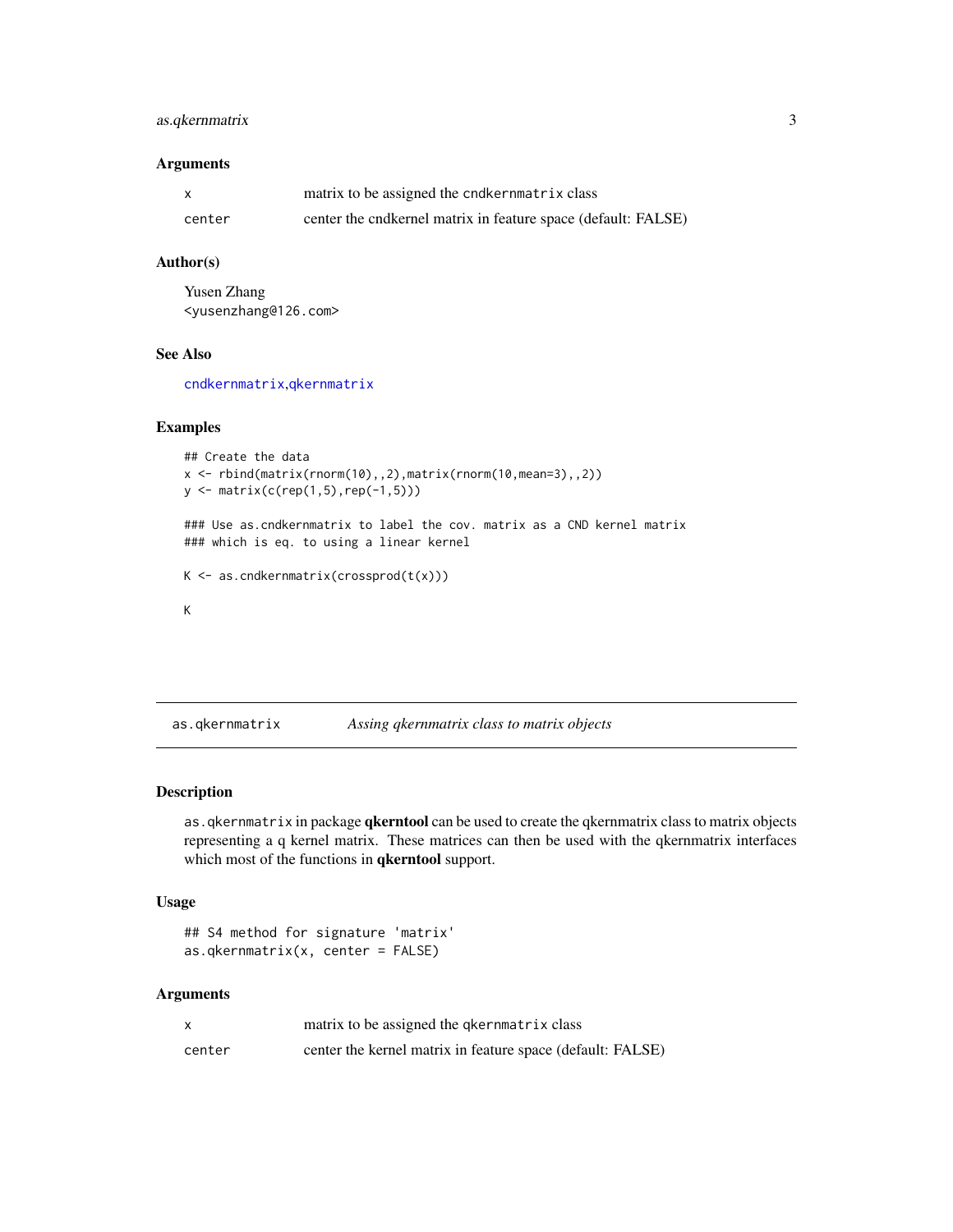**4** bases **bases bases bases bases bases** 

#### Author(s)

Yusen Zhang <yusenzhang@126.com>

#### See Also

[qkernmatrix](#page-18-1),[cndkernmatrix](#page-7-1)

#### Examples

```
## Create the data
x \le - rbind(matrix(rnorm(10),,2),matrix(rnorm(10,mean=3),,2))
y <- matrix(c(rep(1,5),rep(-1,5)))
### Use as.qkernmatrix to label the cov. matrix as a qkernel matrix
### which is eq. to using a linear kernel
K <- as.qkernmatrix(crossprod(t(x)))
K
```
#### bases *qKernel Functions*

#### <span id="page-3-1"></span>Description

The kernel generating functions provided in qkerntool. The Non Linear Kernel  $k(x, y) = \frac{1}{2(1-q)} (q^{-\alpha||x||^2} + q^{-\alpha||y||^2} - 2q^{-\alpha x'y}).$ The Gaussian kernel  $k(x, y) = \frac{1}{1-q} (1 - q^{(||x-y||^2/\sigma)})$ . The Laplacian Kernel  $k(x, y) = \frac{1}{1-q} (1 - q^{(||x-y||/\sigma)})$ .

The Rational Quadratic Kernel  $k(x, y) = \frac{1}{1-q} (1 - q^{\frac{||x-y||^2}{||x-y||^2 + c}}).$ The Multiquadric Kernel  $k(x, y) = \frac{1}{1-q} (q^c - q^{\sqrt{||x-y||^2} + c}).$ The Inverse Multiquadric Kernel  $k(x, y) = \frac{1}{1-q} (q^{-\frac{1}{c}} - q^{-\frac{1}{\sqrt{||x-y||^2+c}}}).$ The Wave Kernel  $k(x, y) = \frac{1}{1-q} (q^{-1} - q^{-\frac{\theta}{||x-y||}}^{\sin \frac{||x-y||}{\theta}}).$ The d Kernel  $k(x, y) = \frac{1}{1-q} [1 - q^{(x - y||d)].$ The Log Kernel  $k(x, y) = \frac{1}{1-q} [1 - q^l n (||x - y||^d + 1)].$ The Cauchy Kernel  $k(x, y) = \frac{1}{1-q} (q^{-1} - q^{-\frac{1}{1+||x-y||^2/\sigma}})$ . The Chi-Square Kernel  $k(x, y) = \frac{1}{1-q} (1 - q^{\sum (x-y)^2/(x+y)\gamma}).$ The Generalized T-Student Kernel  $k(x, y) = \frac{1}{1-q} (q^{-1} - q^{-\frac{1}{1+||x-y||^d}})$ .

<span id="page-3-0"></span>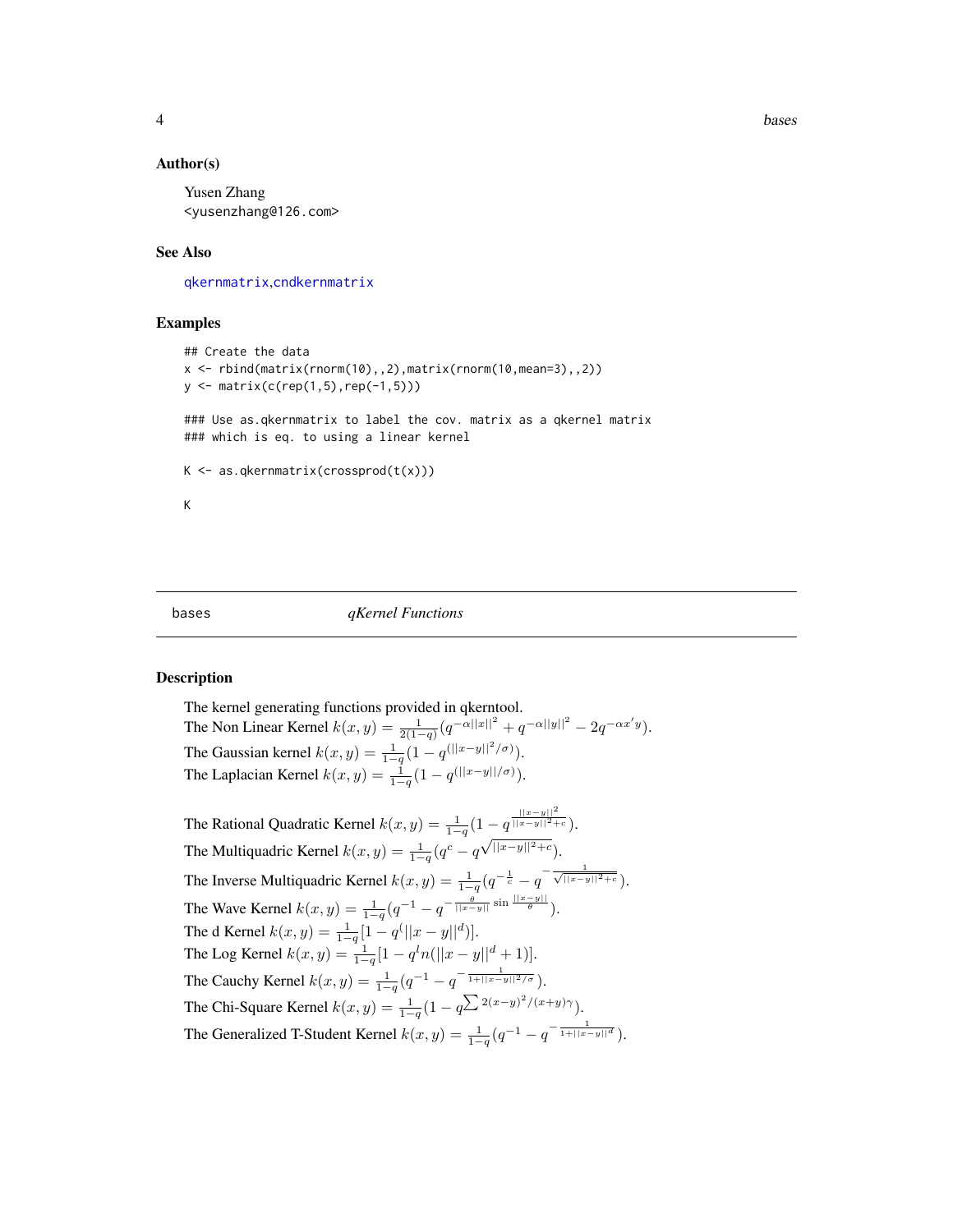**bases** 5

### Usage

```
rbfbase(sigma=1,q=0.8)
nonbase(alpha = 1, q = 0.8)laplbase(sigma = 1, q = 0.8)
ratibase(c = 1, q = 0.8)
multbase(c = 1, q = 0.8)
invbase(c = 1, q = 0.8)wavbase(theta = 1,q = 0.8)
powbase(d = 2, q = 0.8)logbase(d = 2, q = 0.8)
caubase(sigma = 1, q = 0.8)
chibase(gamma = 1, q = 0.8)
studbase(d = 2, q = 0.8)
```
#### Arguments

| q     | for all the qkernel function.                                                                                                                                    |
|-------|------------------------------------------------------------------------------------------------------------------------------------------------------------------|
| sigma | for the Radial Basis qkernel function "rbfbase", the Laplacian qkernel function<br>"laplbase" and the Cauchy qkernel function "caubase".                         |
| alpha | for the Non Linear gkernel function "nonlbase".                                                                                                                  |
| C     | for the Rational Quadratic gkernel function "ratibase", the Multiquadric gkernel<br>function "multbase" and the Inverse Multiquadric gkernel function "invbase". |
| theta | for the Wave gkernel function "wavbase".                                                                                                                         |
| d     | for the d qkernel function "powbase", the Log qkernel function "logbase" and<br>the Generalized T-Student gkernel function "studbase".                           |
| gamma | for the Chi-Square gkernel function "chibase".                                                                                                                   |

### Details

The kernel generating functions are used to initialize a kernel function which calculates the kernel function value between two feature vectors in a Hilbert Space. These functions can be passed as a qkernel argument on almost all functions in **qkerntool**(e.g., qkgda, qkpca etc).

#### Value

Return an S4 object of class qkernel which extents the function class. The resulting function implements the given kernel calculating the kernel function value between two vectors.

qpar a list containing the kernel parameters (hyperparameters) used.

The kernel parameters can be accessed by the qpar function.

#### Author(s)

Yusen Zhang <yusenzhang@126.com>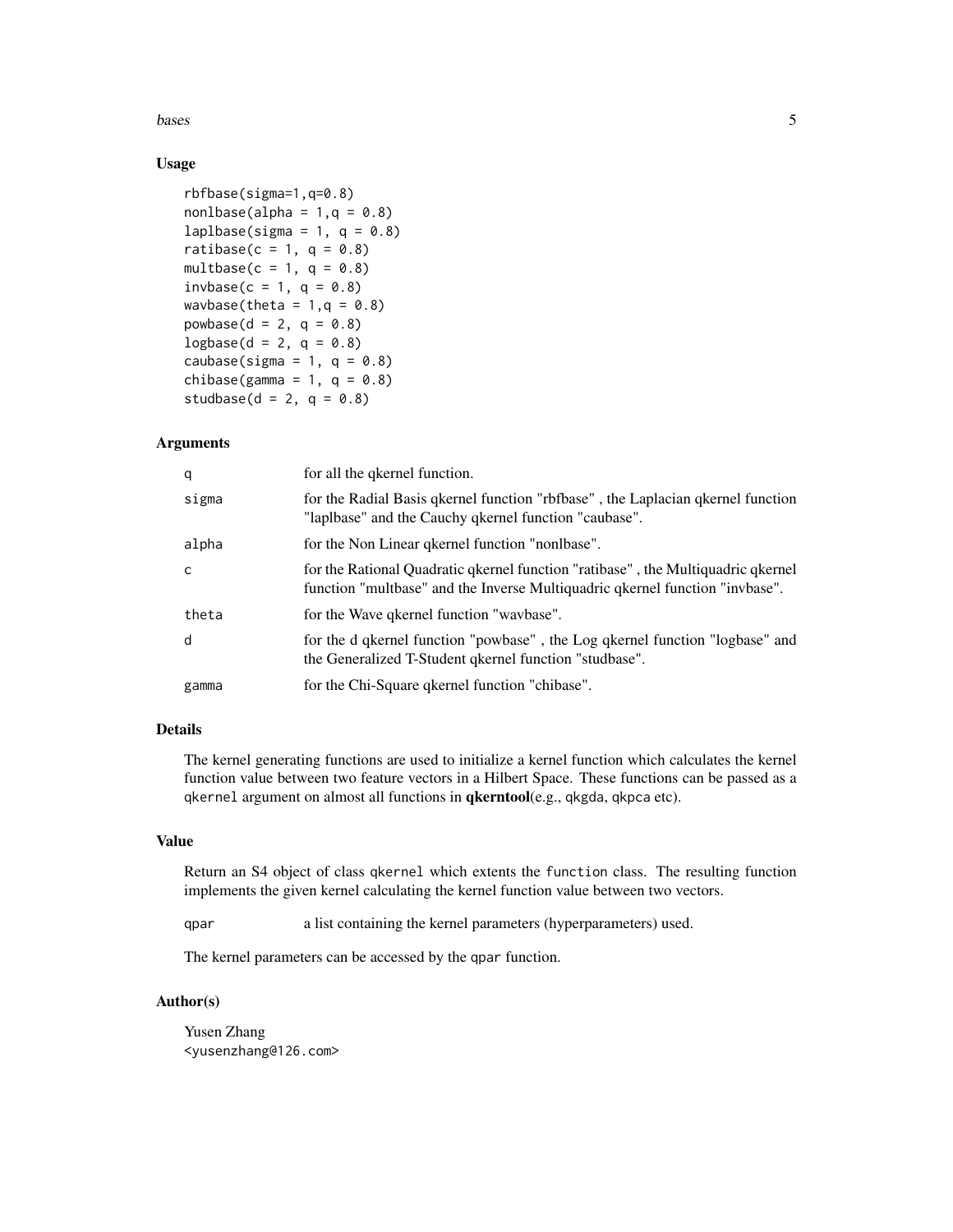### See Also

[qkernmatrix](#page-18-1), [cndkernmatrix](#page-7-1)

### Examples

qkfunc <- rbfbase(sigma=1,q=0.8) qkfunc qpar(qkfunc)

## create two vectors  $x < -$  rnorm(10)  $y \leftarrow \text{norm}(10)$ 

## calculate dot product qkfunc(x,y)

blkdiag *Block diagonal concatenation of matrix*

### Description

 $Y = BLKDIAG(A,B,...)$  produces diag $(A,B,...)$ 

#### Usage

blkdiag(x)

### Arguments

x a list of matrix

### Value

E - Block diagonal concatenation of matrix

### Author(s)

Yusen Zhang <yusenzhang@126.com>

<span id="page-5-0"></span>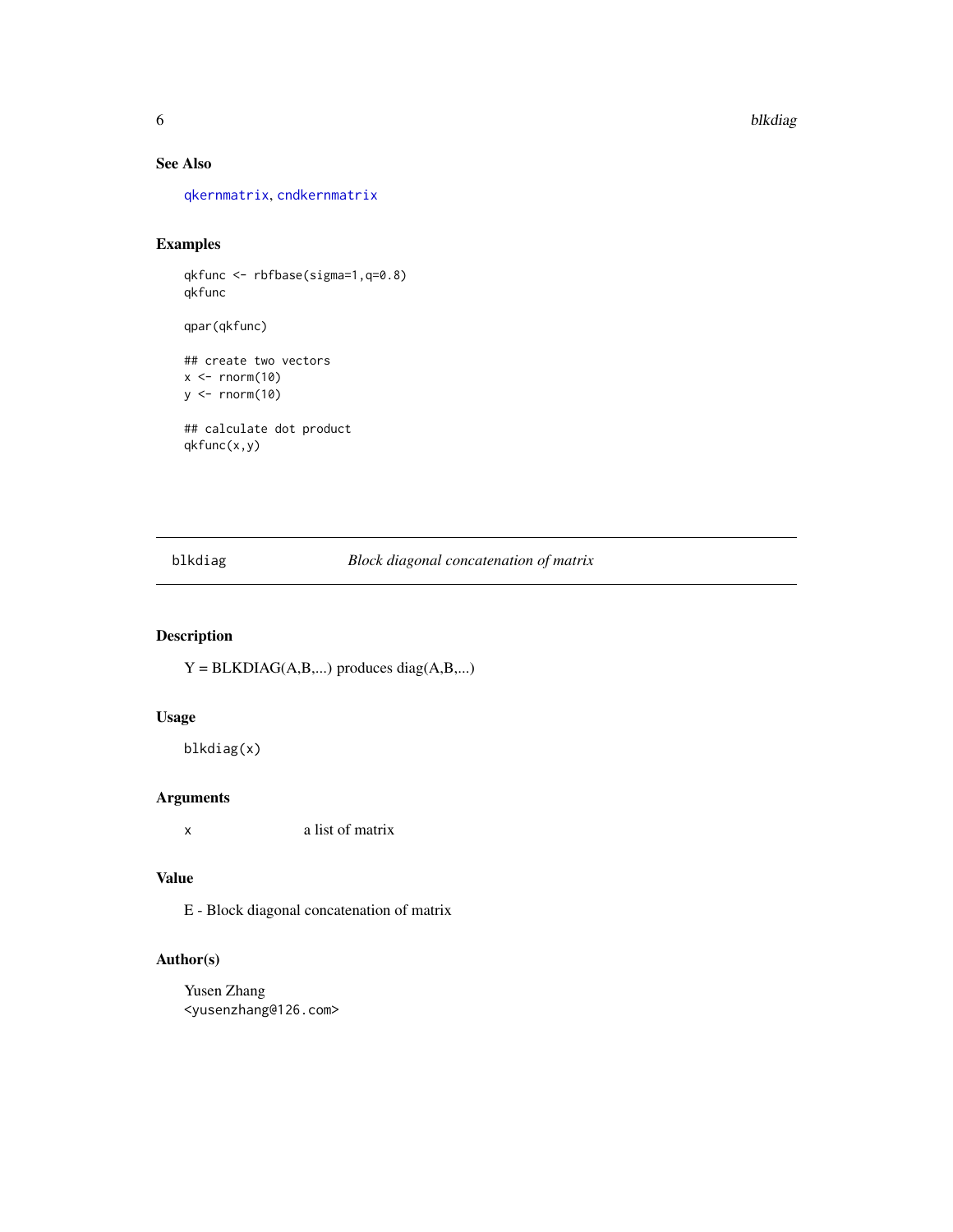<span id="page-6-1"></span><span id="page-6-0"></span>

#### Description

The built-in kernel classes in qkerntool

#### Objects from the Class

Objects can be created by calls of the form new("nonlkernel"), new{"polykernel"}, new{"rbfkernel"}, new{"laplkernel"}, new{"anokernel"}, new{"ratikernel"}, new{"multkernel"}, new{"invkernel"}, new{"wavkernel"}, new{"powkernel"}, new{"logkernel"}, new{"caukernel"}, new{"chikernel"}, new{"studkernel"}

or by calling the nonlcnd,polycnd, rbfcnd, laplcnd, anocnd, raticnd, multcnd, invcnd, wavcnd, powcnd, logcnd, caucnd, chicnd, studcnd functions etc..

#### **Slots**

.Data: Object of class "function" containing the kernel function qpar: Object of class "list" containing the kernel parameters

#### Methods

```
cndkernmatrix signature(kernel = "rbfkernel", x ="matrix"): computes the kernel ma-
    trix
```
#### Author(s)

Yusen Zhang <yusenzhang@126.com>

#### See Also

[qkernmatrix](#page-18-1),[cndkernmatrix](#page-7-1)

#### Examples

```
cndkfunc <- rbfcnd(gamma = 1)
cndkfunc
```

```
qpar(cndkfunc)
```

```
## create two vectors
x \leq -rnorm(10)y \le - rnorm(10)
```
cndkfunc(x,y)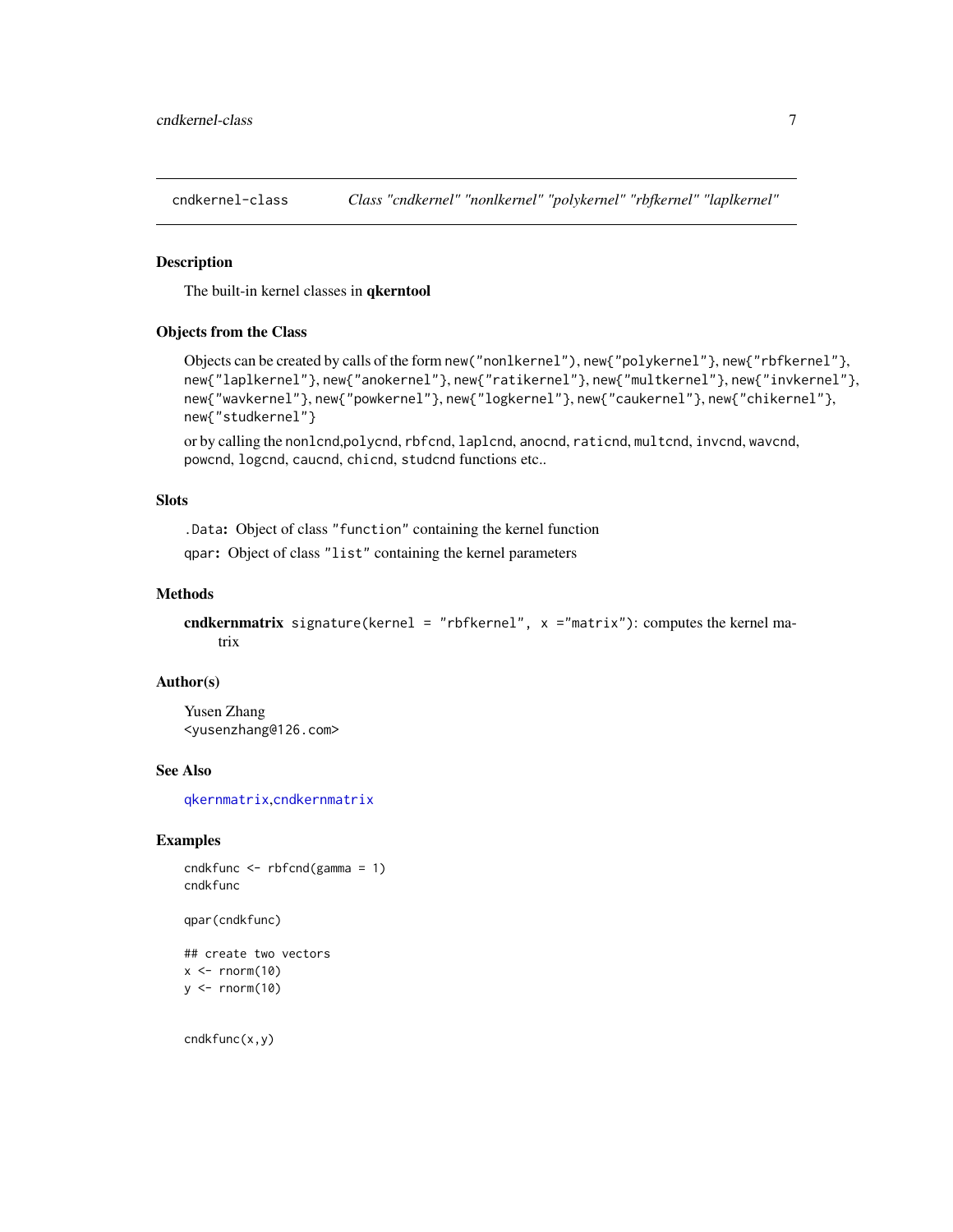<span id="page-7-1"></span><span id="page-7-0"></span>

### **Description**

cndkernmatrix calculates the kernel matrix  $K_{ij} = k(x_i, x_j)$  or  $K_{ij} = k(x_i, y_j)$ .

#### Usage

```
## S4 method for signature 'cndkernel'
cndkernmatrix(cndkernel, x, y = NULL)
```
#### Arguments

| cndkernel    | the cndkernel function to be used to calculate the CND kernel matrix. This has<br>to be a function of class cndkernel, i.e. which can be generated either one of |
|--------------|------------------------------------------------------------------------------------------------------------------------------------------------------------------|
|              | the build in kernel generating functions (e.g., rbf cnd nonl cnd etc.) or a user                                                                                 |
|              | defined function of class cndkernel taking two vector arguments and returning<br>a scalar.                                                                       |
| $\mathsf{x}$ | a data matrix to be used to calculate the kernel matrix.                                                                                                         |
| y            | second data matrix to calculate the kernel matrix.                                                                                                               |

#### Details

Common functions used during kernel based computations.

The cndkernel parameter can be set to any function, of class cndkernel, which computes the kernel function value in feature space between two vector arguments. *qkerntool* provides more than 10 CND kernel functions which can be initialized by using the following functions:

- nonlcnd Non Linear cndkernel function
- polycnd Polynomial cndkernel function
- rbfcnd Gaussian cndkernel function
- laplcnd Laplacian cndkernel function
- anocnd ANOVA cndkernel function
- raticnd Rational Quadratic cndkernel function
- multcnd Multiquadric cndkernel function
- invcnd Inverse Multiquadric cndkernel function
- wavcnd Wave cndkernel function
- powcnd d cndkernel function
- logcnd Log cndkernel function
- caucnd Cauchy cndkernel function
- chicnd Chi-Square cndkernel function
- studcnd Generalized T-Student cndkernel function

(see example.)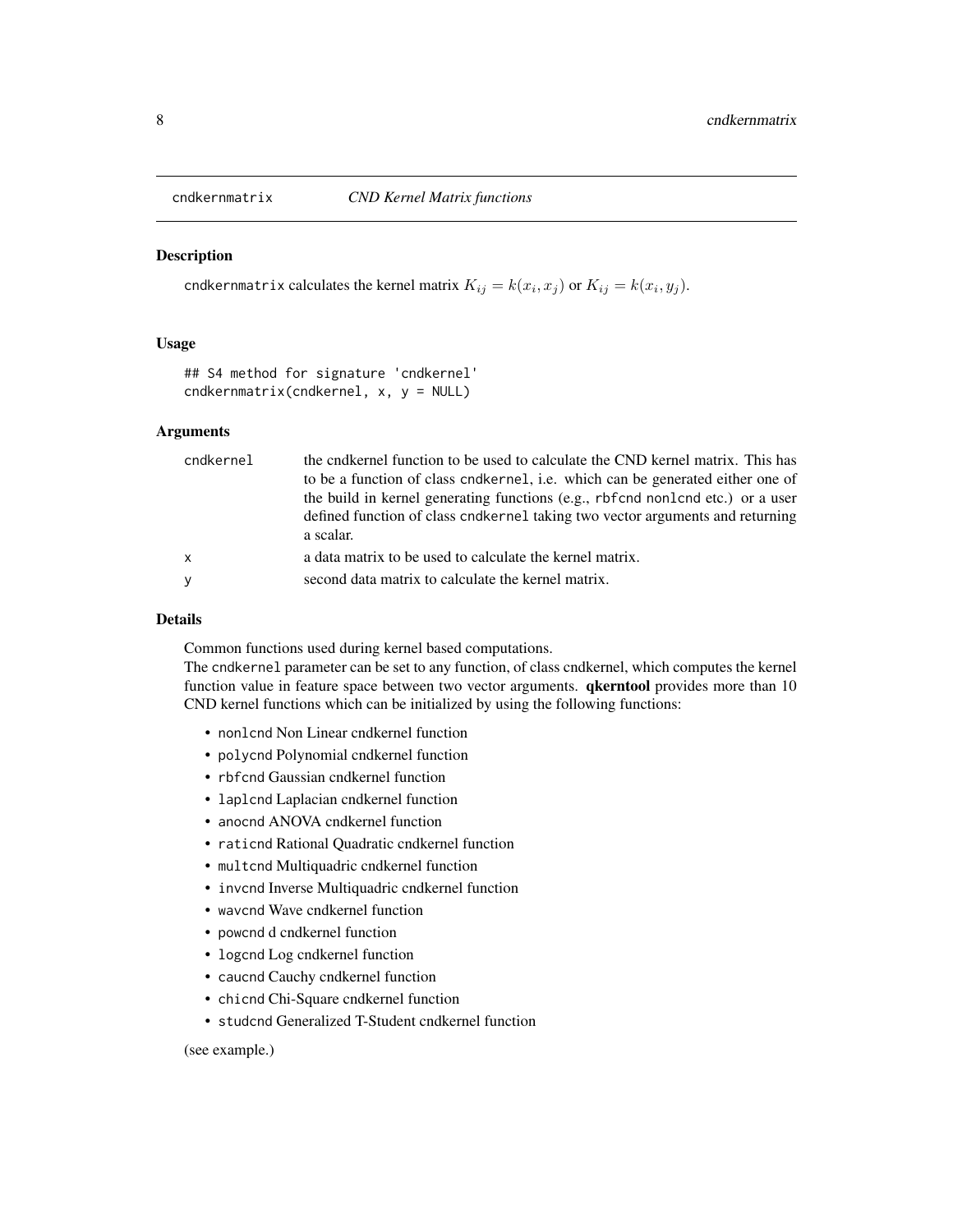<span id="page-8-0"></span>cnds and the contract of the contract of the contract of the contract of the contract of the contract of the contract of the contract of the contract of the contract of the contract of the contract of the contract of the c

#### Value

cndkernmatrix returns a conditionally negative definite matrix with a zero diagonal element.

#### Author(s)

Yusen Zhang <yusenzhang@126.com>

### See Also

[nonlbase](#page-3-1), [rbfbase](#page-3-1), [laplbase](#page-3-1), [ratibase](#page-3-1), [multbase](#page-3-1), [invbase](#page-3-1), [wavbase](#page-3-1), [powbase](#page-3-1), [logbase](#page-3-1), [caubase](#page-3-1), [chibase](#page-3-1), [studbase](#page-3-1)

#### Examples

```
## use the iris data
data(iris)
dt <- as.matrix(iris[ ,-5])
## initialize cndkernel function
lap1 < - laplcnd(gamma = 1)
lapl
## calculate cndkernel matrix
```
cndkernmatrix(lapl, dt)

#### cnds *CND Kernel Functions*

#### <span id="page-8-1"></span>Description

The kernel generating functions provided in qkerntool. The Non Linear Kernel  $k(x, y) = [exp(\alpha ||x||^2) + exp(\alpha ||y||^2) - 2exp(\alpha x' y)]/2$ . The Polynomial kernel  $k(x, y) = [(\alpha ||x||^2 + c)^d + (\alpha ||y||^2 + c)^d - 2(\alpha x'y + c)^d]/2$ . The Gaussian kernel  $k(x, y) = 1 - exp(-||x - y||^2/\gamma)$ . The Laplacian Kernel  $k(x, y) = 1 - exp(-||x - y||/\gamma)$ . The ANOVA Kernel  $k(x, y) = n - \sum exp(-\sigma(x - y)^2)^d$ . The Rational Quadratic Kernel  $k(x, y) = ||x - y||^2 / (||x - y||^2 + c)$ . The Multiquadric Kernel  $k(x, y) = \sqrt{(||x - y||^2 + c^2) - c}.$ The Inverse Multiquadric Kernel  $k(x, y) = 1/c - 1/\sqrt{||x - y||^2 + c^2}$ . The Wave Kernel  $k(x, y) = 1 - \frac{\theta}{\|x-y\|} \sin \frac{\|x-y\|}{\theta}$ . The d Kernel  $k(x, y) = ||x - y||^d$ . The Log Kernel  $k(x, y) = \log(||x - y||^d + 1)$ . The Cauchy Kernel  $k(x, y) = 1 - 1/(1 + ||x - y||^2 / \gamma)$ . The Chi-Square Kernel  $k(x, y) = \sum 2(x - y)^2/(x + y)$ . The Generalized T-Student Kernel  $k(x, y) = 1 - 1/(1 + ||x - y||^d)$ .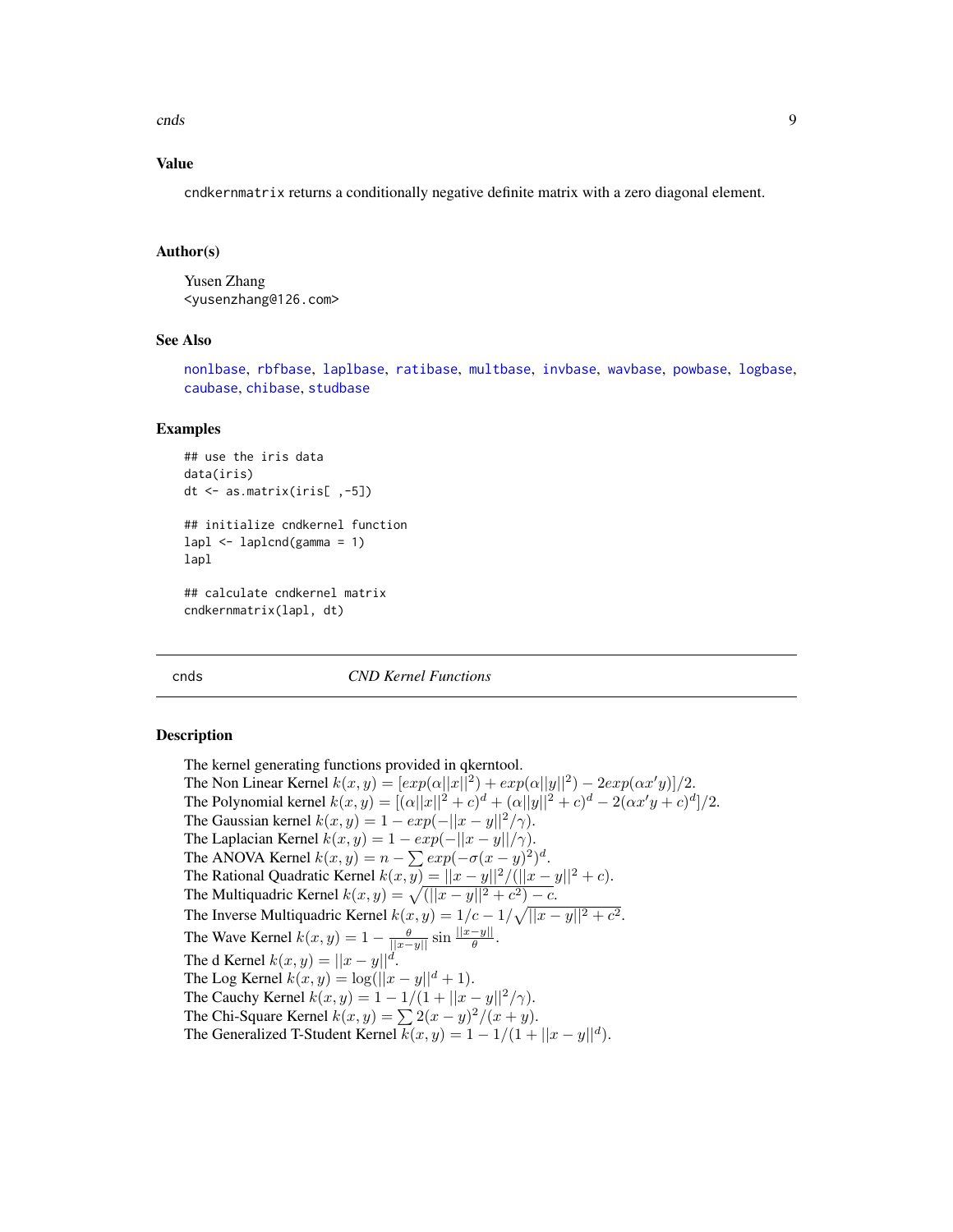### Usage

```
nonlcnd(alpha = 1)
polycmd(d = 2, alpha = 1, c = 1)rbfend(gamma = 1)laplend(gamma = 1)anocnd(d = 2, sigma = 1)raticnd(c = 1)multend(c = 1)invend(c = 1)wavcnd(theta = 1)
powcnd(d = 2)logcnd(d = 2)caucnd(gamma = 1)
chicnd( )
studcnd(d = 2)
```
#### Arguments

| alpha | for the Non Linear cndkernel function "nonlend" and the Polynomial cndkernel<br>function "polycnd".                                                                                                                              |
|-------|----------------------------------------------------------------------------------------------------------------------------------------------------------------------------------------------------------------------------------|
| gamma | for the Radial Basis cndkernel function "rbfcnd" and the Laplacian cndkernel<br>function "laplend" and the Cauchy endkernel function "caucnd".                                                                                   |
| sigma | for the ANOVA cndkernel function "anocnd".                                                                                                                                                                                       |
| theta | for the Wave cndkernel function "wavend".                                                                                                                                                                                        |
| C     | for the Rational Quadratic cndkernel function "rationd", the Polynomial cndker-<br>nel function "polycnd", the Multiquadric cndkernel function "multend" and the<br>Inverse Multiquadric cndkernel function "invend".            |
| d     | for the Polynomial cndkernel function "polycnd", the ANOVA cndkernel func-<br>tion "anocnd", the cndkernel function "powend", the Log cndkernel function<br>"logcnd" and the Generalized T-Student cndkernel function "studcnd". |

### Details

The kernel generating functions are used to initialize a kernel function which calculates the kernel function value between two feature vectors in a Hilbert Space. These functions can be passed as a qkernel argument on almost all functions in qkerntool.

### Value

Return an S4 object of class cndkernel which extents the function class. The resulting function implements the given kernel calculating the kernel function value between two vectors.

qpar a list containing the kernel parameters (hyperparameters) used.

The kernel parameters can be accessed by the qpar function.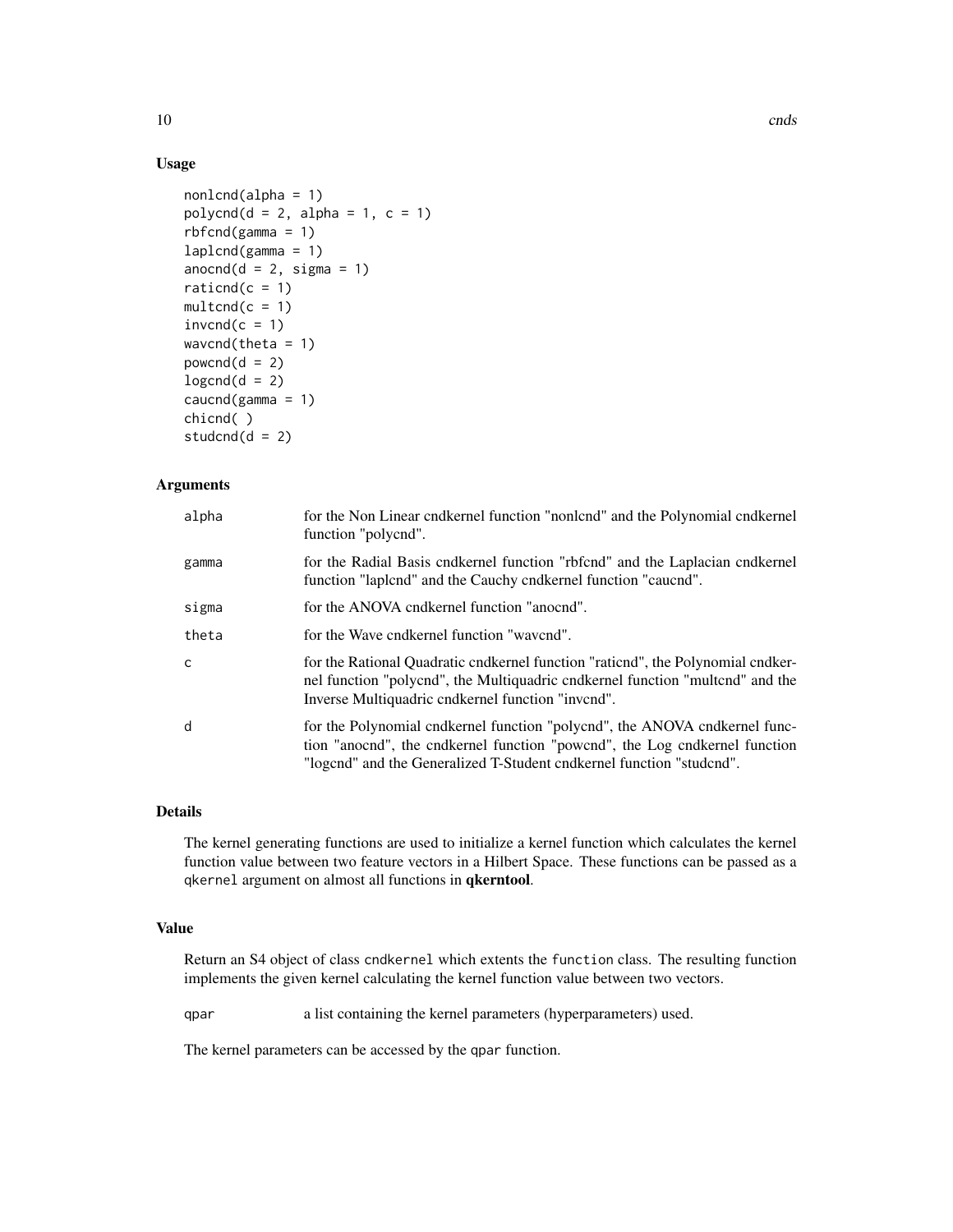#### <span id="page-10-0"></span>Eucdist 11

### Author(s)

Yusen Zhang <yusenzhang@126.com>

### See Also

[cndkernmatrix](#page-7-1), [qkernmatrix](#page-18-1)

### Examples

```
cndkfunc <- rbfcnd(gamma = 1)
cndkfunc
qpar(cndkfunc)
## create two vectors
x < - rnorm(10)
y \leftarrow \text{norm}(10)
```
## calculate dot product cndkfunc(x,y)

Eucdist *Computes the Euclidean(square Euclidean) distance matrix*

### Description

Eucdist Computes the Euclidean(square Euclidean) distance matrix.

### Arguments

| X          | (NxD) matrix (N samples, D features)                                  |
|------------|-----------------------------------------------------------------------|
| <b>V</b>   | (MxD) matrix (M samples, D features)                                  |
| sEuclidean | can be TRUE or FALSE, FALSE to Compute the Euclidean distance matrix. |

### Value

E - (MxN) Euclidean (square Euclidean) distances between vectors in x and y

### Author(s)

Yusen Zhang <yusenzhang@126.com>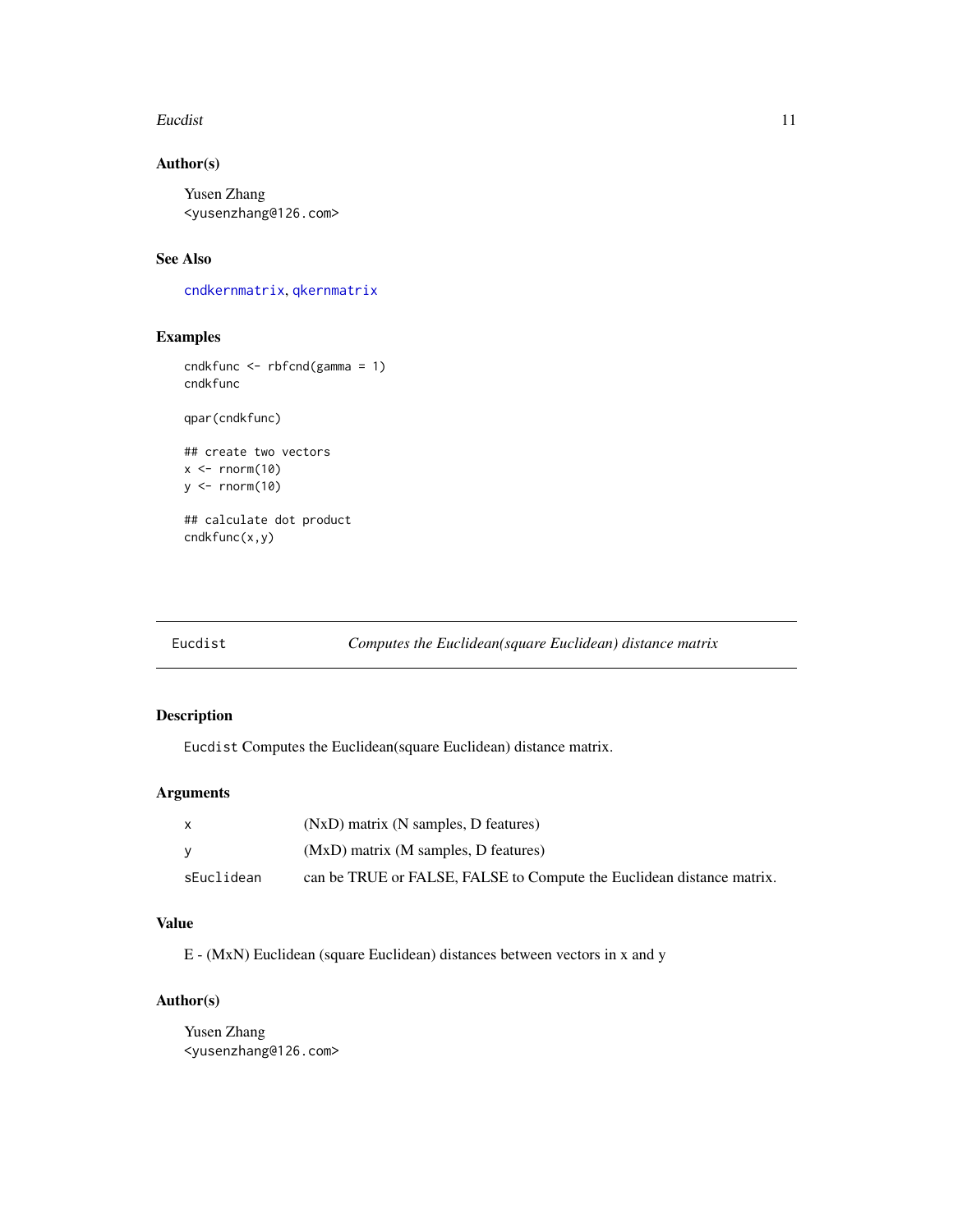#### Examples

```
###
data(iris)
testset <- sample(1:150,20)
x <- as.matrix(iris[-testset,-5])
y <- as.matrix(iris[testset,-5])
##
res0 <- Eucdist(x)
res1 <- Eucdist(x, x, sEuclidean = FALSE)
res2 \leq Eucdist(x, y = NULL, sEuclidean = FALSE)
res3 \leq Eucdist(x, x, sEuclidean = TRUE)
res4 \leq Eucdist(x, y = NULL)
res5 <- Eucdist(x, sEuclidean = FALSE)
```
mfeat\_pix *mfeat\_pix dataset*

### Description

This dataset consists of features of handwritten numerals  $(0^{\prime}-9^{\prime})$  extracted from a collection of Dutch utility maps. 200 patterns per class (for a total of 2,000 patterns) have been digitized in binary images. This dataset is about 240 pixel averages in 2 x 3 windows

#### Usage

data("mfeat\_pix")

### Format

A data frame with 2000 observations on the following 240 variables.

#### Source

https://archive.ics.uci.edu/ml/datasets/Multiple+Features

### Examples

data(mfeat\_pix)

<span id="page-11-0"></span>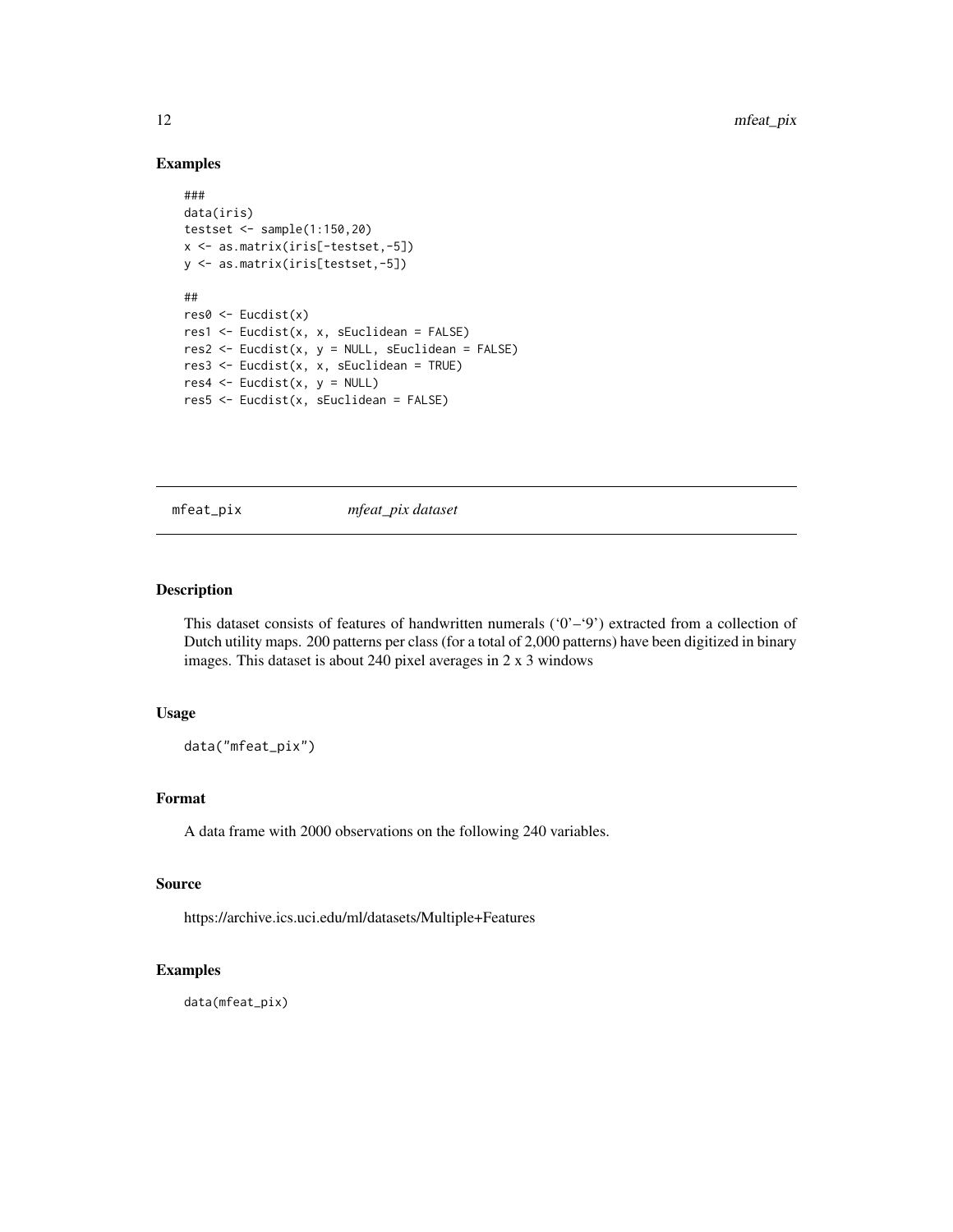<span id="page-12-0"></span>

#### Description

Similiar to the Density-Based Spatial Clustering of Applications with Noise(or DBSCAN) algorithm, qKernel-DBSCAN is a density-based clustering algorithm that can be applied under both linear and non-linear situations.

#### Usage

```
## S4 method for signature 'matrix'
qkdbscan(x, kernel = "rbfbase", qpar = list(sigma = 0.1, q = 0.9).eps = 0.25, MinPts = 5, hybrid = TRUE, seeds = TRUE, showplot = FALSE,
countmode = NULL, na.action = na.omit, ...)## S4 method for signature 'cndkernmatrix'
qkdbscan(x, eps = 0.25, MinPts = 5, seeds = TRUE,showplot = FALSE, countmode = NULL, ...)## S4 method for signature 'qkernmatrix'
qkdbscan(x, eps = 0.25, MinPts = 5, seeds = TRUE,showplot = FALSE, countmode = NULL, ...)## S4 method for signature 'qkdbscan'
predict(object, data, newdata = NULL, predict.max = 1000, ...)
```
#### Arguments

x the data matrix indexed by row, or a kernel matrix of cndkernmatrix or qkernmatrix.

kernel the kernel function used in training and predicting. This parameter can be set to any function, of class kernel, which computes a kernel function value between two vector arguments. qkerntool provides the most popular kernel functions which can be used by setting the kernel parameter to the following strings:

- rbfbase Radial Basis qkernel function "Gaussian"
- nonlbase Non Linear qkernel function
- laplbase Laplbase qkernel function
- ratibase Rational Quadratic qkernel function
- multbase Multiquadric qkernel function
- invbase Inverse Multiquadric qkernel function
- wavbase Wave qkernel function
- powbase Power qkernel function
- logbase Log qkernel function
- caubase Cauchy qkernel function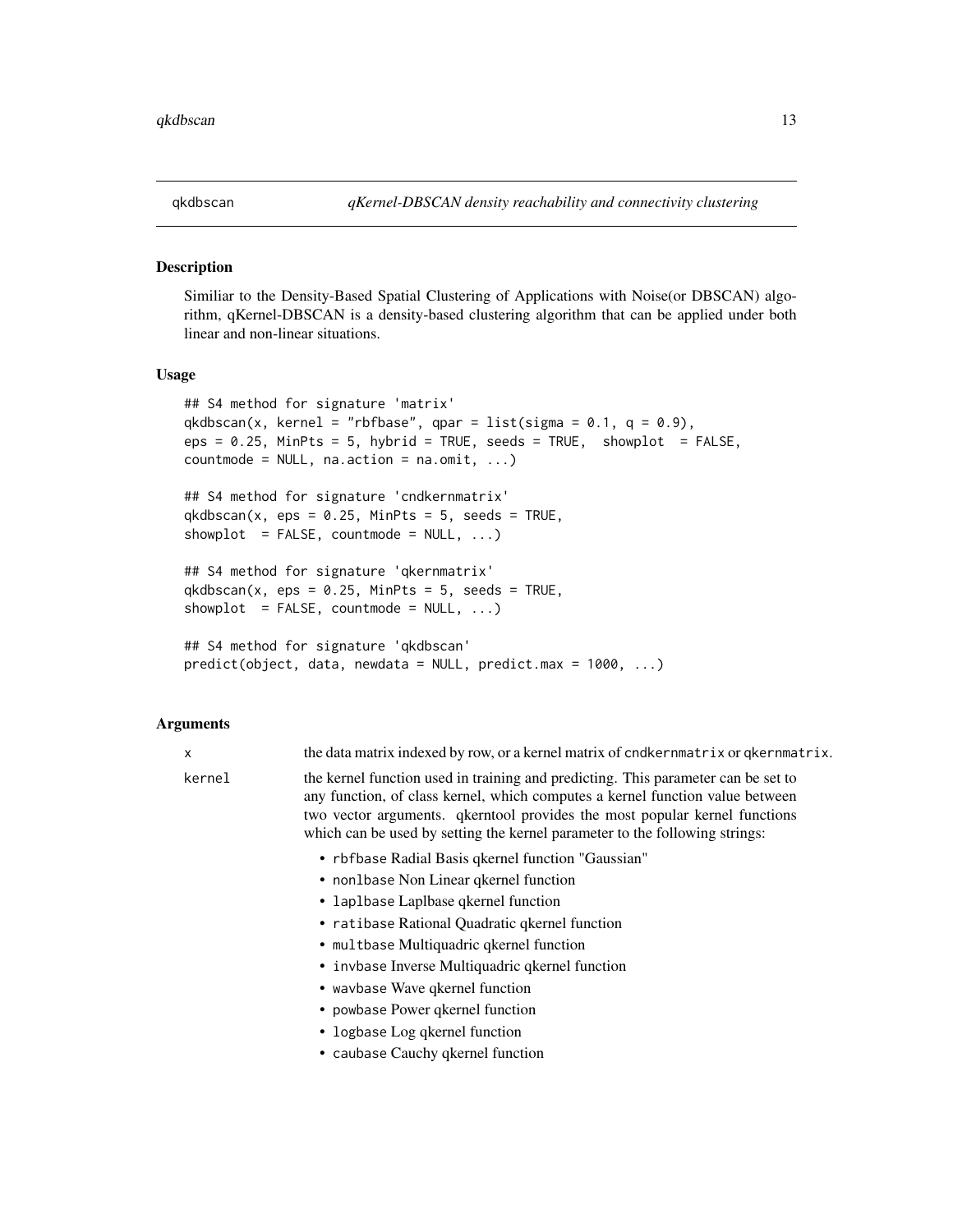- chibase Chi-Square qkernel function
- studbase Generalized T-Student qkernel function
- nonlcnd Non Linear cndkernel function
- polycnd Polynomial cndkernel function
- rbfcnd Radial Basis cndkernel function "Gaussian"
- laplcnd Laplacian cndkernel function
- anocnd ANOVA cndkernel function
- raticnd Rational Quadratic cndkernel function
- multcnd Multiquadric cndkernel function
- invcnd Inverse Multiquadric cndkernel function
- wavcnd Wave cndkernel function
- powcnd Power cndkernel function
- logcnd Log cndkernel function
- caucnd Cauchy cndkernel function
- chicnd Chi-Square cndkernel function
- studcnd Generalized T-Student cndkernel function

The kernel parameter can also be set to a user defined function of class kernel by passing the function name as an argument.

qpar the list of hyper-parameters (kernel parameters). This is a list which contains the parameters to be used with the kernel function. Valid parameters for existing kernels are :

- sigma, q for the Radial Basis qkernel function "rbfbase" , the Laplacian qkernel function "laplbase" and the Cauchy qkernel function "caubase".
- alpha, q for the Non Linear qkernel function "nonlbase".
- c, q for the Rational Quadratic qkernel function "ratibase" , the Multiquadric qkernel function "multbase" and the Inverse Multiquadric qkernel function "invbase".
- theta, q for the Wave qkernel function "wavbase".
- d, q for the Power qkernel function "powbase" , the Log qkernel function "logbase" and the Generalized T-Student qkernel function "studbase".
- alpha for the Non Linear cndkernel function "nonlcnd".
- power, alpha, c for the Polynomial cndkernel function "polycnd".
- gamma for the Radial Basis cndkernel function "rbfcnd" and the Laplacian cndkernel function "laplcnd" and the Cauchy cndkernel function "caucnd".
- power, sigma for the ANOVA cndkernel function "anocnd".
- c for the Rational Quadratic cndkernel function "raticnd" , the Multiquadric cndkernel function "multcnd" and the Inverse Multiquadric cndkernel function "invcnd".
- theta for the Wave cndkernel function "wavcnd".
- power for the Power cndkernel function "powcnd" , the Log cndkernel function "logcnd" and the Generalized T-Student cndkernel function "studcnd".

Hyper-parameters for user defined kernels can be passed through the qpar parameter as well.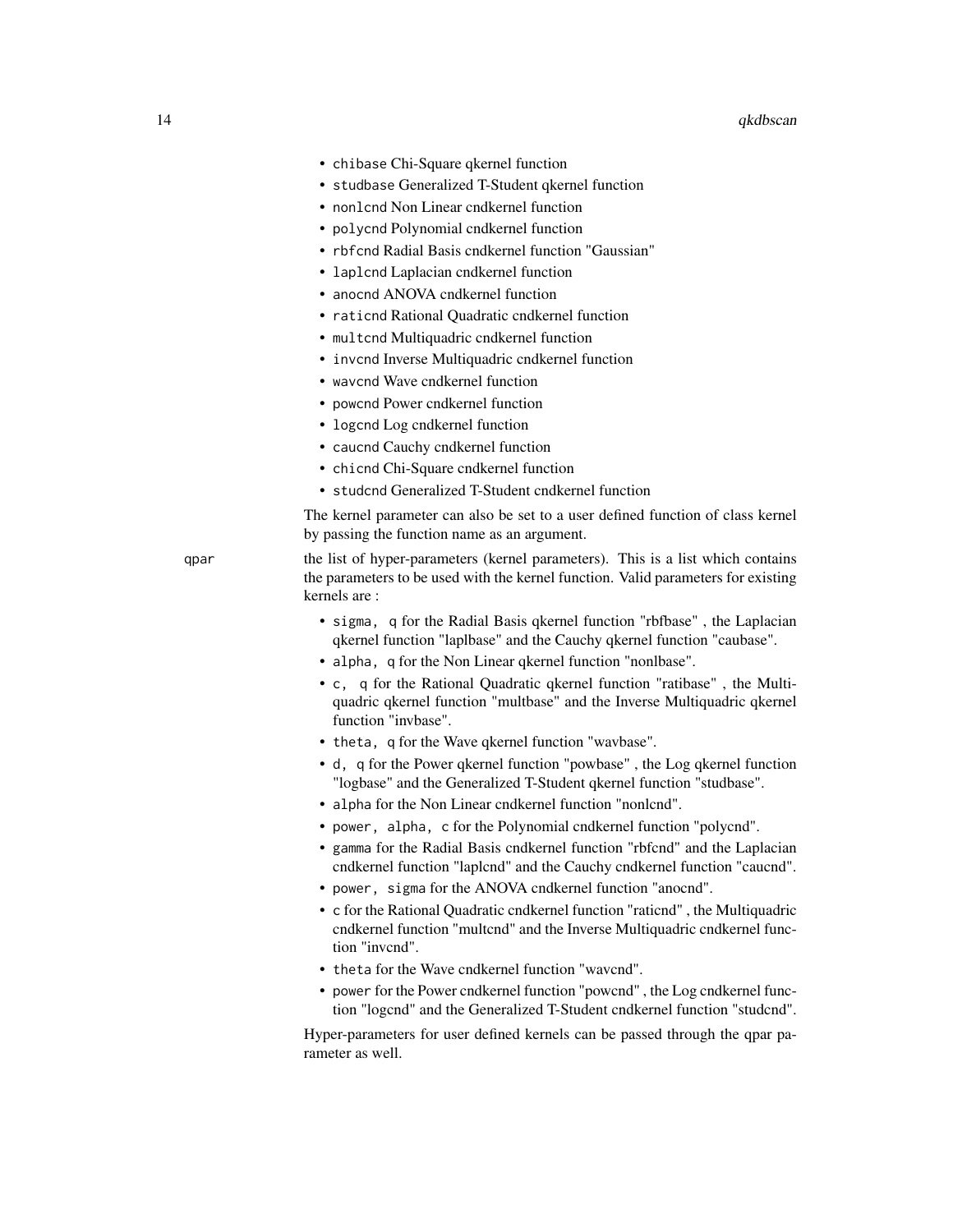#### qkdbscan 15

| reachability distance, see Ester et al. (1996). (default:0.25)                                                                                                                                                                                                                                                  |
|-----------------------------------------------------------------------------------------------------------------------------------------------------------------------------------------------------------------------------------------------------------------------------------------------------------------|
| reachability minimum number of points, see Ester et al.(1996).(default : 5)                                                                                                                                                                                                                                     |
| whether the algothrim expects raw data but calculates partial distance matrices,<br>can be TRUE or FALSE                                                                                                                                                                                                        |
| can be TRUE or FALSE, FALSE to not include the isseed-vector in the dbscan-<br>object.                                                                                                                                                                                                                          |
| whether to show the plot or not, can be TRUE or FALSE                                                                                                                                                                                                                                                           |
| a function to specify the action to be taken if NAs are found. The default action is<br>na. omit, which leads to rejection of cases with missing values on any required<br>variable. An alternative is na. fail, which causes an error if NA cases are found.<br>(NOTE: If given, this argument must be named.) |
| NULL or vector of point numbers at which to report progress.                                                                                                                                                                                                                                                    |
| object of class dbscan.                                                                                                                                                                                                                                                                                         |
| matrix or data frame.                                                                                                                                                                                                                                                                                           |
| matrix or data.frame with raw data to predict.                                                                                                                                                                                                                                                                  |
| max. batch size for predictions.                                                                                                                                                                                                                                                                                |
| Further arguments transferred to plot methods.                                                                                                                                                                                                                                                                  |
|                                                                                                                                                                                                                                                                                                                 |

### Details

The data can be passed to the qkdbscan function in a matrix, in addition qkdbscan also supports input in the form of a kernel matrix of class qkernmatrix or class cndkernmatrix.

#### Value

predict(qkdbscan-method) gives out a vector of predicted clusters for the points in newdata. qkdbscan gives out an S4 object which is a LIST with components

| clust    | integer vector coding cluster membership with noise observations (singletons)<br>coded as 0 |
|----------|---------------------------------------------------------------------------------------------|
| eps      | parameter eps                                                                               |
| MinPts   | parameter MinPts                                                                            |
| kcall    | the function call                                                                           |
| cndkernf | the kernel function used                                                                    |
| xmatrix  | the original data matrix                                                                    |
|          |                                                                                             |

all the slots of the object can be accessed by accessor functions.

### Note

The predict function can be used to embed new data on the new space.

### Author(s)

Yusen Zhang <yusenzhang@126.com>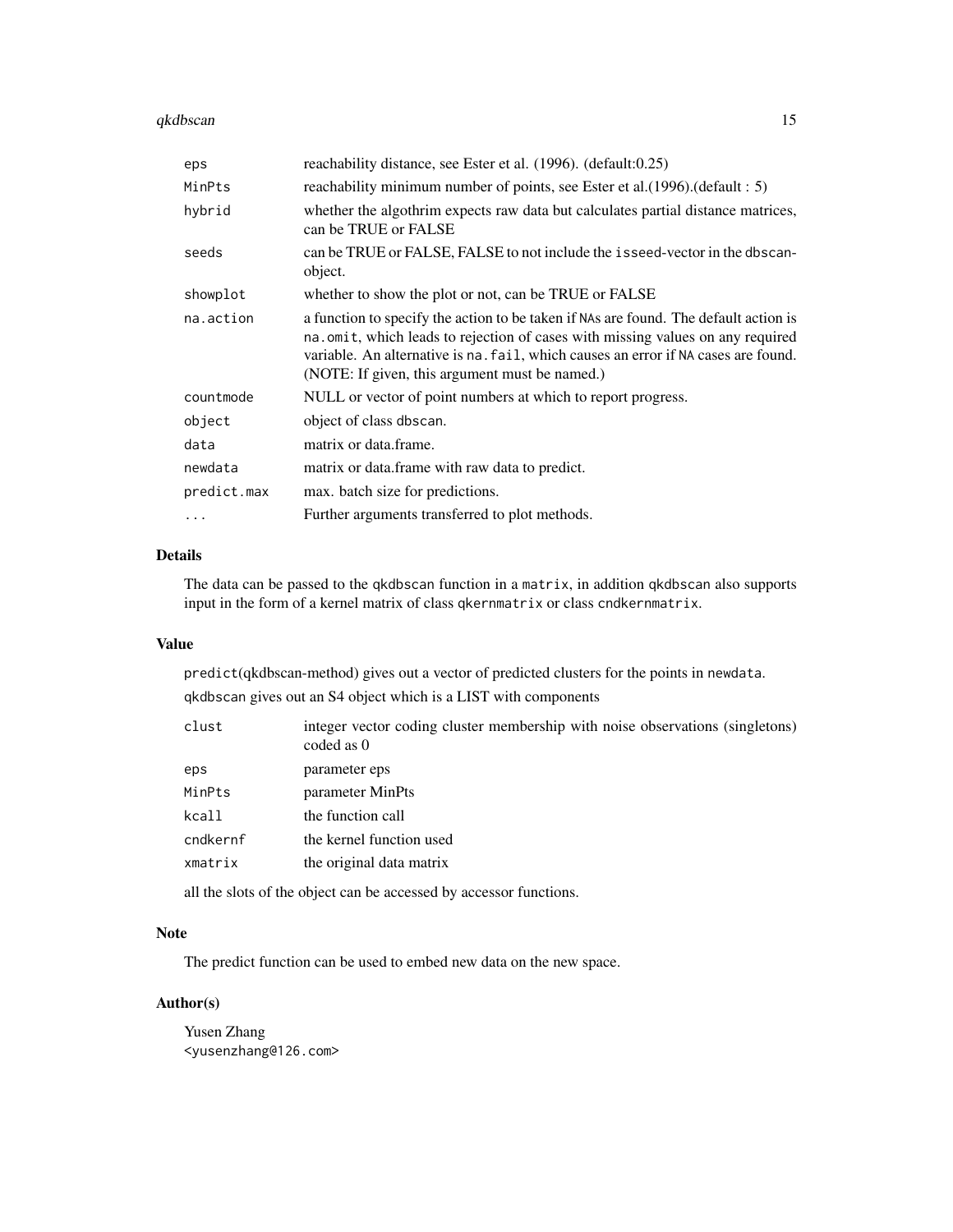#### References

Martin Ester, Hans-Peter Kriegel, Joerg Sander, Xiaowei Xu(1996). *A Density-Based Algorithm for Discovering Clusters in Large Spatial Databases with Noise* Institute for Computer Science, University of Munich. *Proceedings of 2nd International Conference on Knowledge Discovery and Data Mining (KDD-96)*

### See Also

[qkernmatrix](#page-18-1), cndkernmatrix

#### Examples

```
# a simple example using the iris
data(iris)
test <- sample(1:150,20)
x<- as.matrix(iris[-test,-5])
ds <- qkdbscan (x,kernel="laplbase",qpar=list(sigma=3.5,q=0.8),eps=0.15,
MinPts=5,hybrid = FALSE)
plot(ds,x)
emb <- predict(ds, x, as.matrix(iris[test,-5]))
points(iris[test,], col= as.integer(1+emb))
```
qkdbscan-class *Class "qkdbscan"*

### Description

The qkernel-DBSCAN class.

#### Objects of class "qkdbscan"

Objects can be created by calls of the form new ("qkdbscan",  $\ldots$ ). or by calling the qkdbscan function.

### Slots

clust: Object of class "vector" containing the cluster membership of the samples

eps: Object of class "numeric" containing the reachability distance

MinPts: Object of class "numeric" containing the reachability minimum number of points

isseed: Object of class "logical" containing the logical vector indicating whether a point is a seed (not border, not noise)

<span id="page-15-0"></span>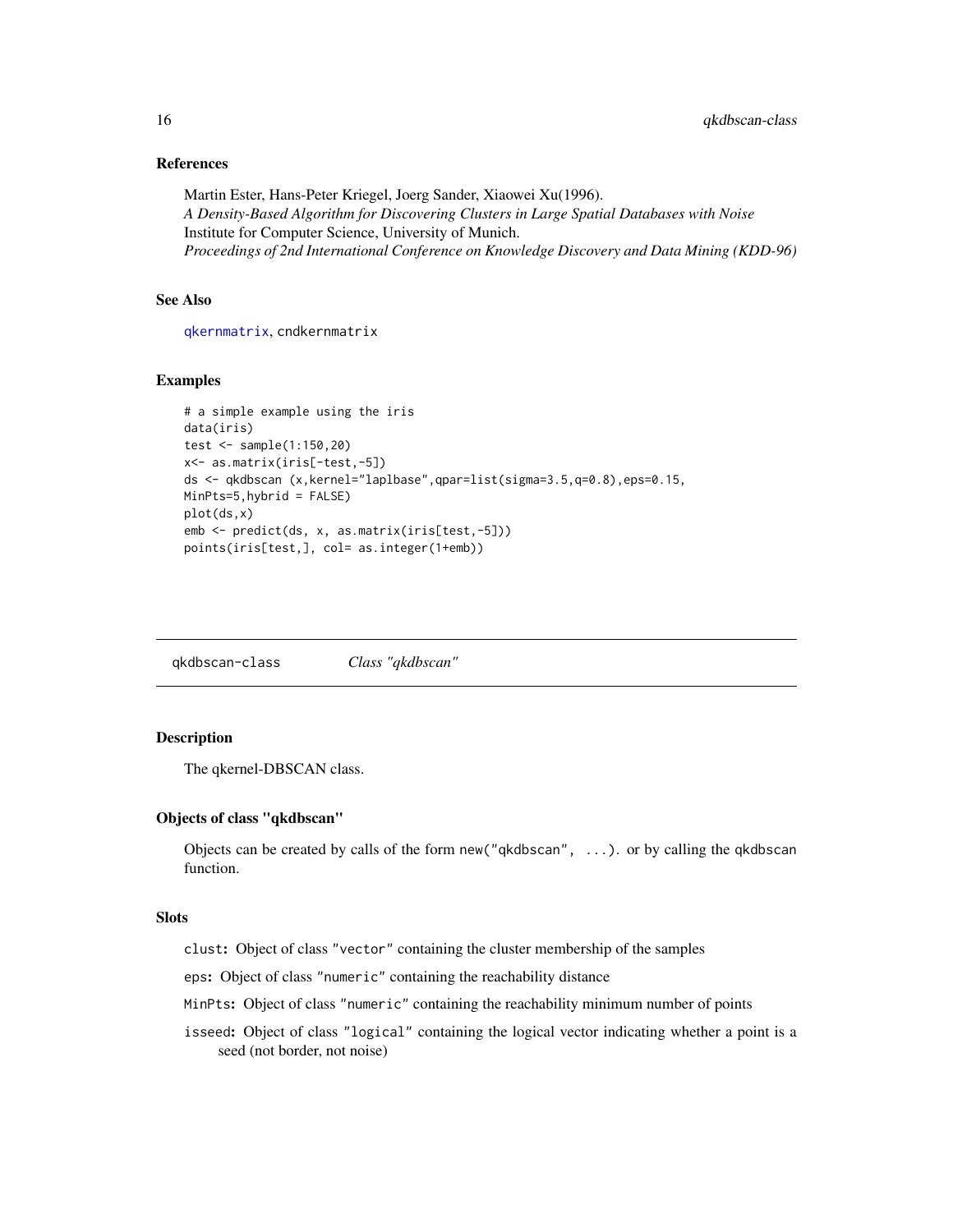#### <span id="page-16-0"></span>qkernel-class 17

#### Methods

clust signature(object = "qkdbscan"): returns the cluster membership kcall signature(object = "qkdbscan"): returns the performed call cndkernf signature(object = "qkdbscan"): returns the used kernel function eps signature(object = "qkdbscan"): returns the reachability distance MinPts signature(object = "qkdbscan"): returns the reachability minimum number of points predict signature(object = "qkdbscan"): embeds new data **xmatrix** signature(object = "qkdbscan"): returns the used data matrix

### Author(s)

Yusen Zhang <yusenzhang@126.com>

### See Also

[qkernel-class](#page-16-1), [cndkernel-class](#page-6-1)

### Examples

```
# a simple example using the iris data
x<- as.matrix(iris[,-5])
ds <- qkdbscan (x,kernel="laplbase",qpar=list(sigma=3.5,q=0.8),eps=0.15,
MinPts=5,hybrid = FALSE)
# print the results
clust(ds)
eps(ds)
MinPts(ds)
cndkernf(ds)
xmatrix(ds)
kcall(ds)
```
<span id="page-16-1"></span>qkernel-class *Class "qkernel" "rbfqkernel" "nonlqkernel" "laplqkernel" "ratiqkernel"*

### Description

The built-in kernel classes in qkerntool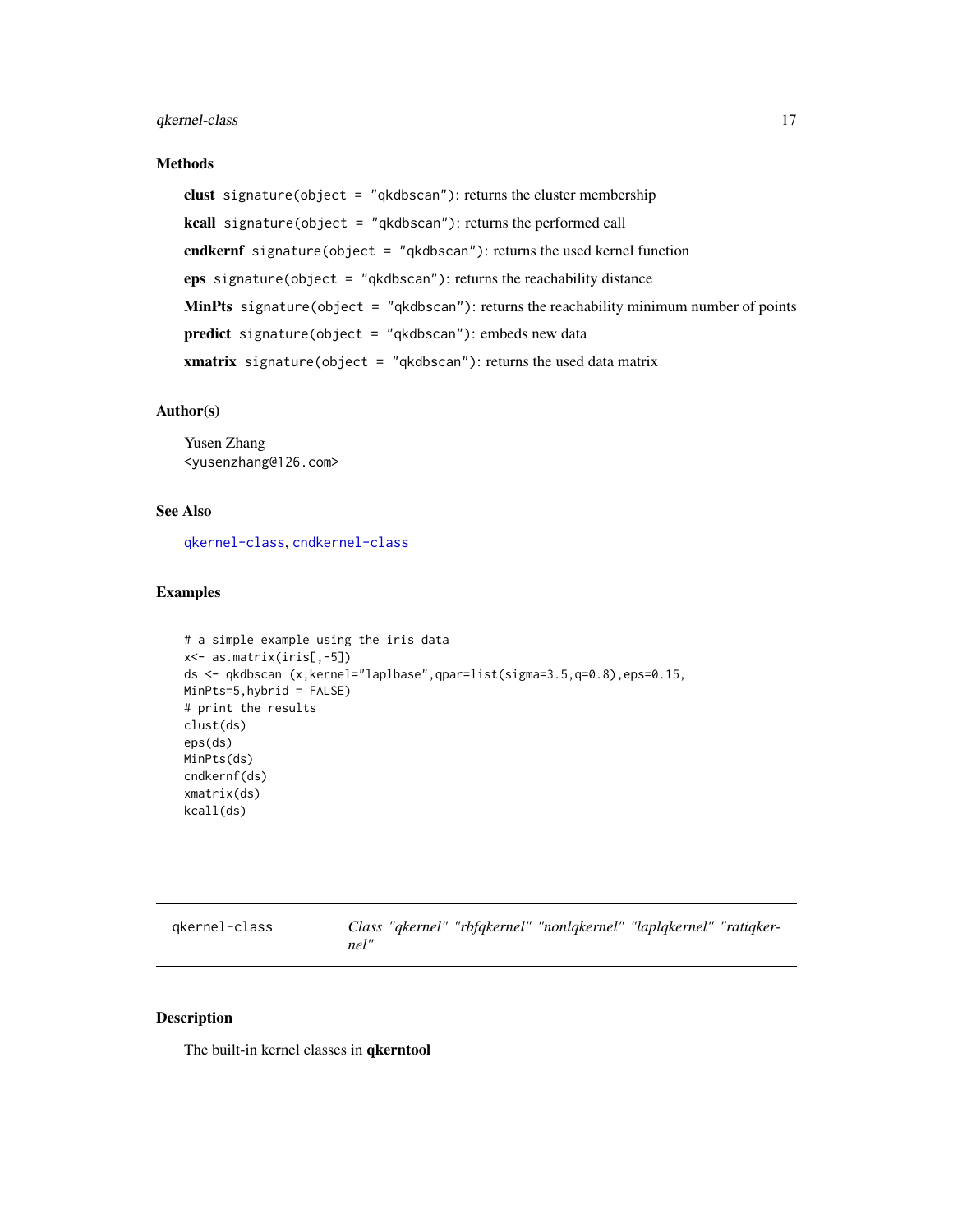### <span id="page-17-0"></span>Objects from the Class

Objects can be created by calls of the form new("rbfqkernel"), new{"nonlqkernel"}, new{"laplqkernel"}, new{"ratiqkernel"}, new{"multqkernel"}, new{"invqkernel"}, new{"wavqkernel"}, new{"powqkernel"}, new{"logqkernel"}, new{"cauqkernel"}, new{"chiqkernel"}, new{"studqkernel"}

or by calling the rbfbase, nonlbase, laplbase, ratibase, multbase, invbase, wavbase, powbase, logbase, caubase, chibase, studbase functions etc..

### Slots

.Data: Object of class "function" containing the kernel function

qpar: Object of class "list" containing the kernel parameters

#### Methods

```
qkernmatrix signature(kernel = "rbfqkernel", x = "matrix"): computes the qkernel
    matrix
```
### Author(s)

Yusen Zhang <yusenzhang@126.com>

#### See Also

[qkernmatrix](#page-18-1),[cndkernmatrix](#page-7-1)

#### Examples

```
qkfunc <- rbfbase(sigma=1,q=0.8)
qkfunc
```
qpar(qkfunc)

```
## create two vectors
x \le - rnorm(10)
y \le - rnorm(10)
```
## calculate dot product qkfunc(x,y)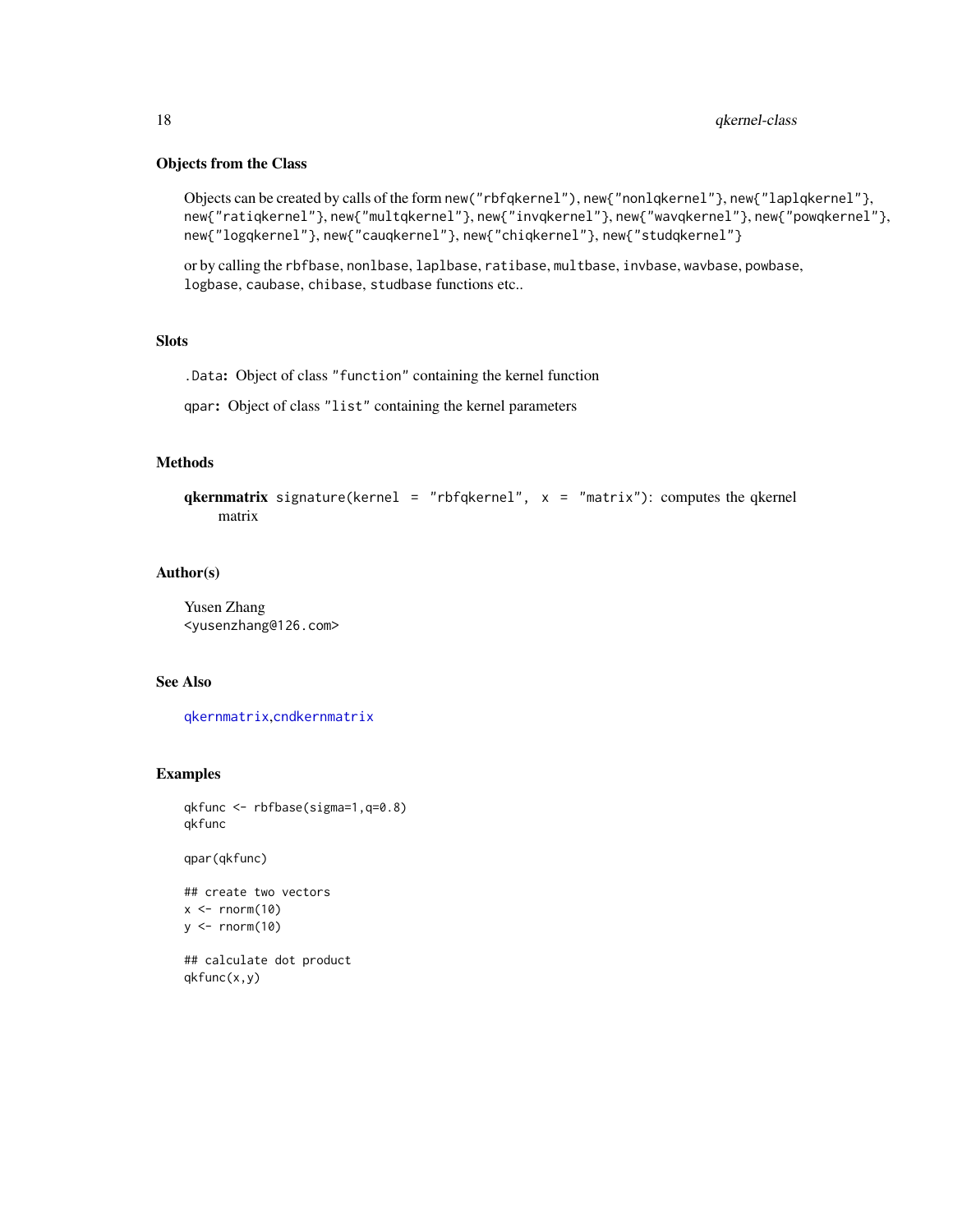<span id="page-18-1"></span><span id="page-18-0"></span>

#### Description

qkernmatrix calculates the qkernel matrix  $K_{ij} = k(x_i, x_j)$  or  $K_{ij} = k(x_i, y_j)$ .

### Usage

```
## S4 method for signature 'qkernel'
qkernmatrix(qkernel, x, y = NULL)
```
#### Arguments

| qkernel      | the kernel function to be used to calculate the gkernel matrix. This has to be a                                                                       |
|--------------|--------------------------------------------------------------------------------------------------------------------------------------------------------|
|              | function of class gkernel, i.e. which can be generated either one of the build                                                                         |
|              | in kernel generating functions (e.g., rbfbase etc.) or a user defined function of<br>class gkernel taking two vector arguments and returning a scalar. |
| $\mathsf{x}$ | a data matrix to be used to calculate the kernel matrix                                                                                                |
| y            | second data matrix to calculate the kernel matrix                                                                                                      |

### Details

Common functions used during kernel based computations.

The qkernel parameter can be set to any function, of class qkernel, which computes the kernel function value in feature space between two vector arguments. *qkerntool* provides more than 10 qkernel functions which can be initialized by using the following functions:

- nonlbase Non Linear qkernel function
- rbfbase Gaussian qkernel function
- laplbase Laplacian qkernel function
- ratibase Rational Quadratic qkernel function
- multbase Multiquadric qkernel function
- invbase Inverse Multiquadric qkernel function
- wavbase Wave qkernel function
- powbase d qkernel function
- logbase Log qkernel function
- caubase Cauchy qkernel function
- chibase Chi-Square qkernel function
- studbase Generalized T-Student qkernel function

#### (see example.)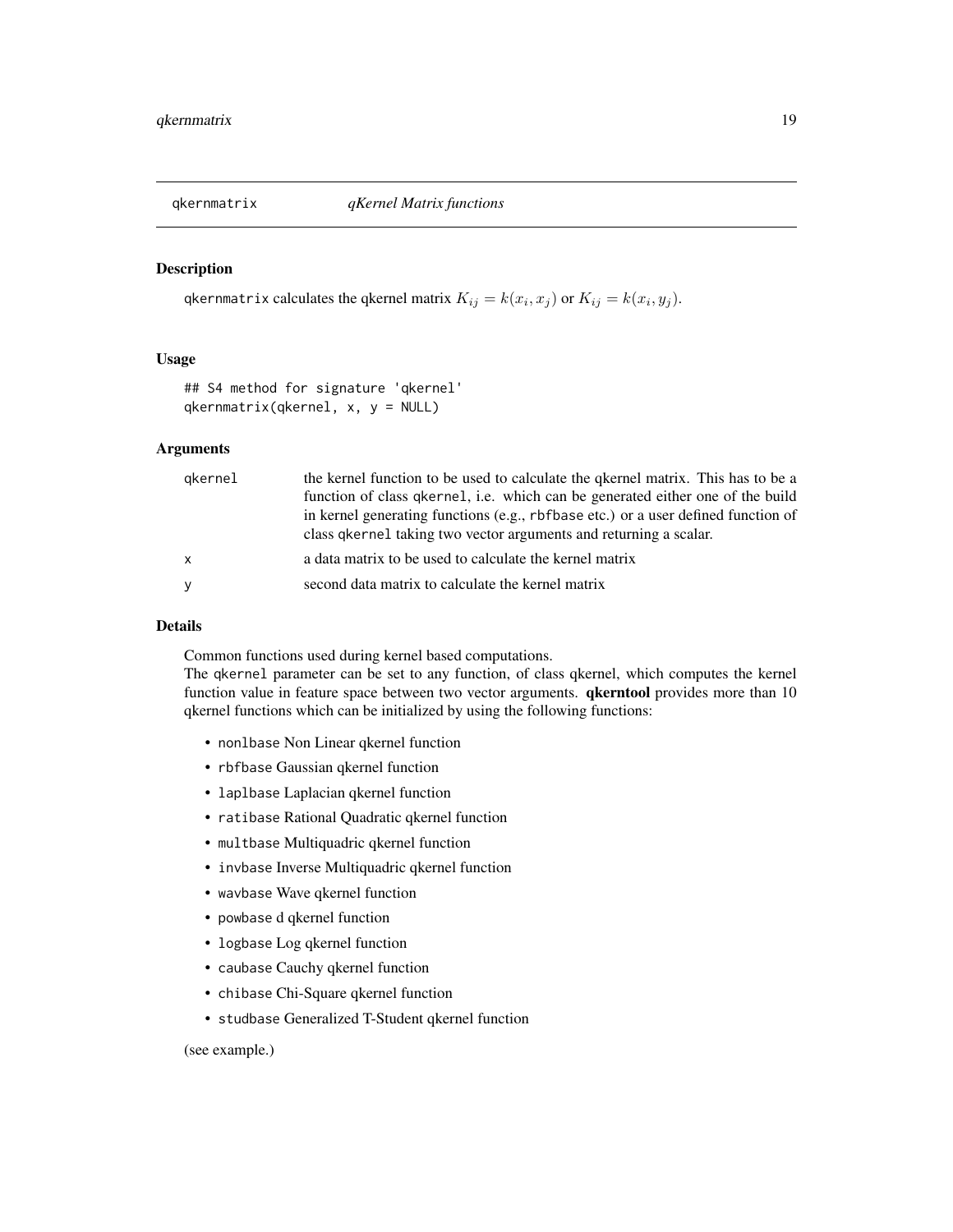### Value

qkernmatrix returns a conditionally negative definite matrix with a zero diagonal element.

### Author(s)

Yusen Zhang <yusenzhang@126.com>

### See Also

[nonlcnd](#page-8-1), [rbfcnd](#page-8-1),[polycnd](#page-8-1),[laplcnd](#page-8-1), [anocnd](#page-8-1), [raticnd](#page-8-1), [multcnd](#page-8-1), [invcnd](#page-8-1), [wavcnd](#page-8-1), [powcnd](#page-8-1), [logcnd](#page-8-1), [caucnd](#page-8-1), [chicnd](#page-8-1), [studcnd](#page-8-1)

### Examples

```
data(iris)
dt <- as.matrix(iris[ ,-5])
## initialize kernel function
rbf \leq rbfbase(sigma = 1.4, q=0.8)
rbf
```
## calculate qkernel matrix qkernmatrix(rbf, dt)

qkgda *qKernel Generalized Discriminant Analysis*

#### Description

The qkernel Generalized Discriminant Analysis is a method that deals with nonlinear discriminant analysis using kernel function operator.

#### Usage

```
## S4 method for signature 'matrix'
qkgda(x, label, kernel = "rbfbase", qpar = list(sigma = 0.1, q = 0.9),features = 0, th = 1e-4, na.action = na.omit, ...)
## S4 method for signature 'cndkernmatrix'
qkgda(x, label, features = 0, th = 1e-4, na. action = na. omit, ...)## S4 method for signature 'qkernmatrix'
qkgda(x, label, features = 0, th = 1e-4, ...)
```
<span id="page-19-0"></span>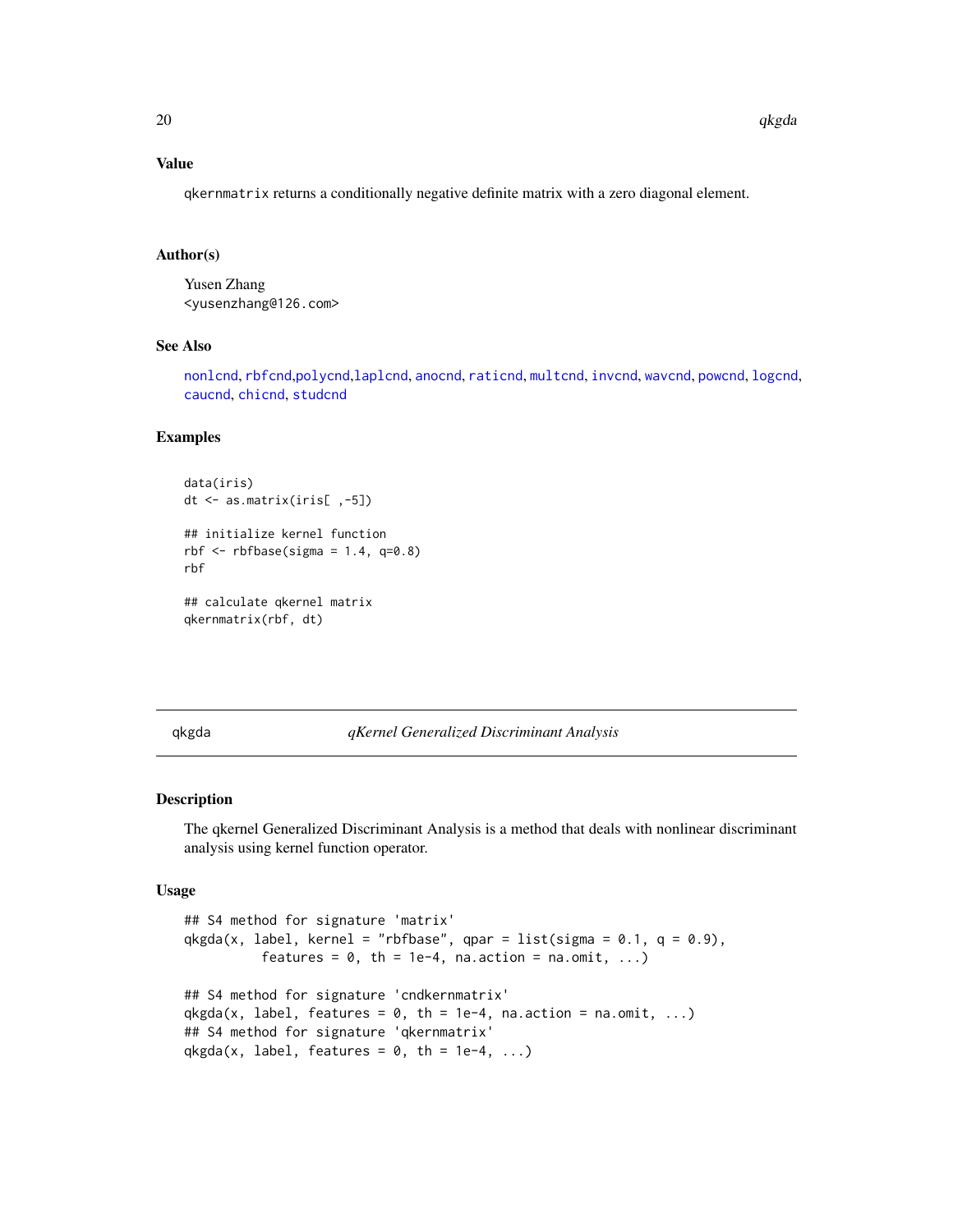#### $q$ kgda  $q$ 1

### Arguments

| Χ      | the data matrix indexed by row, or a kernel matrix of cndkernmatrix or qkernmatrix.                                                                                                                                                                                                                                             |
|--------|---------------------------------------------------------------------------------------------------------------------------------------------------------------------------------------------------------------------------------------------------------------------------------------------------------------------------------|
| label  | The original labels of the samples.                                                                                                                                                                                                                                                                                             |
| kernel | the kernel function used in training and predicting. This parameter can be set to<br>any function, of class kernel, which computes a kernel function value between<br>two vector arguments. qkerntool provides the most popular kernel functions<br>which can be used by setting the kernel parameter to the following strings: |
|        | • rbfbase Radial Basis qkernel function "Gaussian"                                                                                                                                                                                                                                                                              |
|        | • non1base Non Linear qkernel function                                                                                                                                                                                                                                                                                          |
|        | • laplbase Laplbase qkernel function                                                                                                                                                                                                                                                                                            |
|        | • ratibase Rational Quadratic qkernel function                                                                                                                                                                                                                                                                                  |
|        | • multbase Multiquadric qkernel function                                                                                                                                                                                                                                                                                        |
|        | • invbase Inverse Multiquadric qkernel function                                                                                                                                                                                                                                                                                 |
|        | • wavbase Wave qkernel function                                                                                                                                                                                                                                                                                                 |
|        | • powbase Power qkernel function                                                                                                                                                                                                                                                                                                |
|        | • logbase Log qkernel function                                                                                                                                                                                                                                                                                                  |
|        | • caubase Cauchy qkernel function                                                                                                                                                                                                                                                                                               |
|        | • chibase Chi-Square qkernel function                                                                                                                                                                                                                                                                                           |
|        | • studbase Generalized T-Student qkernel function                                                                                                                                                                                                                                                                               |
|        | • non1cnd Non Linear cndkernel function                                                                                                                                                                                                                                                                                         |
|        | • polycnd Polynomial cndkernel function                                                                                                                                                                                                                                                                                         |
|        | • rbfcnd Radial Basis cndkernel function "Gaussian"                                                                                                                                                                                                                                                                             |
|        | • laplcnd Laplacian cndkernel function                                                                                                                                                                                                                                                                                          |
|        | • anocnd ANOVA cndkernel function                                                                                                                                                                                                                                                                                               |
|        | • raticnd Rational Quadratic cndkernel function                                                                                                                                                                                                                                                                                 |
|        | • multcnd Multiquadric cndkernel function                                                                                                                                                                                                                                                                                       |
|        | • invend Inverse Multiquadric endkernel function                                                                                                                                                                                                                                                                                |
|        | • wavend Wave endkernel function                                                                                                                                                                                                                                                                                                |
|        | • powend Power endkernel function                                                                                                                                                                                                                                                                                               |
|        | • logcnd Log cndkernel function                                                                                                                                                                                                                                                                                                 |
|        | • caucnd Cauchy cndkernel function                                                                                                                                                                                                                                                                                              |
|        | • chicnd Chi-Square cndkernel function                                                                                                                                                                                                                                                                                          |
|        | studend Generalized T-Student endkernel function                                                                                                                                                                                                                                                                                |
|        | The kernel parameter can also be set to a user defined function of class kernel<br>by passing the function name as an argument.                                                                                                                                                                                                 |
| qpar   | the list of hyper-parameters (kernel parameters). This is a list which contains<br>the parameters to be used with the kernel function. Valid parameters for existing<br>kernels are :                                                                                                                                           |
|        | • sigma, q for the Radial Basis qkernel function "rbfbase", the Laplacian<br>qkernel function "laplbase" and the Cauchy qkernel function "caubase".<br>• alpha, q for the Non Linear qkernel function "nonlbase".                                                                                                               |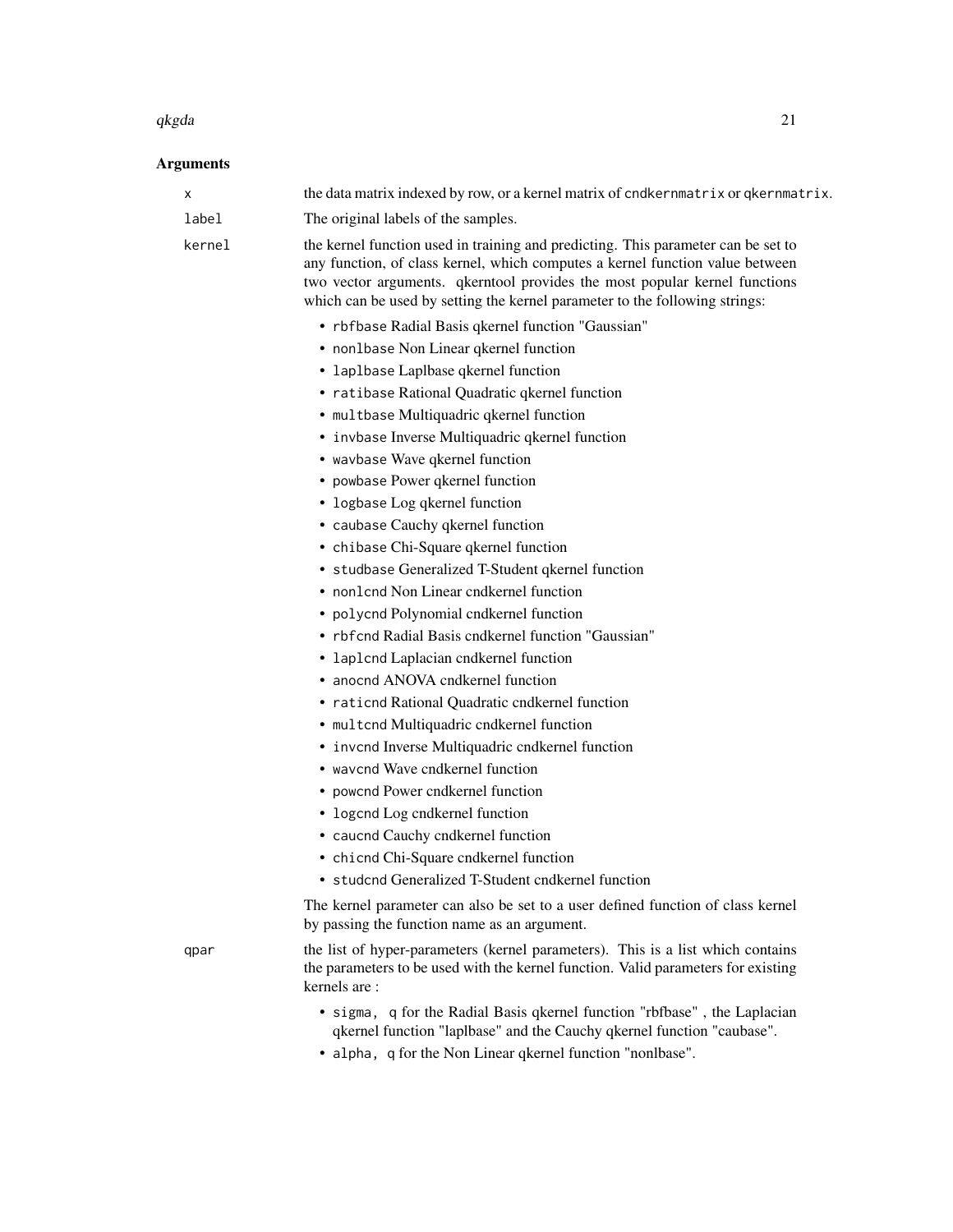|           | • c, q for the Rational Quadratic qkernel function "ratibase", the Multi-<br>quadric qkernel function "multbase" and the Inverse Multiquadric qkernel<br>function "invbase".                                                                                                                                    |
|-----------|-----------------------------------------------------------------------------------------------------------------------------------------------------------------------------------------------------------------------------------------------------------------------------------------------------------------|
|           | • theta, q for the Wave qkernel function "wavbase".                                                                                                                                                                                                                                                             |
|           | • d, q for the Power gkernel function "powbase", the Log gkernel function<br>"logbase" and the Generalized T-Student qkernel function "studbase".                                                                                                                                                               |
|           | • alpha for the Non Linear cndkernel function "nonlcnd".                                                                                                                                                                                                                                                        |
|           | • d, alpha, c for the Polynomial cndkernel function "polycnd".                                                                                                                                                                                                                                                  |
|           | • gamma for the Radial Basis cndkernel function "rbfcnd" and the Laplacian<br>cndkernel function "laplcnd" and the Cauchy cndkernel function "caucnd".                                                                                                                                                          |
|           | • d, sigma for the ANOVA cndkernel function "anocnd".                                                                                                                                                                                                                                                           |
|           | • c for the Rational Quadratic cndkernel function "rationd", the Multiquadric<br>endkernel function "multend" and the Inverse Multiquadric endkernel func-<br>tion "invend".                                                                                                                                    |
|           | • theta for the Wave cndkernel function "wavend".                                                                                                                                                                                                                                                               |
|           | • d for the Power cndkernel function "powend", the Log cndkernel function<br>"logcnd" and the Generalized T-Student cndkernel function "studcnd".                                                                                                                                                               |
|           | Hyper-parameters for user defined kernels can be passed through the qpar pa-<br>rameter as well.                                                                                                                                                                                                                |
| features  | Number of features (principal components) to return. (default: 0, all)                                                                                                                                                                                                                                          |
| th        | the value of the eigenvalue under which principal components are ignored (only<br>valid when features = 0). (default : $0.0001$ )                                                                                                                                                                               |
| na.action | A function to specify the action to be taken if NAs are found. The default action is<br>na. omit, which leads to rejection of cases with missing values on any required<br>variable. An alternative is na. fail, which causes an error if NA cases are found.<br>(NOTE: If given, this argument must be named.) |
| $\cdots$  | additional parameters                                                                                                                                                                                                                                                                                           |

### Details

The qkernel Generalized Discriminant Analysis method provides a mapping of the input vectors into high dimensional feature space, generalizing the classical Linear Discriminant Analysis to non-linear discriminant analysis.

The data can be passed to the qkgda function in a matrix, in addition qkgda also supports input in the form of a kernel matrix of class qkernmatrix or class cndkernmatrix.

### Value

An S4 object containing the eigenvectors and their normalized projections, along with the corresponding eigenvalues and the original function.

| prj   | The normalized projections on eigenvectors) |
|-------|---------------------------------------------|
| eVal  | The corresponding eigenvalues               |
| eVec  | The corresponding eigenvectors              |
| kcall | The formula of the function called          |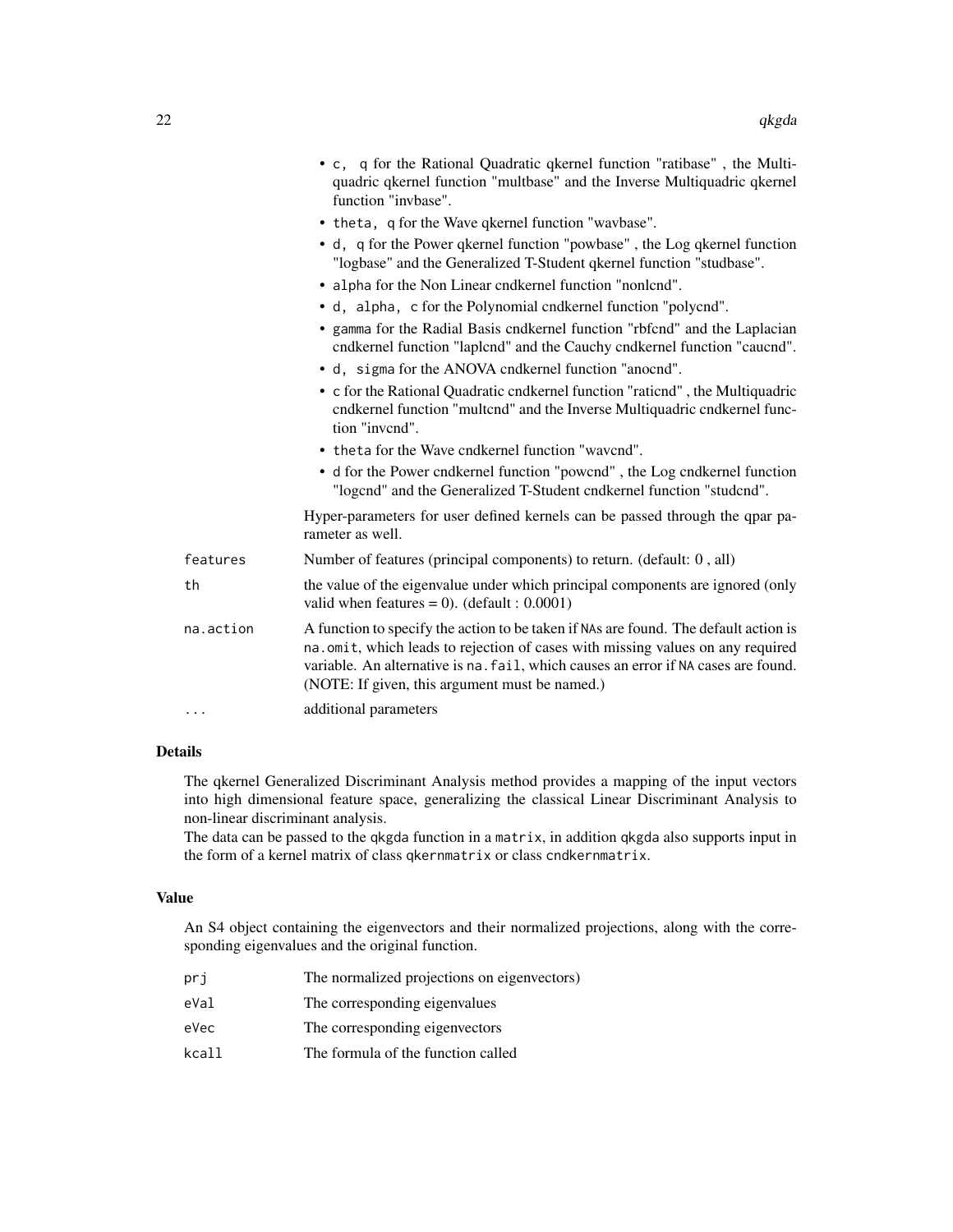#### <span id="page-22-0"></span> $q$ kgda  $q$ a 23

| cndkernf | The kernel function used |
|----------|--------------------------|
| xmatrix  | The original data matrix |

all the slots of the object can be accessed by accessor functions.

### Note

The predict function can be used to embed new data on the new space

### Author(s)

Yusen Zhang <yusenzhang@126.com>

### References

1.Baudat, G, and F. Anouar: *Generalized discriminant analysis using a kernel approach* Neural Computation 12.10(2000),2385 2.Deng Cai, Xiaofei He, and Jiawei Han: *Speed Up Kernel Discriminant Analysis* The VLDB Journal,January,2011,vol.20, no.1,21-33.

#### See Also

[qkernmatrix](#page-18-1), [cndkernmatrix](#page-7-1)

### Examples

```
Iris \le data.frame(rbind(iris3[,,1], iris3[,,2], iris3[,,3]), Sp = rep(c("1","2","3"), rep(50,3)))
testset <- sample(1:150,20)
train <- as.matrix(iris[-testset,-5])
test <- as.matrix(iris[testset,-5])
Sp = rep(c("1", "2", "3"), rep(50,3))labels <-as.numeric(Sp)
trainlabel <- labels[-testset]
testlabel <- labels[testset]
```

```
kgda1 <- qkgda(train, label=trainlabel, kernel = "ratibase", qpar = list(c=1,q=0.9),features = 2)
```

```
prj(kgda1)
eVal(kgda1)
eVec(kgda1)
kcall(kgda1)
# xmatrix(kgda1)
```

```
#print the principal component vectors
prj(kgda1)
#plot the data projection on the components
plot(kgda1@prj,col=as.integer(train), xlab="1st Principal Component",ylab="2nd Principal Component")
```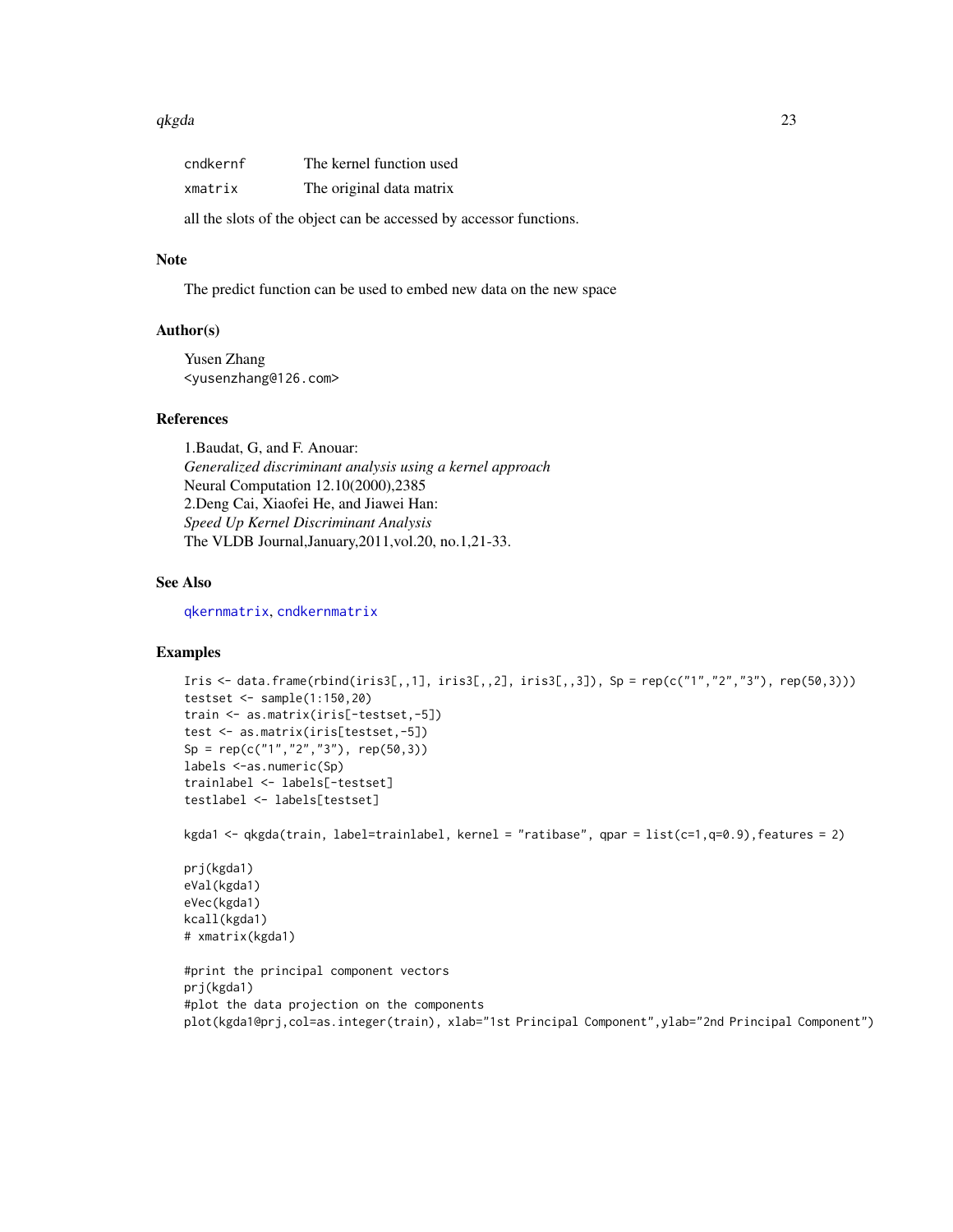<span id="page-23-0"></span>

#### Description

The qkernel Generalized Discriminant Analysis class

### Objects of class "qkgda"

Objects can be created by calls of the form new("qkgda", ...). or by calling the qkgda function.

### Slots

- prj: Object of class "matrix" containing the normalized projections on eigenvectors
- eVal: Object of class "matrix" containing the corresponding eigenvalues
- eVec: Object of class "matrix" containing the corresponding eigenvectors
- label: Object of class "matrix" containing the categorical variables that the categorical data be assigned to one of the categories

### **Methods**

prj signature(object = "qkgda"): returns the normalized projections eVal signature(object = "qkgda"): returns the eigenvalues eVec signature(object = "qkgda"): returns the eigenvectors kcall signature(object = "qkgda"): returns the performed call cndkernf signature(object = "qkgda"): returns the used kernel function predict signature(object = "qkgda"): embeds new data xmatrix signature(object = "qkgda"): returns the used data matrix

### Author(s)

Yusen Zhang <yusenzhang@126.com>

#### See Also

[qkernel-class](#page-16-1), [cndkernel-class](#page-6-1)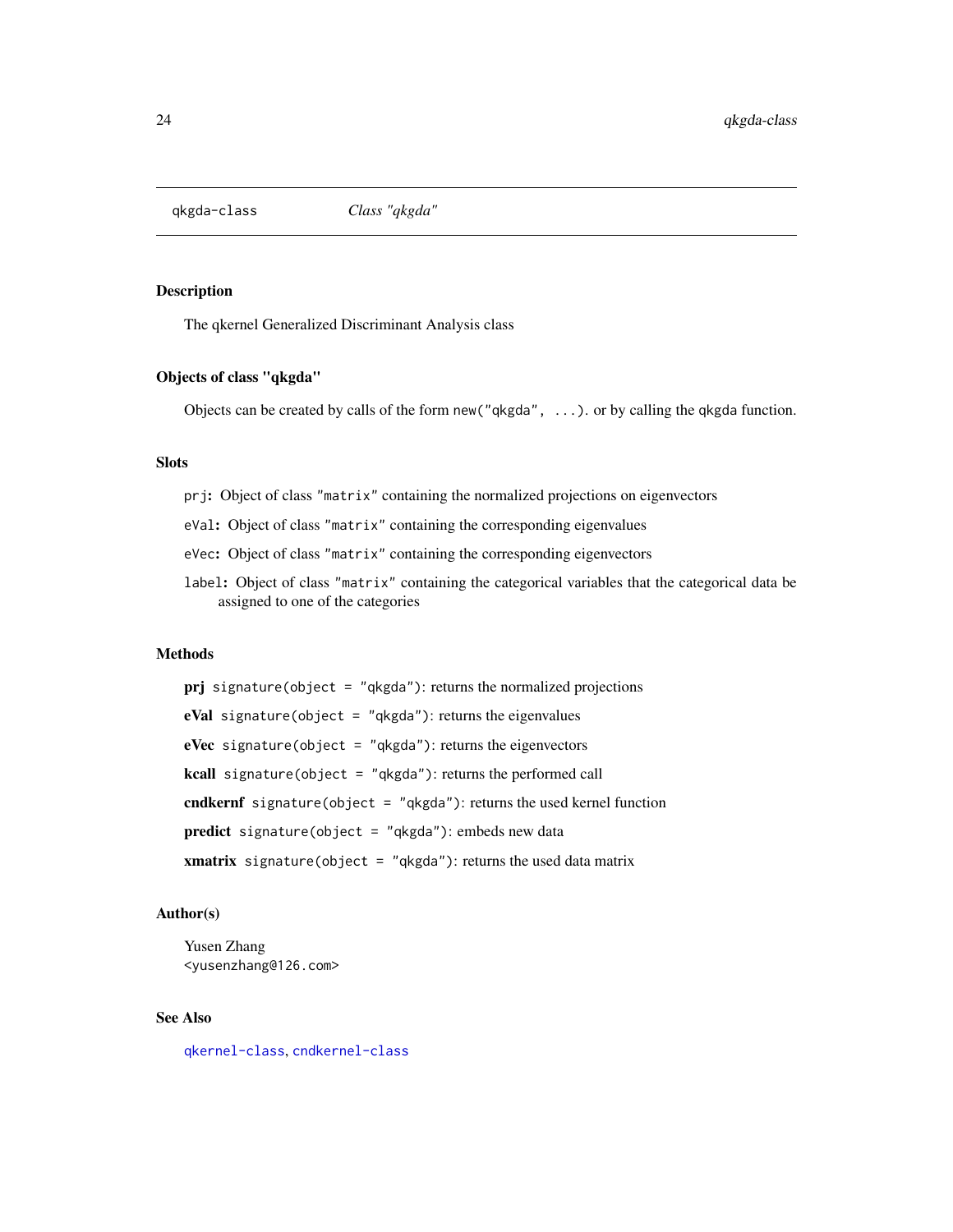#### <span id="page-24-0"></span>qkIsomap 25

#### Examples

```
Iris \le data.frame(rbind(iris3[,,1], iris3[,,2], iris3[,,3]), Sp = rep(c("1","2","3"), rep(50,3)))
testset <- sample(1:150,20)
train <- as.matrix(iris[-testset,-5])
test <- as.matrix(iris[testset,-5])
Sp = rep(c("1", "2", "3"), rep(50,3))labels <-as.numeric(Sp)
trainlabel <- labels[-testset]
testlabel <- labels[testset]
kgda1 <- qkgda(train, label=trainlabel, kernel = "ratibase", qpar = list(c=1,q=0.9),features = 2)
prj(kgda1)
eVal(kgda1)
eVec(kgda1)
cndkernf(kgda1)
kcall(kgda1)
```
<span id="page-24-1"></span>qkIsomap *qKernel Isometric Feature Mapping*

#### Description

Computes the Isomap embedding as introduced in 2000 by Tenenbaum, de Silva and Langford.

### Usage

## S4 method for signature 'matrix'  $qkIsomap(x, kernal = "rbfbase", qpar = list(sigma = 0.1, q = 0.9),$ dims = 2, k, mod = FALSE, plotResiduals = FALSE, verbose = TRUE, na.action = na.omit, ...) ## S4 method for signature 'cndkernmatrix'  $qkIsomap(x, \text{dims} = 2, k, \text{mod} = FALSE, \text{plotResiduals} = FALSE,$  $verbose = TRUE, na.action = na.omit, ...)$ ## S4 method for signature 'qkernmatrix'  $qkIsomap(x, dims = 2, k, mod = FALSE, plotResiduals = FALSE,$  $verbose = TRUE, na.action = na.omit, ...)$ 

#### Arguments

| <b>X</b> | N x D matrix (N samples, D features) or a kernel matrix of cndkernmatrix or<br>gkernmatrix.                                                                        |
|----------|--------------------------------------------------------------------------------------------------------------------------------------------------------------------|
| kernel   | the kernel function used in training and predicting. This parameter can be set to<br>any function, of class kernel, which computes a kernel function value between |
|          | two vector arguments. get a provides the most popular kernel functions<br>which can be used by setting the kernel parameter to the following strings:              |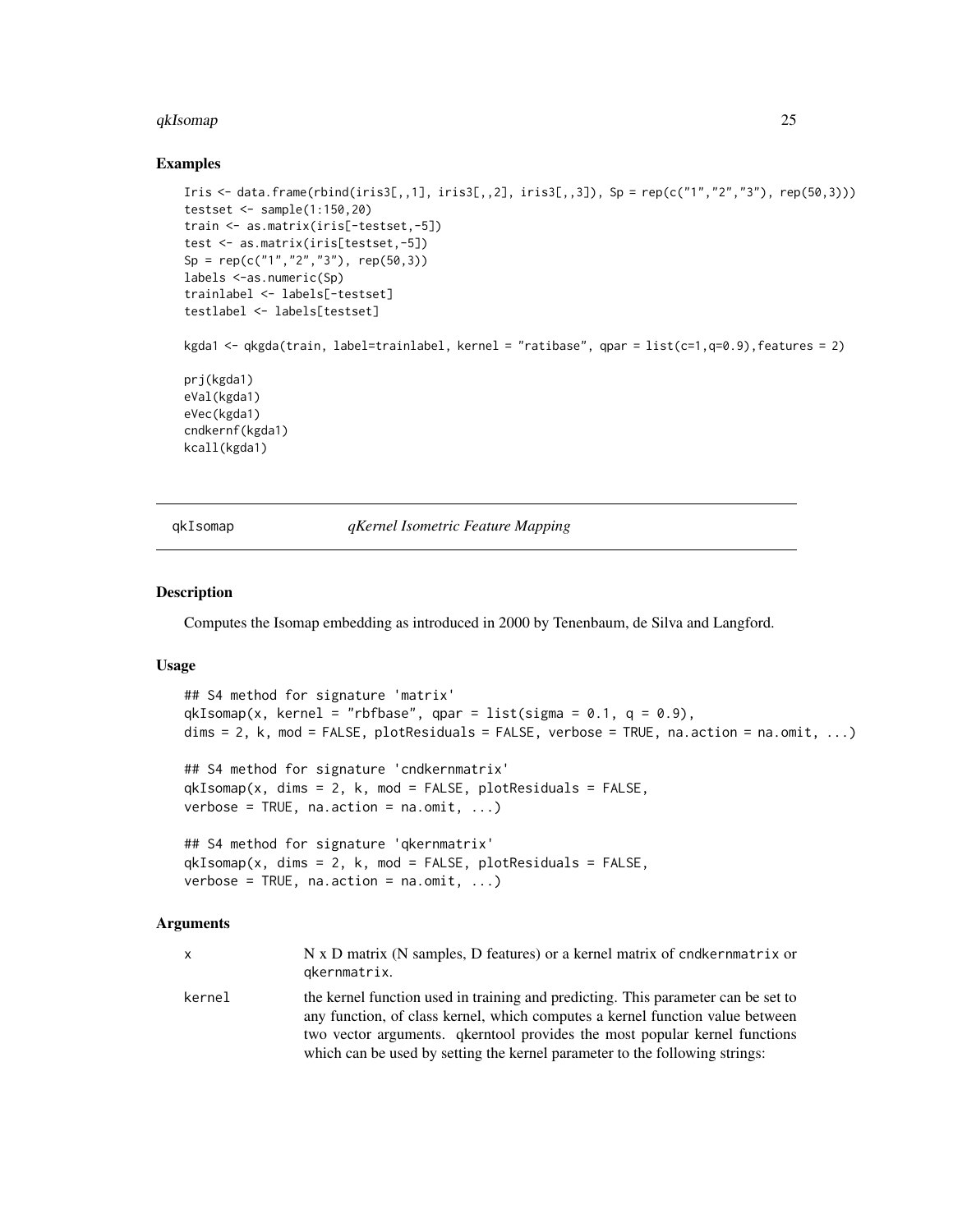- rbfbase Radial Basis qkernel function "Gaussian"
- nonlbase Non Linear qkernel function
- laplbase Laplbase qkernel function
- ratibase Rational Quadratic qkernel function
- multbase Multiquadric qkernel function
- invbase Inverse Multiquadric qkernel function
- wavbase Wave qkernel function
- powbase Power qkernel function
- logbase Log qkernel function
- caubase Cauchy qkernel function
- chibase Chi-Square qkernel function
- studbase Generalized T-Student qkernel function
- nonlcnd Non Linear cndkernel function
- polycnd Polynomial cndkernel function
- rbfcnd Radial Basis cndkernel function "Gaussian"
- laplcnd Laplacian cndkernel function
- anocnd ANOVA cndkernel function
- raticnd Rational Quadratic cndkernel function
- multcnd Multiquadric cndkernel function
- invcnd Inverse Multiquadric cndkernel function
- wavcnd Wave cndkernel function
- powcnd Power cndkernel function
- logcnd Log cndkernel function
- caucnd Cauchy cndkernel function
- chicnd Chi-Square cndkernel function
- studcnd Generalized T-Student cndkernel function

The kernel parameter can also be set to a user defined function of class kernel by passing the function name as an argument.

qpar the list of hyper-parameters (kernel parameters). This is a list which contains the parameters to be used with the kernel function. Valid parameters for existing kernels are :

- sigma, q for the Radial Basis qkernel function "rbfbase" , the Laplacian qkernel function "laplbase" and the Cauchy qkernel function "caubase".
- alpha, q for the Non Linear qkernel function "nonlbase".
- c, q for the Rational Quadratic qkernel function "ratibase" , the Multiquadric qkernel function "multbase" and the Inverse Multiquadric qkernel function "invbase".
- theta, q for the Wave qkernel function "wavbase".
- d, q for the Power qkernel function "powbase" , the Log qkernel function "logbase" and the Generalized T-Student qkernel function "studbase".
- alpha for the Non Linear cndkernel function "nonlcnd".
- d, alpha, c for the Polynomial cndkernel function "polycnd".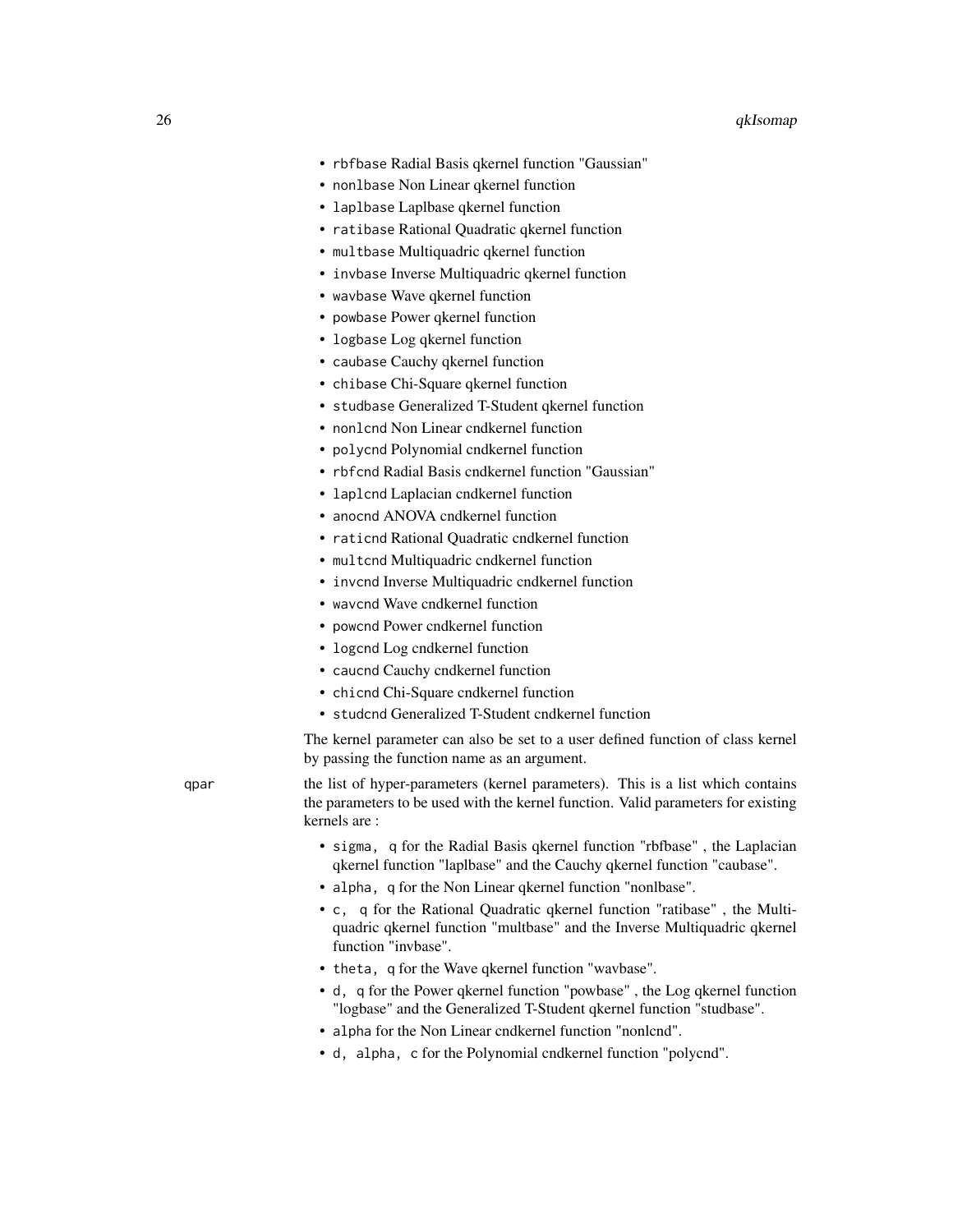|               | • gamma for the Radial Basis cndkernel function "rbfcnd" and the Laplacian<br>cndkernel function "laplcnd" and the Cauchy cndkernel function "caucnd".                                                                                                                                                         |
|---------------|----------------------------------------------------------------------------------------------------------------------------------------------------------------------------------------------------------------------------------------------------------------------------------------------------------------|
|               | • d, sigma for the ANOVA cndkernel function "anocnd".                                                                                                                                                                                                                                                          |
|               | • c for the Rational Quadratic cndkernel function "rationd", the Multiquadric<br>endkernel function "multend" and the Inverse Multiquadric endkernel func-<br>tion "invend".                                                                                                                                   |
|               | • theta for the Wave cndkernel function "wavend".                                                                                                                                                                                                                                                              |
|               | • d for the Power cndkernel function "powend", the Log cndkernel function<br>"logcnd" and the Generalized T-Student cndkernel function "studcnd".                                                                                                                                                              |
|               | Hyper-parameters for user defined kernels can be passed through the qpar pa-<br>rameter as well.                                                                                                                                                                                                               |
| dims          | vector containing the target space dimension(s)                                                                                                                                                                                                                                                                |
| k             | number of neighbours                                                                                                                                                                                                                                                                                           |
| mod           | use modified Isomap algorithm                                                                                                                                                                                                                                                                                  |
| plotResiduals | show a plot with the residuals between the high and the low dimensional data                                                                                                                                                                                                                                   |
| verbose       | show a summary of the embedding procedure at the end                                                                                                                                                                                                                                                           |
| na.action     | A function to specify the action to be taken if NAs are found. The default action is<br>na.omit, which leads to rejection of cases with missing values on any required<br>variable. An alternative is na. fail, which causes an error if NA cases are found.<br>(NOTE: If given, this argument must be named.) |
|               | additional parameters                                                                                                                                                                                                                                                                                          |
|               |                                                                                                                                                                                                                                                                                                                |

### Details

The qkIsomap is a nonlinear dimension reduction technique, that preserves global properties of the data. That means, that geodesic distances between all samples are captured best in the low dimensional embedding.

This R version is based on the Matlab implementation by Tenenbaum and uses Floyd's Algorithm to compute the neighbourhood graph of shortest distances, when calculating the geodesic distances. A modified version of the original Isomap algorithm is included. It respects nearest and farthest neighbours.

To estimate the intrinsic dimension of the data, the function can plot the residuals between the high and the low dimensional data for a given range of dimensions.

#### Value

qkIsomap gives out an S4 object which is a LIST with components

| prj       | a N x dim matrix (N samples, dim features) with the reduced input data (list of<br>several matrices if more than one dimension was specified). |
|-----------|------------------------------------------------------------------------------------------------------------------------------------------------|
| dims      | the dimension of the target space.                                                                                                             |
| Residuals | the residual variances for all dimensions.                                                                                                     |
| eVal      | the corresponding eigenvalues.                                                                                                                 |
| eVec      | the corresponding eigenvectors.                                                                                                                |
| cndkernf  | the kernel function used.                                                                                                                      |
|           |                                                                                                                                                |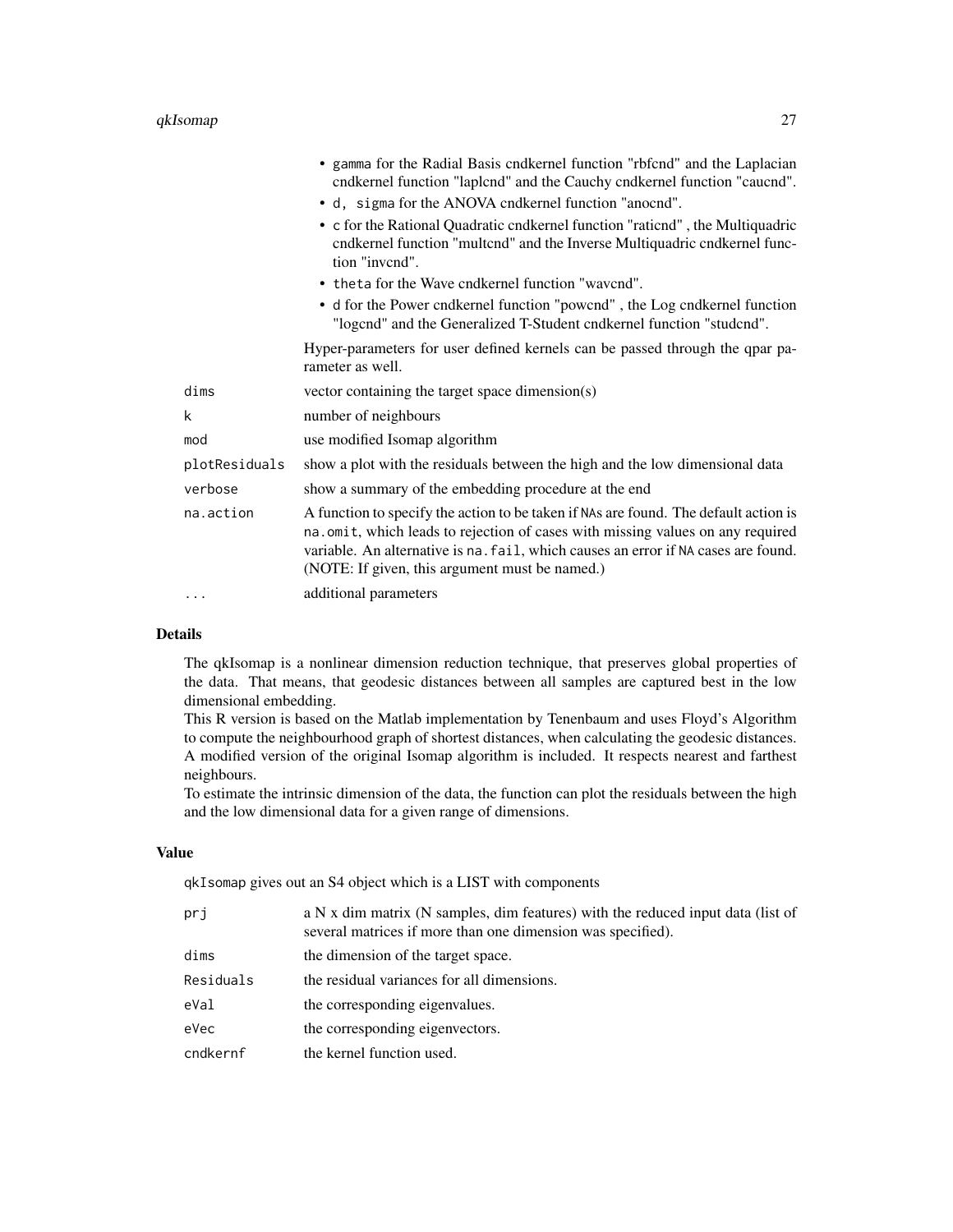### <span id="page-27-0"></span>28 qkIsomap-class

kcall The formula of the function called

all the slots of the object can be accessed by accessor functions.

#### Author(s)

Yusen Zhang <yusenzhang@126.com>

### References

Tenenbaum, J. B. and de Silva, V. and Langford, J. C., "A global geometric framework for nonlinear dimensionality reduction.", 2000; Matlab code is available at http://waldron.stanford.edu/~isomap/

#### Examples

```
# another example using the iris
data(iris)
testset <- sample(1:150,20)
train <- as.matrix(iris[-testset,-5])
labeltrain<- as.integer(iris[-testset,5])
test <- as.matrix(iris[testset,-5])
# ratibase(c=1,q=0.8)
d_low = qkIsomap(train, kernel = "ratibase", qpar = list(c=1,q=0.8),
                   dims=2, k=5, plotResiduals = TRUE)
#plot the data projection on the components
plot(prj(d_low),col=labeltrain, xlab="1st Principal Component",ylab="2nd Principal Component")
```

```
prj(d_low)
dims(d_low)
Residuals(d_low)
eVal(d_low)
eVec(d_low)
kcall(d_low)
cndkernf(d_low)
```
qkIsomap-class *qKernel Isomap embedding*

#### Description

The qKernel Isometric Feature Mapping class

#### Objects of class "qkIsomap"

Objects can be created by calls of the form new("qkIsomap", ...). or by calling the qkIsomap function.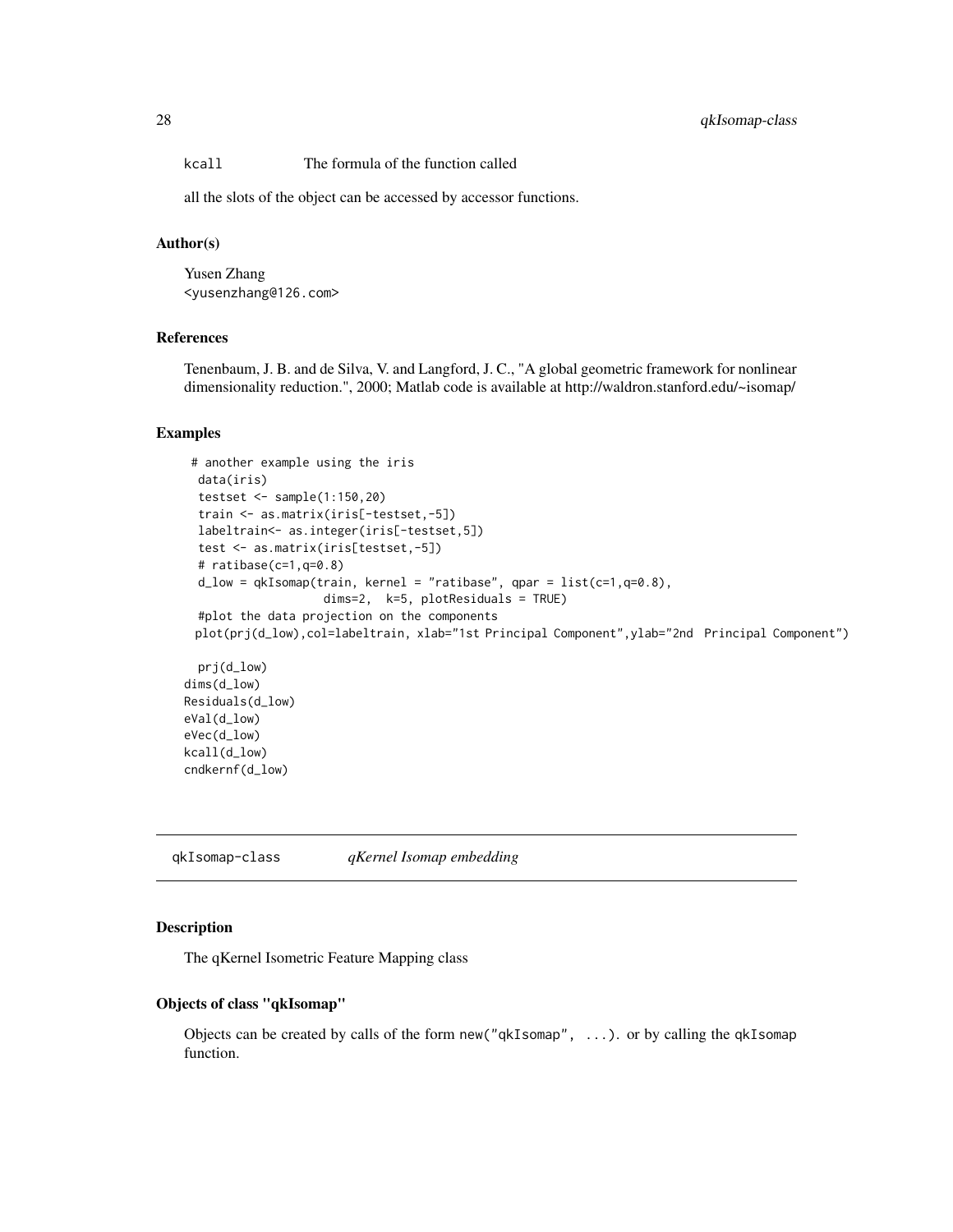#### <span id="page-28-0"></span>**Slots**

prj: Object of class "matrix" containing the Nxdim matrix (N samples, dim features) with the reduced input data (list of several matrices if more than one dimension specified) dims: Object of class "numeric" containing the dimension of the target space (default 2) connum: Object of class "numeric" containing the number of connected components in graph Residuals: Object of class "vector" containing the residual variances for all dimensions eVal: Object of class "vector" containing the corresponding eigenvalues eVec: Object of class "vector" containing the corresponding eigenvectors

### Methods

prj signature(object = "qkIsomap"): returns the Nxdim matrix (N samples, dim features) dims signature(object = "qkIsomap"): returns the dimension **Residuals** signature(object = "qkIsomap"): returns the residual variances eVal signature(object = "qkIsomap"): returns the eigenvalues eVec signature(object = "qkIsomap"): returns the eigenvectors **xmatrix** signature(object = "qkIsomap"): returns the used data matrix **kcall** signature(object = "qkIsomap"): returns the performed call cndkernf signature(object = " $qkI$  somapa"): returns the used kernel function

### Author(s)

Yusen Zhang <yusenzhang@126.com>

#### See Also

[qkernel-class](#page-16-1), [cndkernel-class](#page-6-1), [qkIsomap](#page-24-1)

#### Examples

```
# another example using the iris data
data(iris)
testset <- sample(1:150,20)
train <- as.matrix(iris[-testset,-5])
labeltrain<- as.integer(iris[-testset,5])
test <- as.matrix(iris[testset,-5])
# ratioase(c=1, q=0.8)d_low = qkIsomap(train, kernel = "ratibase", qpar = list(c=1, q=0.8),dims=2, k=5, plotResiduals = TRUE)
#plot the data projection on the components
plot(prj(d_low),col=labeltrain, xlab="1st Principal Component",ylab="2nd Principal Component")
prj(d_low)
```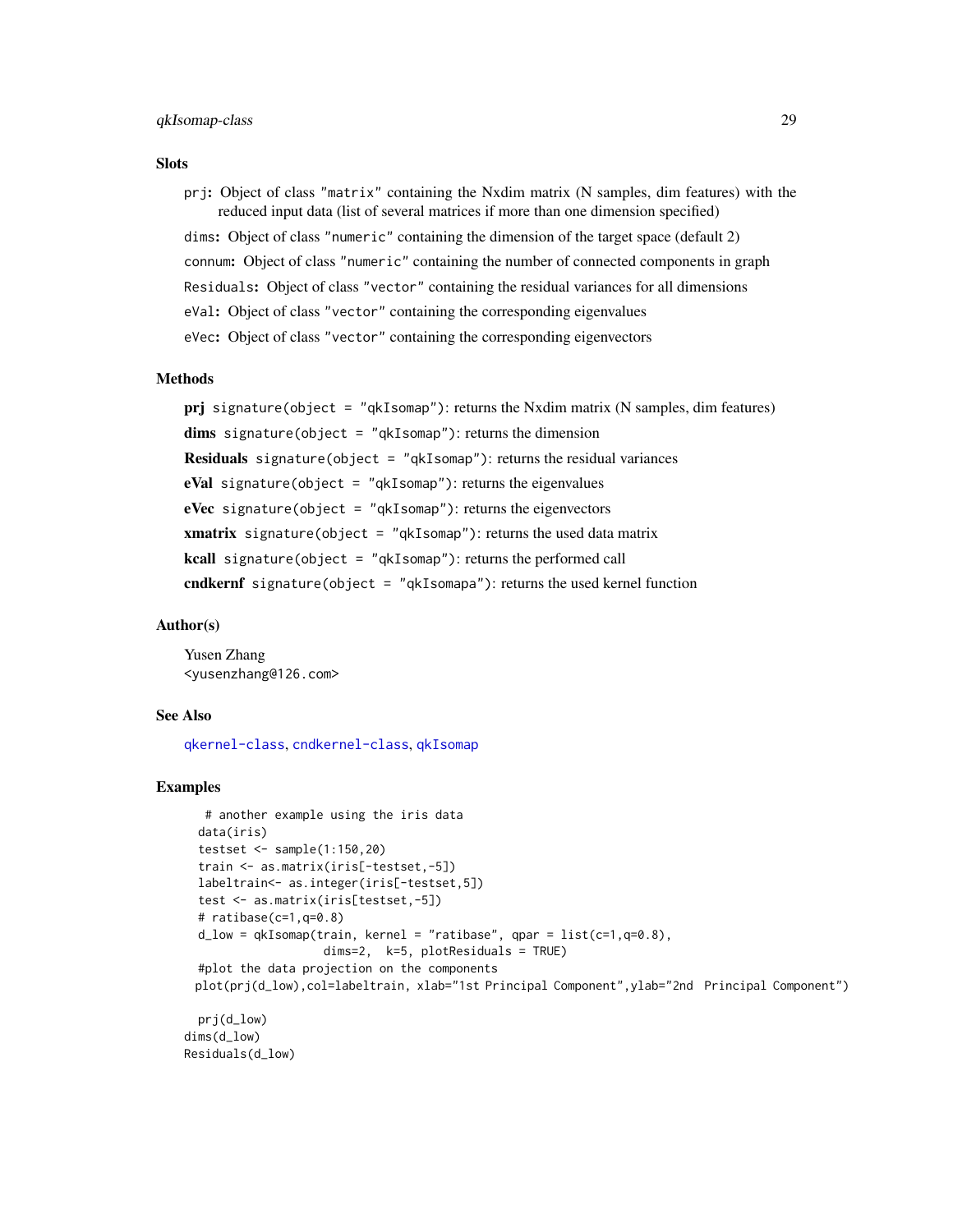```
eVal(d_low)
eVec(d_low)
kcall(d_low)
cndkernf(d_low)
```
### qkLLE *qKernel Locally Linear Embedding*

#### Description

Computes the qkernel Locally Linear Embedding

### Usage

```
## S4 method for signature 'matrix'
qkLLE(x, kernel = "rbfbase", qpar = list(sigma = 0.1, q = 0.9),
                            dims = 2, k, na.action = na.omit, ...)
## S4 method for signature 'cndkernmatrix'
qkLLE(x, \text{dims} = 2, k, \text{na.action} = \text{na.omit}, ...)## S4 method for signature 'qkernmatrix'
qkLLE(x, \text{dims} = 2, k, \text{na.action} = \text{na.omit}, ...)
```
### Arguments

| X      | $N \times D$ matrix (N samples, D features) or a kernel matrix of cndkernmatrix or<br>gkernmatrix.                                                                                                                                                                                                                              |
|--------|---------------------------------------------------------------------------------------------------------------------------------------------------------------------------------------------------------------------------------------------------------------------------------------------------------------------------------|
| kernel | the kernel function used in training and predicting. This parameter can be set to<br>any function, of class kernel, which computes a kernel function value between<br>two vector arguments. qkerntool provides the most popular kernel functions<br>which can be used by setting the kernel parameter to the following strings: |
|        | • rbfbase Radial Basis qkernel function "Gaussian"                                                                                                                                                                                                                                                                              |
|        | • non1base Non Linear qkernel function                                                                                                                                                                                                                                                                                          |
|        | • laplbase Laplbase gkernel function                                                                                                                                                                                                                                                                                            |
|        | • ratibase Rational Quadratic qkernel function                                                                                                                                                                                                                                                                                  |
|        | • multbase Multiquadric qkernel function                                                                                                                                                                                                                                                                                        |
|        | • invbase Inverse Multiquadric qkernel function                                                                                                                                                                                                                                                                                 |
|        | • wavbase Wave qkernel function                                                                                                                                                                                                                                                                                                 |
|        | • powbase Power qkernel function                                                                                                                                                                                                                                                                                                |
|        | • logbase Log qkernel function                                                                                                                                                                                                                                                                                                  |
|        | • caubase Cauchy qkernel function                                                                                                                                                                                                                                                                                               |
|        | • chibase Chi-Square qkernel function                                                                                                                                                                                                                                                                                           |
|        | • studbase Generalized T-Student qkernel function                                                                                                                                                                                                                                                                               |
|        | • non1cnd Non Linear cndkernel function                                                                                                                                                                                                                                                                                         |
|        | • polycnd Polynomial cndkernel function                                                                                                                                                                                                                                                                                         |
|        | • rbfcnd Radial Basis cndkernel function "Gaussian"                                                                                                                                                                                                                                                                             |
|        |                                                                                                                                                                                                                                                                                                                                 |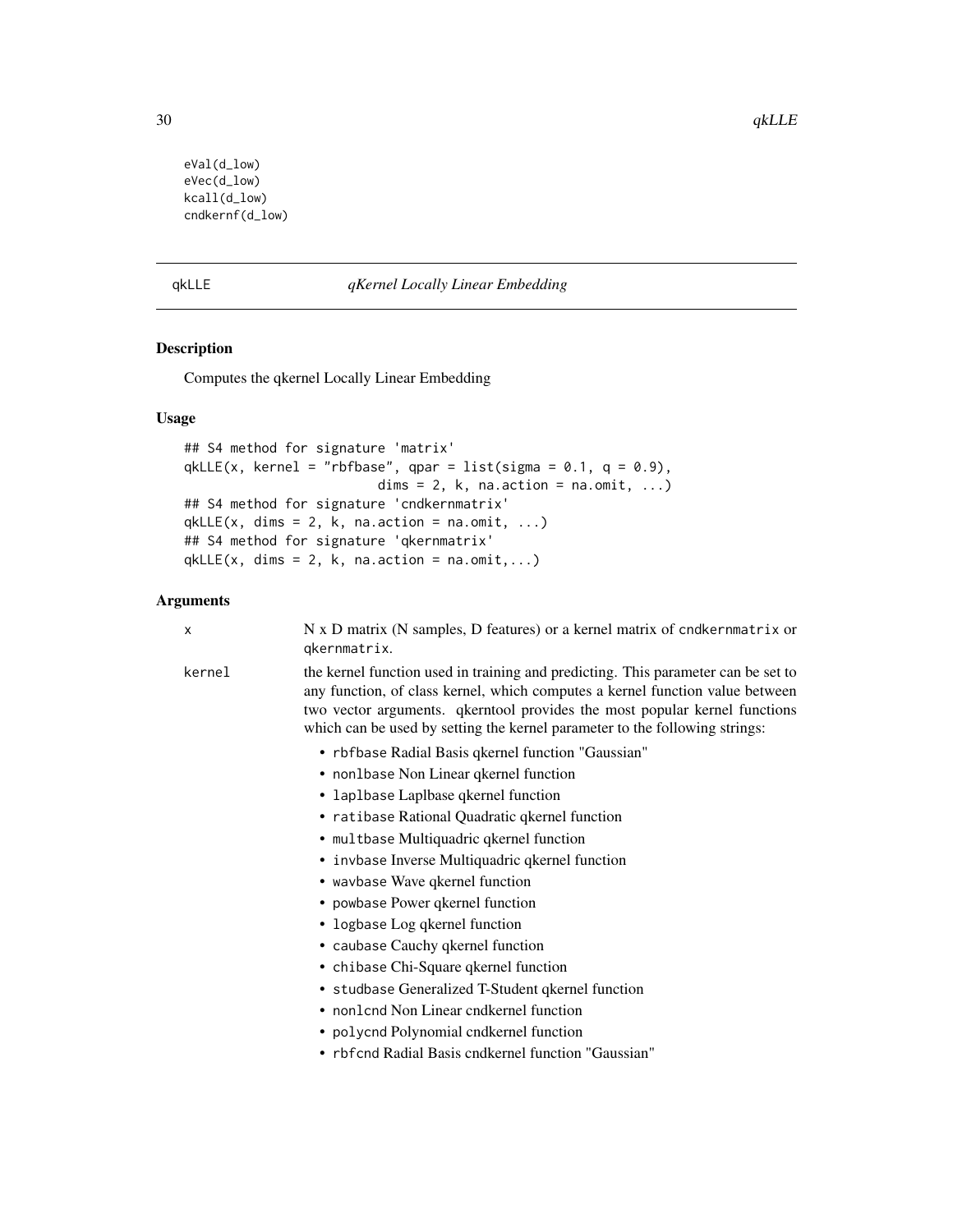- laplcnd Laplacian cndkernel function
- anocnd ANOVA cndkernel function
- raticnd Rational Quadratic cndkernel function
- multcnd Multiquadric cndkernel function
- invcnd Inverse Multiquadric cndkernel function
- wavcnd Wave cndkernel function
- powcnd Power cndkernel function
- logcnd Log cndkernel function
- caucnd Cauchy cndkernel function
- chicnd Chi-Square cndkernel function
- studcnd Generalized T-Student cndkernel function

The kernel parameter can also be set to a user defined function of class kernel by passing the function name as an argument.

qpar the list of hyper-parameters (kernel parameters). This is a list which contains the parameters to be used with the kernel function. Valid parameters for existing kernels are :

- sigma, q for the Radial Basis qkernel function "rbfbase" , the Laplacian qkernel function "laplbase" and the Cauchy qkernel function "caubase".
- alpha, q for the Non Linear qkernel function "nonlbase".
- c, q for the Rational Quadratic qkernel function "ratibase" , the Multiquadric qkernel function "multbase" and the Inverse Multiquadric qkernel function "invbase".
- theta, q for the Wave qkernel function "wavbase".
- d, q for the Power qkernel function "powbase" , the Log qkernel function "logbase" and the Generalized T-Student qkernel function "studbase".
- alpha for the Non Linear cndkernel function "nonlcnd".
- power, alpha, c for the Polynomial cndkernel function "polycnd".
- gamma for the Radial Basis cndkernel function "rbfcnd" and the Laplacian cndkernel function "laplcnd" and the Cauchy cndkernel function "caucnd".
- power, sigma for the ANOVA cndkernel function "anocnd".
- c for the Rational Quadratic cndkernel function "raticnd" , the Multiquadric cndkernel function "multcnd" and the Inverse Multiquadric cndkernel function "invcnd".
- theta for the Wave cndkernel function "wavcnd".
- power for the Power cndkernel function "powcnd" , the Log cndkernel function "logcnd" and the Generalized T-Student cndkernel function "studcnd".

Hyper-parameters for user defined kernels can be passed through the qpar parameter as well.

| dims      | dimension of the target space                                                                                                                                                                                                                                                                                  |
|-----------|----------------------------------------------------------------------------------------------------------------------------------------------------------------------------------------------------------------------------------------------------------------------------------------------------------------|
| k         | the number of nearest neighbours.                                                                                                                                                                                                                                                                              |
| na.action | A function to specify the action to be taken if NAs are found. The default action is<br>na.omit, which leads to rejection of cases with missing values on any required<br>variable. An alternative is na. fail, which causes an error if NA cases are found.<br>(NOTE: If given, this argument must be named.) |
|           | additional parameters                                                                                                                                                                                                                                                                                          |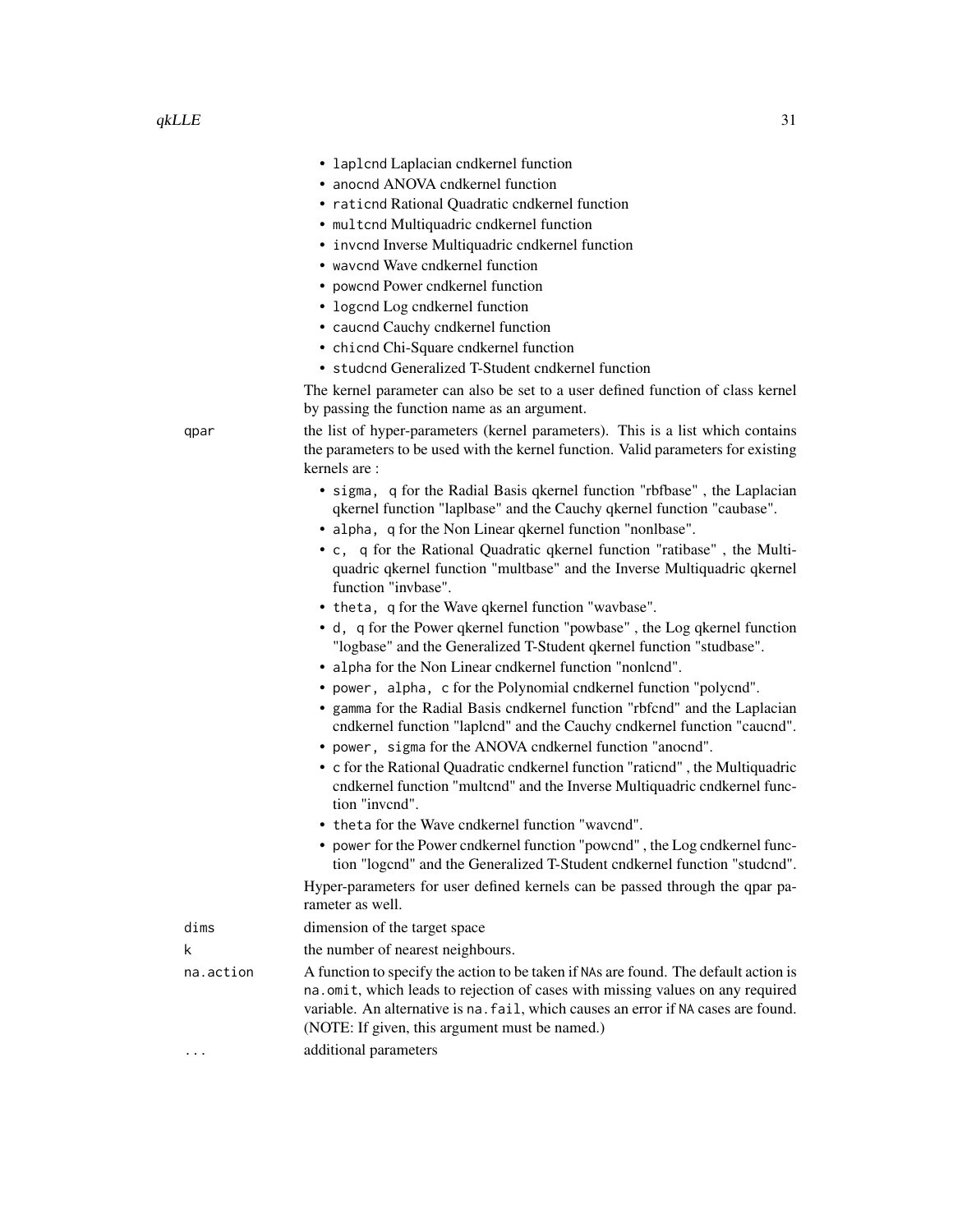#### Details

The qkernel Locally Linear Embedding (qkLLE) preserves local properties of the data by representing each sample in the data by a linear combination of its k nearest neighbours with each neighbour weighted independently. qkLLE finally chooses the low-dimensional representation that best preserves the weights in the target space. It is an extension of Locally Linear Embedding (LLE) with qkernel method.

### Value

It returns an S4 object containing the principal component vectors along with the corresponding eigenvalues.

| prj      | a matrix with the reduced input data |
|----------|--------------------------------------|
| dims     | dimension of the target space        |
| eVal     | The corresponding eigenvalues        |
| eVec     | The corresponding eigenvectors       |
| cndkernf | the kernel function used             |
|          |                                      |

all the slots of the object can be accessed by accessor functions.

#### Author(s)

Yusen Zhang <yusenzhang@126.com>

#### References

Roweis, Sam T. and Saul, Lawrence K., "Nonlinear Dimensionality Reduction by Locally Linear Embedding",2000;

### Examples

```
## S4 method for signature 'matrix'
data(iris)
testset <- sample(1:150,20)
train <- as.matrix(iris[-testset,-5])
labeltrain<- as.integer(iris[-testset,5])
test <- as.matrix(iris[testset,-5])
plot(train ,col=labeltrain, xlab="1st Principal Component",ylab="2nd Principal Component")
# ratibase(c=1,q=0.8)
d_low \leq qkLLE(train, kernel = "ratibase", qpar = list(c=1,q=0.8), dims=2, k=5)
#plot the data projection on the components
plot(prj(d_low),col=labeltrain, xlab="1st Principal Component",ylab="2nd Principal Component")
## S4 method for signature 'qkernmatrix'
# ratibase(c=0.1,q=0.8)
qkfunc <- ratibase(c=0.1,q=0.8)
ktrain1 <- qkernmatrix(qkfunc,train)
d_low <- qkLLE(ktrain1, dims = 2, k=5)
```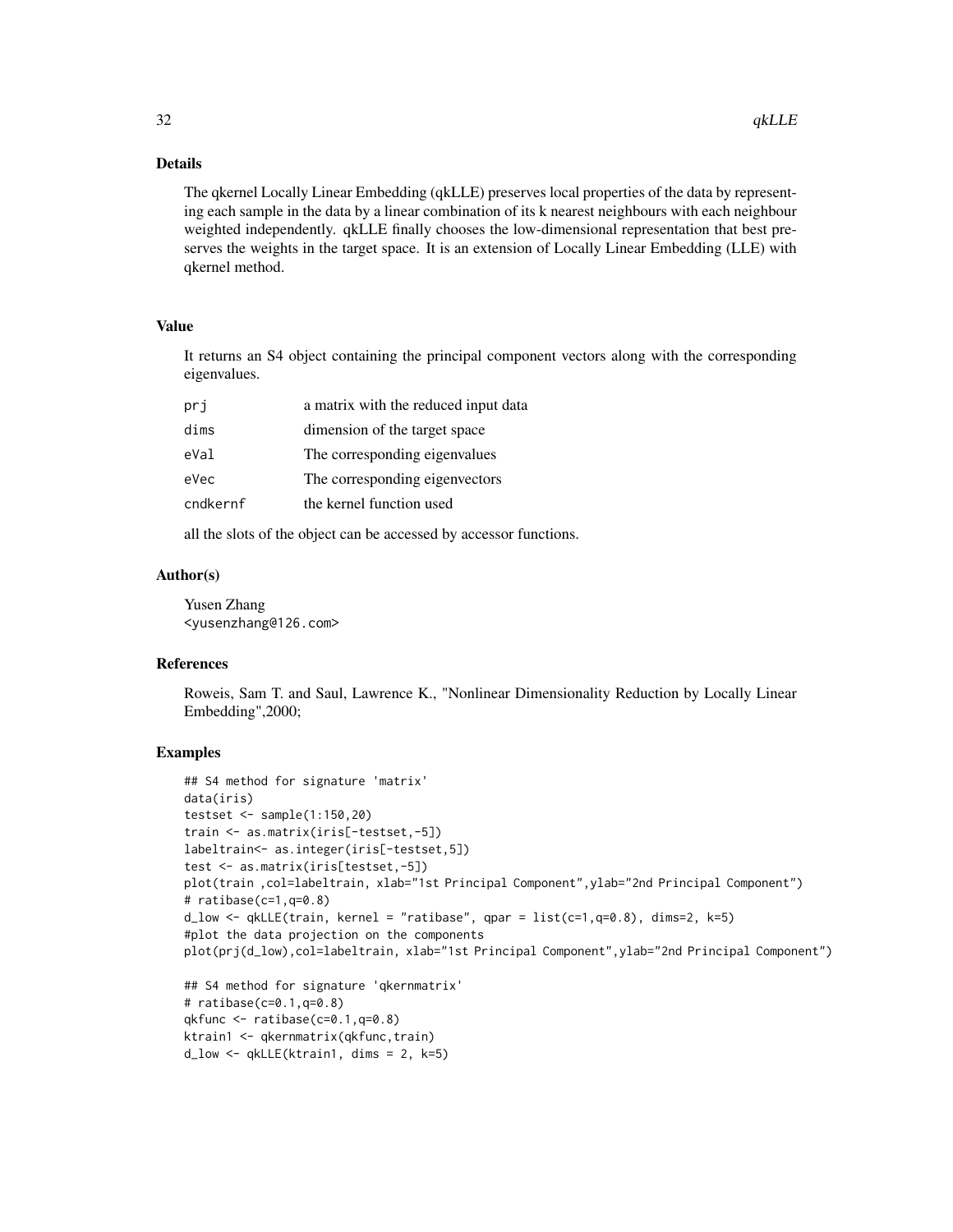<span id="page-32-0"></span>#plot the data projection on the components plot(prj(d\_low),col=labeltrain, xlab="1st Principal Component",ylab="2nd Principal Component")

qkLLE-class *Class "qkLLE"*

#### Description

The qKernel Locally Linear Embedding class

### Objects of class "qkLLE"

Objects can be created by calls of the form  $new("qkLLE", \ldots)$  or by calling the qkLLE function.

#### Slots

prj: Object of class "matrix" containing the reduced input data

dims: Object of class "numeric" containing the dimension of the target space (default 2)

eVal: Object of class "vector" containing the corresponding eigenvalues

eVec: Object of class "matrix" containing the corresponding eigenvectors

### Methods

prj signature(object = "qkLLE"): returns the reduced input data dims signature(object =  $"qkLLE"$ ): returns the dimension eVal signature(object = "qkLLE"): returns the eigenvalues eVec signature(object = "qkLLE"): returns the eigenvectors **xmatrix** signature(object = "qkLLE"): returns the used data matrix kcall signature(object = "qkLLE"): returns the performed call cndkernf signature(object = "qkLLE"): returns the used kernel function

### Author(s)

Yusen Zhang <yusenzhang@126.com>

### See Also

[qkernel-class](#page-16-1), [cndkernel-class](#page-6-1)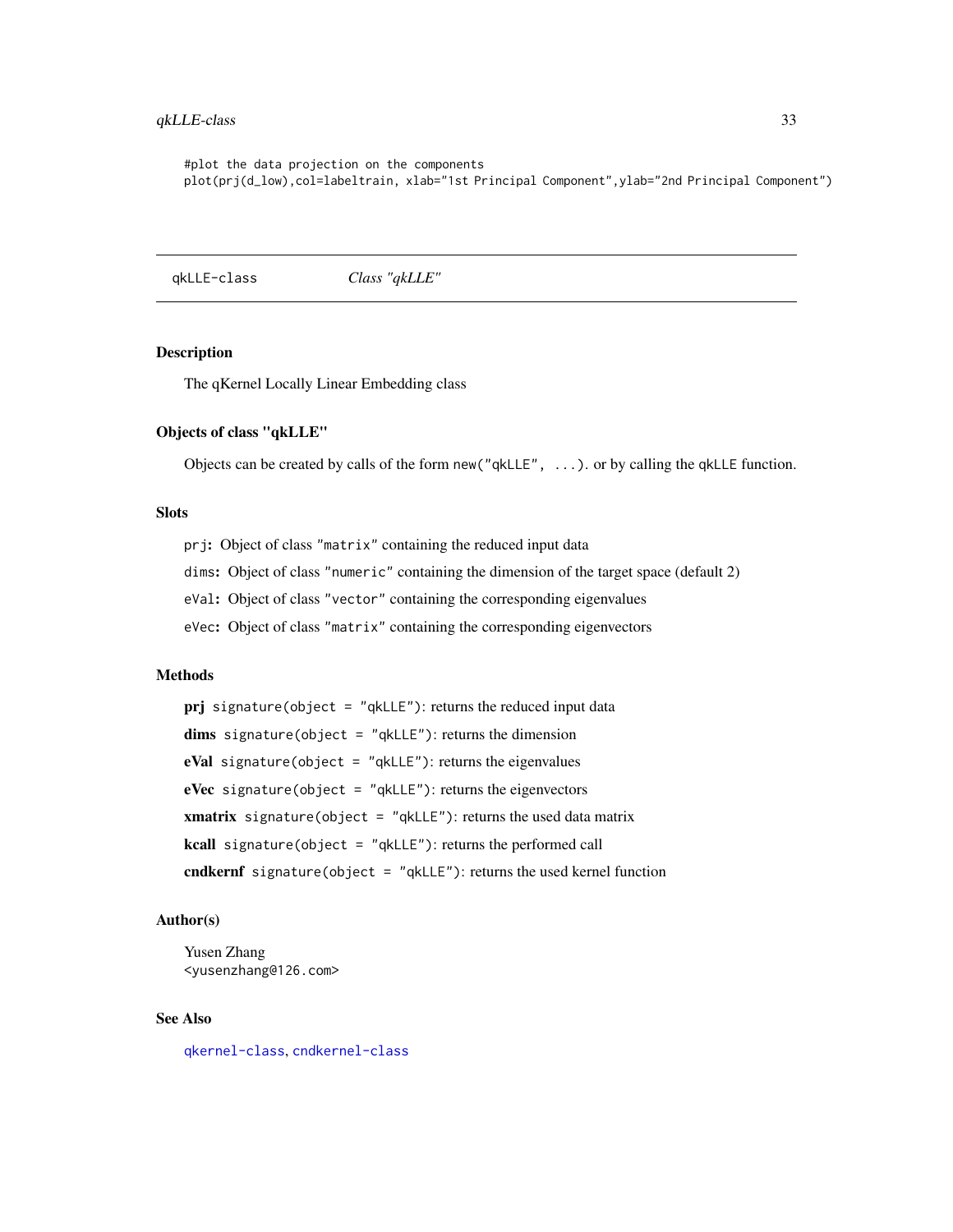### Examples

```
## S4 method for signature 'matrix'
data(iris)
testset <- sample(1:150,20)
train <- as.matrix(iris[-testset,-5])
labeltrain<- as.integer(iris[-testset,5])
test <- as.matrix(iris[testset,-5])
plot(train ,col=labeltrain, xlab="1st Principal Component",ylab="2nd Principal Component")
# ratibase(c=1,q=0.8)
d_low \leq qkLLE(train, kernel = "ratibase", qpar = list(c=1,q=0.8), dims=2, k=5)
#plot the data projection on the components
plot(prj(d_low),col=labeltrain,xlab="1st Principal Component",ylab="2nd Principal Component")
## S4 method for signature 'qkernmatrix'
# ratibase(c=0.1,q=0.8)
qkfunc \leq ratibase(c=0.1,q=0.8)
ktrain1 <- qkernmatrix(qkfunc,train)
d_low \leftarrow qkLLE(ktrain1, \text{ dims} = 2, k=5)#plot the data projection on the components
plot(prj(d_low),col=labeltrain,xlab="1st Principal Component",ylab="2nd Principal Component")
```
<span id="page-33-1"></span>qkMDS *qKernel Metric Multi-Dimensional Scaling*

### Description

The qkernel Metric Multi-Dimensional Scaling is a nonlinear form of Metric Multi-Dimensional Scaling

#### Usage

```
## S4 method for signature 'matrix'
qkMDS(x, kernel = "rbfbase", qpar = list(sigma = 0.1, q = 0.9),dims = 2, plotResiduals = FALSE, verbose = TRUE, na.action = na.omit, ...)
## S4 method for signature 'cndkernmatrix'
qkMDS(x, dims = 2,plotResiduals = FALSE,
verbose = TRUE, na.action = na.omit, ...)## S4 method for signature 'qkernmatrix'
qkMDS(x, dims = 2,plotResiduals = FALSE,
verbose = TRUE, na.action = na.omit, ...)
```
#### Arguments

x N x D matrix (N samples, D features) or a kernel matrix of cndkernmatrix or qkernmatrix.

<span id="page-33-0"></span>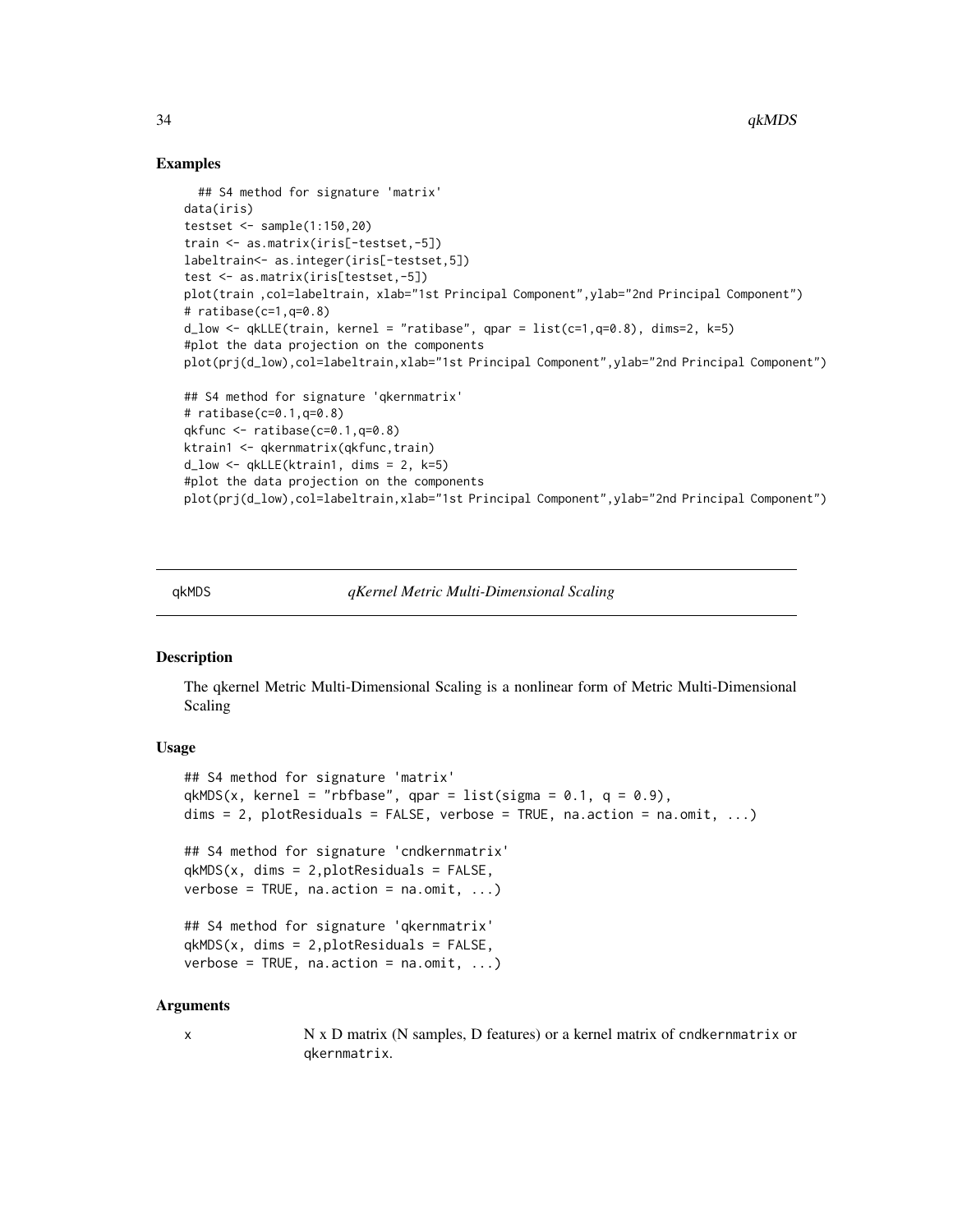#### $qkMDS$  35

| kernel<br>• rbfbase Radial Basis qkernel function "Gaussian"<br>• non1base Non Linear qkernel function<br>• laplbase Laplbase qkernel function<br>• ratibase Rational Quadratic qkernel function<br>· multbase Multiquadric qkernel function<br>• invbase Inverse Multiquadric qkernel function<br>• wavbase Wave qkernel function<br>• powbase Power qkernel function<br>• logbase Log qkernel function<br>• caubase Cauchy qkernel function<br>• chibase Chi-Square qkernel function<br>• studbase Generalized T-Student qkernel function<br>• non1cnd Non Linear cndkernel function<br>· polycnd Polynomial cndkernel function<br>• rbfcnd Radial Basis cndkernel function "Gaussian"<br>• laplcnd Laplacian cndkernel function<br>• anocnd ANOVA cndkernel function<br>• raticnd Rational Quadratic cndkernel function<br>· multcnd Multiquadric cndkernel function<br>• invend Inverse Multiquadric endkernel function<br>• wavend Wave endkernel function<br>• powend Power endkernel function<br>• logcnd Log cndkernel function<br>• caucnd Cauchy cndkernel function<br>• chicnd Chi-Square cndkernel function<br>• studend Generalized T-Student endkernel function<br>by passing the function name as an argument.<br>qpar<br>kernels are:<br>• alpha, q for the Non Linear qkernel function "nonlbase". |                                                                                                                                                                                                                                                                                                                                 |
|---------------------------------------------------------------------------------------------------------------------------------------------------------------------------------------------------------------------------------------------------------------------------------------------------------------------------------------------------------------------------------------------------------------------------------------------------------------------------------------------------------------------------------------------------------------------------------------------------------------------------------------------------------------------------------------------------------------------------------------------------------------------------------------------------------------------------------------------------------------------------------------------------------------------------------------------------------------------------------------------------------------------------------------------------------------------------------------------------------------------------------------------------------------------------------------------------------------------------------------------------------------------------------------------------------------------|---------------------------------------------------------------------------------------------------------------------------------------------------------------------------------------------------------------------------------------------------------------------------------------------------------------------------------|
|                                                                                                                                                                                                                                                                                                                                                                                                                                                                                                                                                                                                                                                                                                                                                                                                                                                                                                                                                                                                                                                                                                                                                                                                                                                                                                                     | the kernel function used in training and predicting. This parameter can be set to<br>any function, of class kernel, which computes a kernel function value between<br>two vector arguments. qkerntool provides the most popular kernel functions<br>which can be used by setting the kernel parameter to the following strings: |
|                                                                                                                                                                                                                                                                                                                                                                                                                                                                                                                                                                                                                                                                                                                                                                                                                                                                                                                                                                                                                                                                                                                                                                                                                                                                                                                     |                                                                                                                                                                                                                                                                                                                                 |
|                                                                                                                                                                                                                                                                                                                                                                                                                                                                                                                                                                                                                                                                                                                                                                                                                                                                                                                                                                                                                                                                                                                                                                                                                                                                                                                     |                                                                                                                                                                                                                                                                                                                                 |
|                                                                                                                                                                                                                                                                                                                                                                                                                                                                                                                                                                                                                                                                                                                                                                                                                                                                                                                                                                                                                                                                                                                                                                                                                                                                                                                     |                                                                                                                                                                                                                                                                                                                                 |
|                                                                                                                                                                                                                                                                                                                                                                                                                                                                                                                                                                                                                                                                                                                                                                                                                                                                                                                                                                                                                                                                                                                                                                                                                                                                                                                     |                                                                                                                                                                                                                                                                                                                                 |
|                                                                                                                                                                                                                                                                                                                                                                                                                                                                                                                                                                                                                                                                                                                                                                                                                                                                                                                                                                                                                                                                                                                                                                                                                                                                                                                     |                                                                                                                                                                                                                                                                                                                                 |
|                                                                                                                                                                                                                                                                                                                                                                                                                                                                                                                                                                                                                                                                                                                                                                                                                                                                                                                                                                                                                                                                                                                                                                                                                                                                                                                     |                                                                                                                                                                                                                                                                                                                                 |
|                                                                                                                                                                                                                                                                                                                                                                                                                                                                                                                                                                                                                                                                                                                                                                                                                                                                                                                                                                                                                                                                                                                                                                                                                                                                                                                     |                                                                                                                                                                                                                                                                                                                                 |
|                                                                                                                                                                                                                                                                                                                                                                                                                                                                                                                                                                                                                                                                                                                                                                                                                                                                                                                                                                                                                                                                                                                                                                                                                                                                                                                     |                                                                                                                                                                                                                                                                                                                                 |
|                                                                                                                                                                                                                                                                                                                                                                                                                                                                                                                                                                                                                                                                                                                                                                                                                                                                                                                                                                                                                                                                                                                                                                                                                                                                                                                     |                                                                                                                                                                                                                                                                                                                                 |
|                                                                                                                                                                                                                                                                                                                                                                                                                                                                                                                                                                                                                                                                                                                                                                                                                                                                                                                                                                                                                                                                                                                                                                                                                                                                                                                     |                                                                                                                                                                                                                                                                                                                                 |
|                                                                                                                                                                                                                                                                                                                                                                                                                                                                                                                                                                                                                                                                                                                                                                                                                                                                                                                                                                                                                                                                                                                                                                                                                                                                                                                     |                                                                                                                                                                                                                                                                                                                                 |
|                                                                                                                                                                                                                                                                                                                                                                                                                                                                                                                                                                                                                                                                                                                                                                                                                                                                                                                                                                                                                                                                                                                                                                                                                                                                                                                     | The kernel parameter can also be set to a user defined function of class kernel                                                                                                                                                                                                                                                 |
|                                                                                                                                                                                                                                                                                                                                                                                                                                                                                                                                                                                                                                                                                                                                                                                                                                                                                                                                                                                                                                                                                                                                                                                                                                                                                                                     | the list of hyper-parameters (kernel parameters). This is a list which contains<br>the parameters to be used with the kernel function. Valid parameters for existing                                                                                                                                                            |
| function "invbase".                                                                                                                                                                                                                                                                                                                                                                                                                                                                                                                                                                                                                                                                                                                                                                                                                                                                                                                                                                                                                                                                                                                                                                                                                                                                                                 | • sigma, q for the Radial Basis qkernel function "rbfbase", the Laplacian<br>qkernel function "laplbase" and the Cauchy qkernel function "caubase".<br>• c, q for the Rational Quadratic qkernel function "ratibase", the Multi-<br>quadric qkernel function "multbase" and the Inverse Multiquadric qkernel                    |

• theta, q for the Wave qkernel function "wavbase".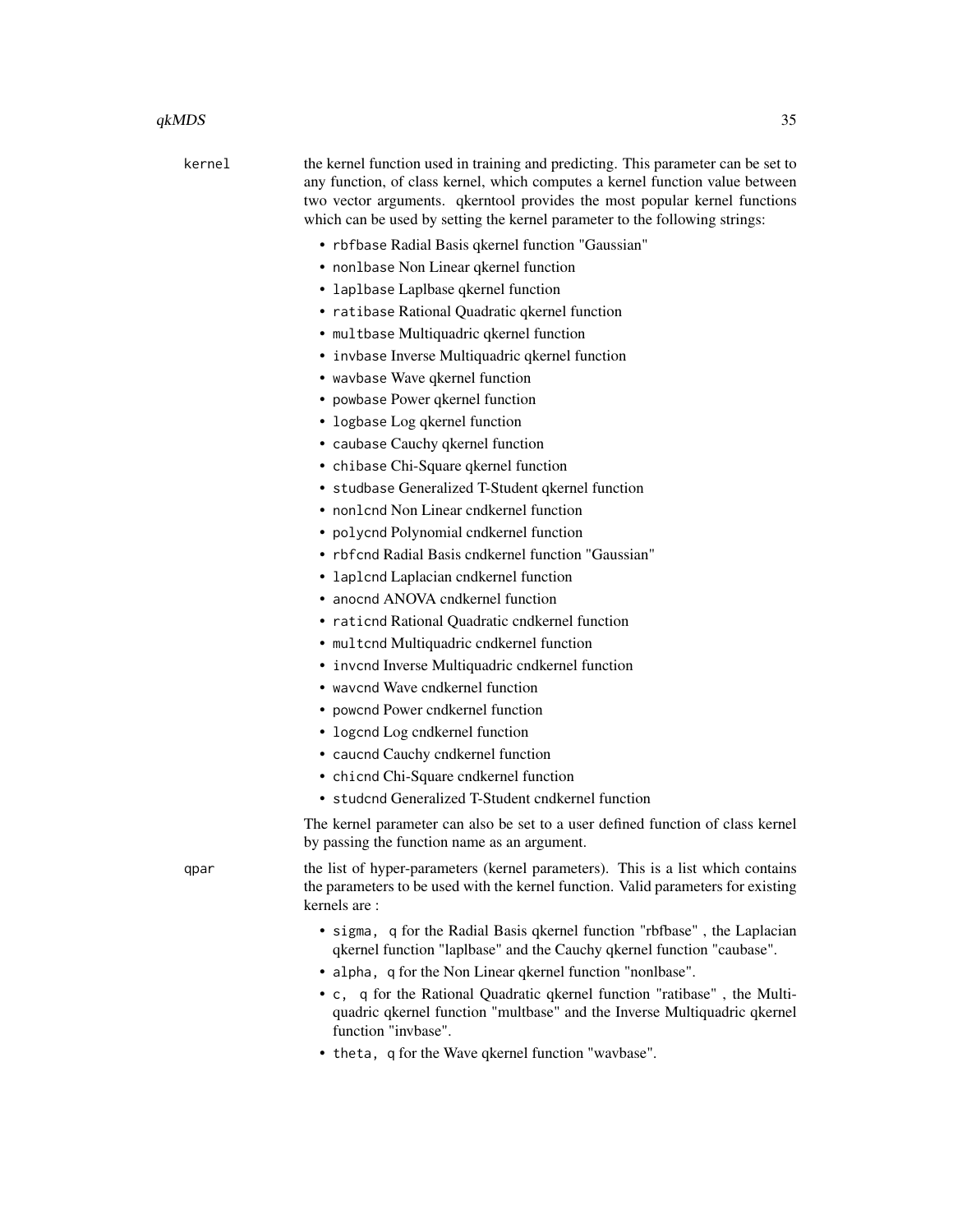|               | • d, q for the Power qkernel function "powbase", the Log qkernel function<br>"logbase" and the Generalized T-Student qkernel function "studbase".                                                                                                                                                              |
|---------------|----------------------------------------------------------------------------------------------------------------------------------------------------------------------------------------------------------------------------------------------------------------------------------------------------------------|
|               | • alpha for the Non Linear cndkernel function "nonlcnd".                                                                                                                                                                                                                                                       |
|               | • d, alpha, c for the Polynomial cndkernel function "polycnd".                                                                                                                                                                                                                                                 |
|               | • gamma for the Radial Basis cndkernel function "rbfcnd" and the Laplacian<br>cndkernel function "laplcnd" and the Cauchy cndkernel function "caucnd".                                                                                                                                                         |
|               | • d, sigma for the ANOVA cndkernel function "anocnd".                                                                                                                                                                                                                                                          |
|               | • c for the Rational Quadratic cndkernel function "rationd", the Multiquadric<br>endkernel function "multend" and the Inverse Multiquadric endkernel func-<br>tion "invend".                                                                                                                                   |
|               | • theta for the Wave cndkernel function "wavend".                                                                                                                                                                                                                                                              |
|               | • d for the Power cndkernel function "powend", the Log cndkernel function<br>"logcnd" and the Generalized T-Student cndkernel function "studcnd".                                                                                                                                                              |
|               | Hyper-parameters for user defined kernels can be passed through the qpar pa-<br>rameter as well.                                                                                                                                                                                                               |
| dims          | vector containing the target space dimension(s)                                                                                                                                                                                                                                                                |
| plotResiduals | show a plot with the residuals between the high and the low dimensional data                                                                                                                                                                                                                                   |
| verbose       | show a summary of the embedding procedure at the end                                                                                                                                                                                                                                                           |
| na.action     | A function to specify the action to be taken if NAs are found. The default action is<br>na.omit, which leads to rejection of cases with missing values on any required<br>variable. An alternative is na. fail, which causes an error if NA cases are found.<br>(NOTE: If given, this argument must be named.) |
| .             | additional parameters                                                                                                                                                                                                                                                                                          |
|               |                                                                                                                                                                                                                                                                                                                |

### Details

There are several versions of non-metric multidimensional scaling in R, but qkerntool offers the following unique combination of using qKernel methods

### Value

qkMDS gives out an S4 object which is a LIST with components

| prj       | a N x dim matrix (N samples, dim features) with the reduced input data (list of<br>several matrices if more than one dimension was specified). |
|-----------|------------------------------------------------------------------------------------------------------------------------------------------------|
| dims      | the dimension of the target space.                                                                                                             |
| Residuals | the residual variances for all dimensions.                                                                                                     |
| eVal      | the corresponding eigenvalues.                                                                                                                 |
| eVec      | the corresponding eigenvectors.                                                                                                                |
| cndkernf  | the kernel function used.                                                                                                                      |
| kcall     | The formula of the function called                                                                                                             |
|           |                                                                                                                                                |

all the slots of the object can be accessed by accessor functions.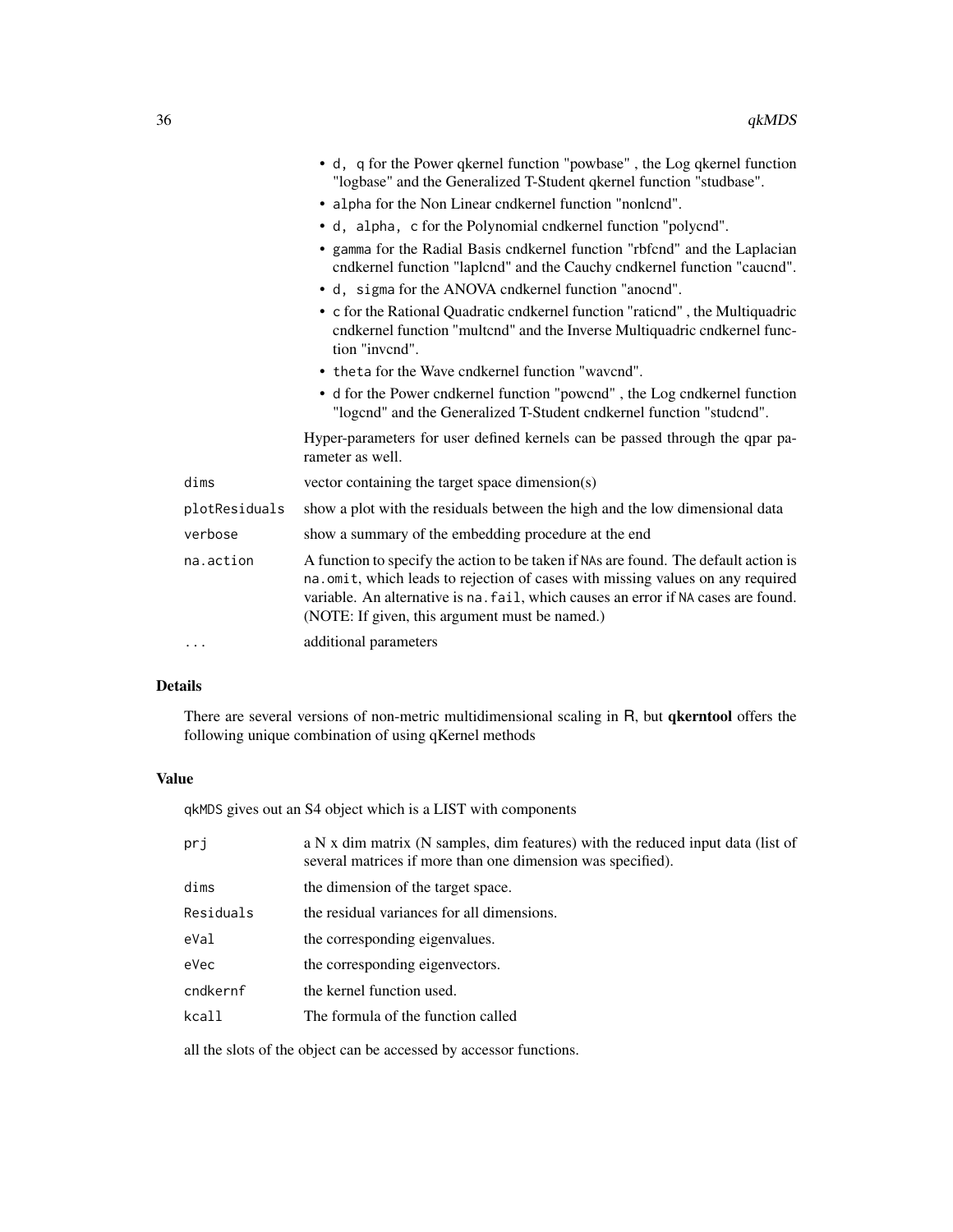### <span id="page-36-0"></span>qkMDS-class 37

#### Author(s)

Yusen Zhang <yusenzhang@126.com>

#### References

Kruskal, J.B. 1964a. Multidimensional scaling by optimizing goodness-of-fit to a nonmetric hypothesis. *Psychometrika* 29, 1–28.

### Examples

```
# another example using the iris
data(iris)
testset <- sample(1:150,20)
train <- as.matrix(iris[-testset,-5])
labeltrain<- as.integer(iris[-testset,5])
test <- as.matrix(iris[testset,-5])
# ratibase(c=1,q=0.8)
d_low = qkMDS(train, kernal = "ratibase", qpar = list(c=1, q=0.9), dims = 2,plotResiduals = TRUE)
#plot the data projection on the components
plot(prj(d_low),col=labeltrain, xlab="1st Principal Component",ylab="2nd Principal Component")
```

```
prj(d_low)
dims(d_low)
Residuals(d_low)
eVal(d_low)
eVec(d_low)
kcall(d_low)
cndkernf(d_low)
```
qkMDS-class *qKernel Metric Multi-Dimensional Scaling*

#### Description

The qkernel Metric Multi-Dimensional Scaling class

### Objects of class "qkMDS"

Objects can be created by calls of the form new("qkMDS", ...). or by calling the qkMDS function.

#### Slots

prj: Object of class "matrix" containing the Nxdim matrix (N samples, dim features) with the reduced input data (list of several matrices if more than one dimension specified)

dims: Object of class "numeric" containing the dimension of the target space (default 2)

connum: Object of class "numeric" containing the number of connected components in graph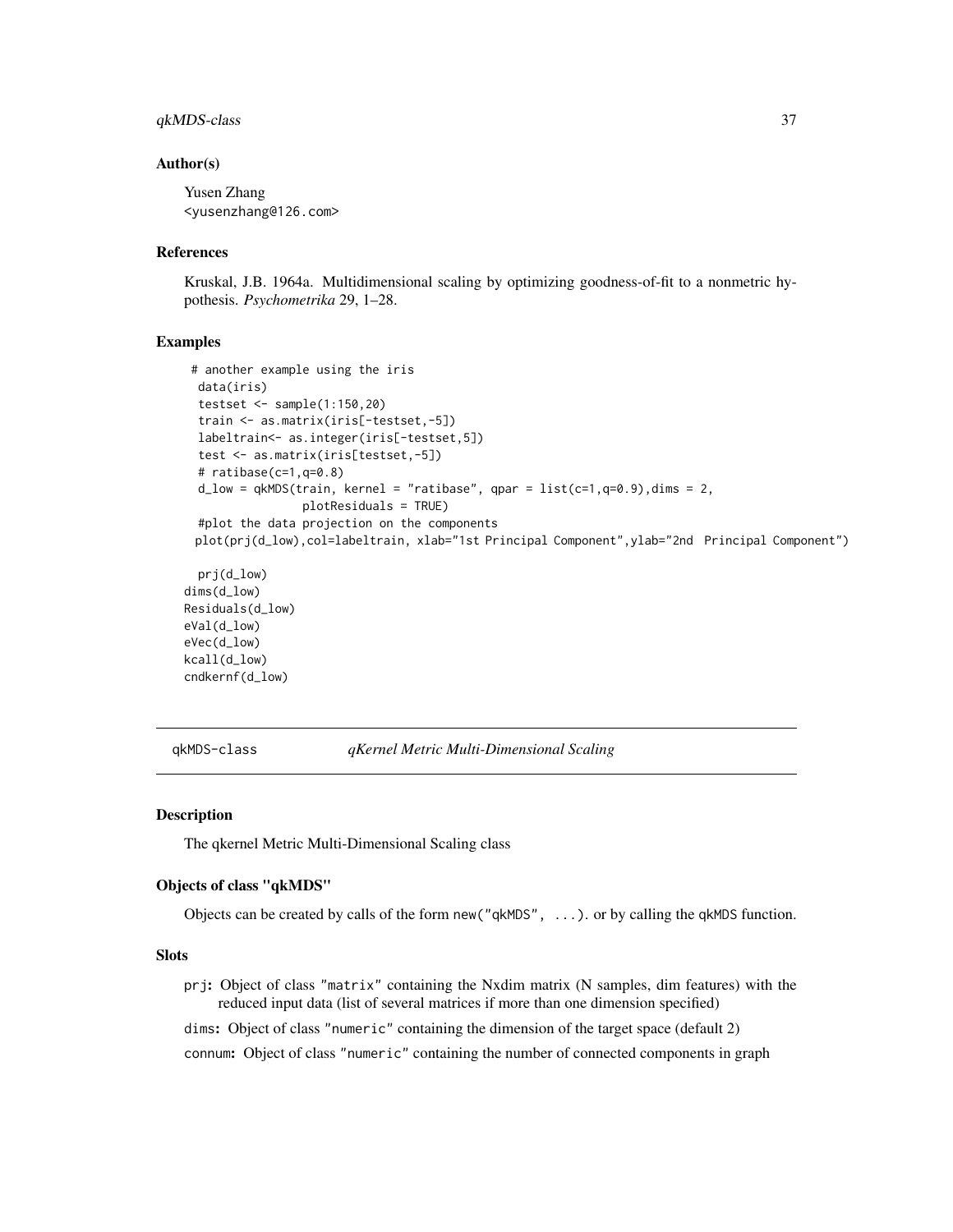<span id="page-37-0"></span>Residuals: Object of class "vector" containing the residual variances for all dimensions eVal: Object of class "vector" containing the corresponding eigenvalues eVec: Object of class "vector" containing the corresponding eigenvectors

### Methods

prj signature(object = "qkMDS"): returns the Nxdim matrix (N samples, dim features) dims signature(object =  $"qkMDS"$ ): returns the dimension **Residuals** signature(object =  $"qkMDS"$ ): returns the residual variances eVal signature(object = "qkMDS"): returns the eigenvalues eVec signature(object = "qkMDS"): returns the eigenvectors **xmatrix** signature(object = "qkMDS"): returns the used data matrix kcall signature(object = "qkMDS"): returns the performed call cndkernf signature(object = "qkMDS"): returns the used kernel function

### Author(s)

Yusen Zhang <yusenzhang@126.com>

### See Also

[qkernel-class](#page-16-1), [cndkernel-class](#page-6-1), [qkMDS](#page-33-1)

#### Examples

```
# another example using the iris
 data(iris)
 testset <- sample(1:150,20)
 train <- as.matrix(iris[-testset,-5])
 labeltrain<- as.integer(iris[-testset,5])
 test <- as.matrix(iris[testset,-5])
 # ratioase(c=1, q=0.8)d_{\text{low}} = q \text{kMDS}(train, kernel = "ratibase", qpar = list(c=1,q=0.8),
                    dims=2, plotResiduals = TRUE)
 #plot the data projection on the components
 plot(prj(d_low),col=labeltrain, xlab="1st Principal Component",ylab="2nd Principal Component")
 prj(d_low)
dims(d_low)
Residuals(d_low)
```
eVal(d\_low) eVec(d\_low) kcall(d\_low) cndkernf(d\_low)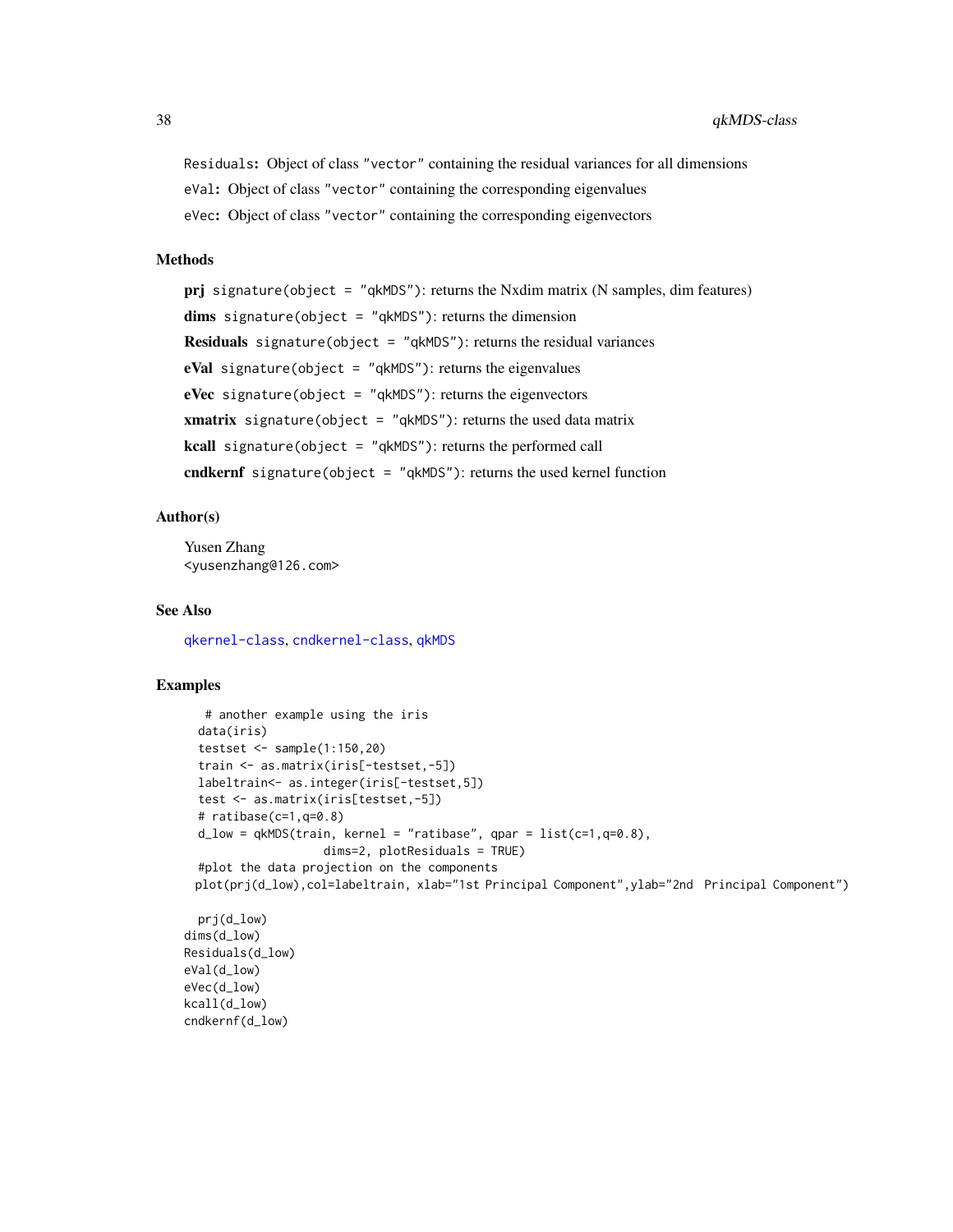### <span id="page-38-1"></span><span id="page-38-0"></span>Description

The qkernel Principal Components Analysis is a nonlinear form of principal component analysis.

### Usage

```
## S4 method for signature 'formula'
qkpca(x, data = NULL, na. action, ...)## S4 method for signature 'matrix'
qkpca(x, kernel = "rbfbase", qpar = list(sigma = 0.1, q = 0.9),features = 0, th = 1e-4, na.action = na.omit, ...)
## S4 method for signature 'cndkernmatrix'
qkpca(x, features = 0, th = 1e-4, ...)## S4 method for signature 'qkernmatrix'
qkpca(x, features = 0, th = 1e-4, ...)
```
### Arguments

| X      | the data matrix indexed by row, a formula describing the model or a kernel<br>matrix of cndkernmatrix or qkernmatrix.                                                                                                                                                                                                           |
|--------|---------------------------------------------------------------------------------------------------------------------------------------------------------------------------------------------------------------------------------------------------------------------------------------------------------------------------------|
| data   | an optional data frame containing the variables in the model (when using a for-<br>mula).                                                                                                                                                                                                                                       |
| kernel | the kernel function used in training and predicting. This parameter can be set to<br>any function, of class kernel, which computes a kernel function value between<br>two vector arguments. qkerntool provides the most popular kernel functions<br>which can be used by setting the kernel parameter to the following strings: |
|        | • rbfbase Radial Basis qkernel function "Gaussian"                                                                                                                                                                                                                                                                              |
|        | • non1base Non Linear qkernel function                                                                                                                                                                                                                                                                                          |
|        | • laplbase Laplbase qkernel function                                                                                                                                                                                                                                                                                            |
|        | • ratibase Rational Quadratic qkernel function                                                                                                                                                                                                                                                                                  |
|        | • multbase Multiquadric gkernel function                                                                                                                                                                                                                                                                                        |
|        | • invbase Inverse Multiquadric qkernel function                                                                                                                                                                                                                                                                                 |
|        | • wavbase Wave qkernel function                                                                                                                                                                                                                                                                                                 |
|        | • powbase d qkernel function                                                                                                                                                                                                                                                                                                    |
|        | • logbase Log qkernel function                                                                                                                                                                                                                                                                                                  |
|        | • caubase Cauchy qkernel function                                                                                                                                                                                                                                                                                               |
|        | • chibase Chi-Square qkernel function                                                                                                                                                                                                                                                                                           |
|        | • studbase Generalized T-Student qkernel function                                                                                                                                                                                                                                                                               |
|        | • non1cnd Non Linear cndkernel function                                                                                                                                                                                                                                                                                         |
|        | • polycnd Polynomial cndkernel function                                                                                                                                                                                                                                                                                         |
|        | • rbfcnd Radial Basis cndkernel function "Gaussian"                                                                                                                                                                                                                                                                             |
|        |                                                                                                                                                                                                                                                                                                                                 |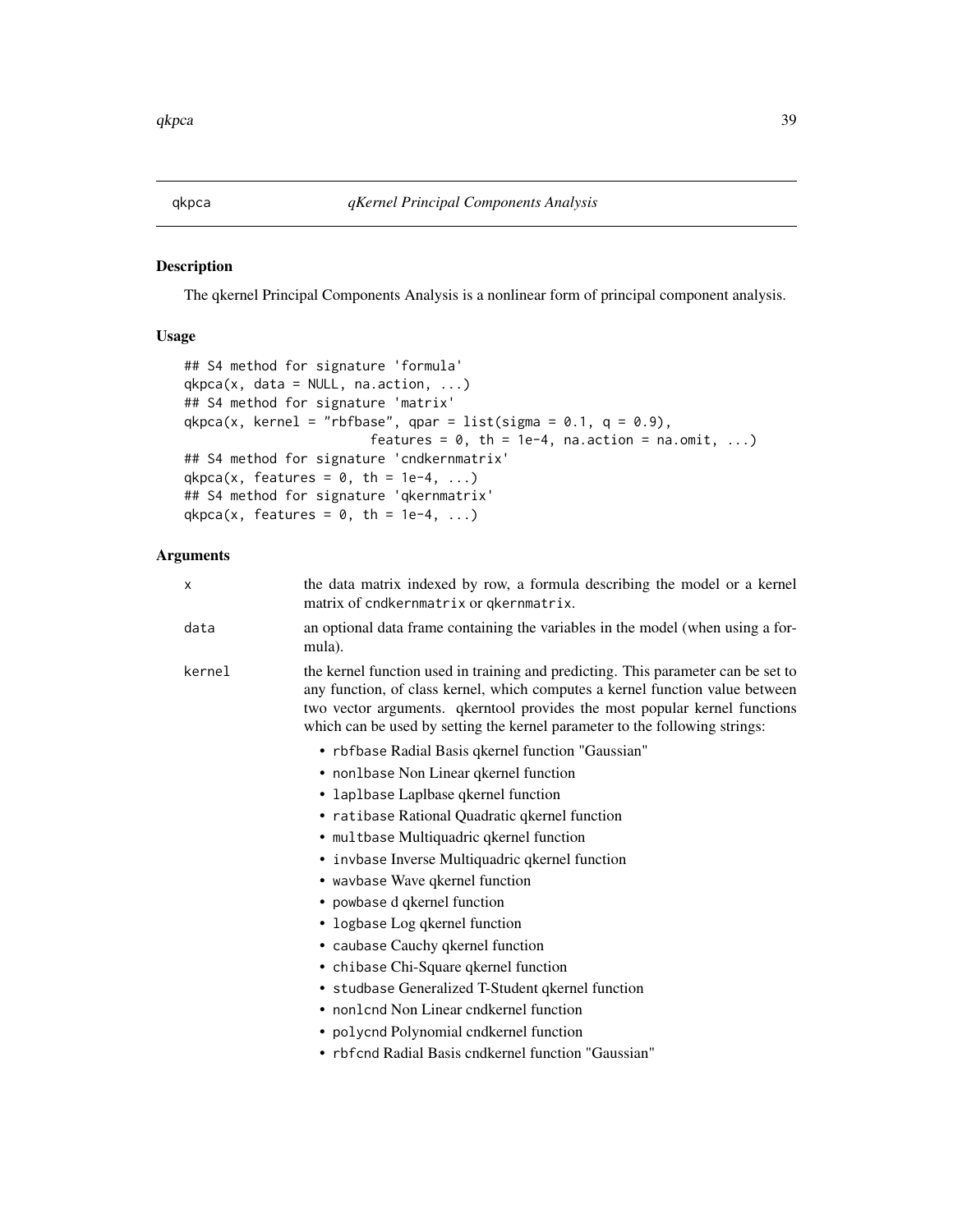- laplcnd Laplacian cndkernel function
- anocnd ANOVA cndkernel function
- raticnd Rational Quadratic cndkernel function
- multcnd Multiquadric cndkernel function
- invcnd Inverse Multiquadric cndkernel function
- wavcnd Wave cndkernel function
- powcnd power cndkernel function
- logcnd Log cndkernel function
- caucnd Cauchy cndkernel function
- chicnd Chi-Square cndkernel function
- studcnd Generalized T-Student cndkernel function

The kernel parameter can also be set to a user defined function of class kernel by passing the function name as an argument.

qpar the list of hyper-parameters (kernel parameters). This is a list which contains the parameters to be used with the kernel function. Valid parameters for existing kernels are :

- sigma, q for the Radial Basis qkernel function "rbfbase" , the Laplacian qkernel function "laplbase" and the Cauchy qkernel function "caubase".
- alpha, q for the Non Linear qkernel function "nonlbase".
- c, q for the Rational Quadratic qkernel function "ratibase" , the Multiquadric qkernel function "multbase" and the Inverse Multiquadric qkernel function "invbase".
- theta, q for the Wave qkernel function "wavbase".
- d, q for the d qkernel function "powbase" , the Log qkernel function "logbase" and the Generalized T-Student qkernel function "studbase".
- alpha for the Non Linear cndkernel function "nonlcnd".
- d, alpha, c for the Polynomial cndkernel function "polycnd".
- gamma for the Radial Basis cndkernel function "rbfcnd" and the Laplacian cndkernel function "laplcnd" and the Cauchy cndkernel function "caucnd".
- d, sigma for the ANOVA cndkernel function "anocnd".
- c for the Rational Quadratic cndkernel function "raticnd" , the Multiquadric cndkernel function "multcnd" and the Inverse Multiquadric cndkernel function "invcnd".
- theta for the Wave cndkernel function "wavcnd".
- d for the power cndkernel function "powcnd" , the Log cndkernel function "logcnd" and the Generalized T-Student cndkernel function "studcnd".

Hyper-parameters for user defined kernels can be passed through the qpar parameter as well.

| features | Number of features (principal components) to return. (default: 0, all) |  |
|----------|------------------------------------------------------------------------|--|
|----------|------------------------------------------------------------------------|--|

th the value of the eigenvalue under which principal components are ignored (only valid when features = 0). (default :  $0.0001$ )

na.action A function to specify the action to be taken if NAs are found. The default action is na.omit, which leads to rejection of cases with missing values on any required variable. An alternative is na.fail, which causes an error if NA cases are found. (NOTE: If given, this argument must be named.)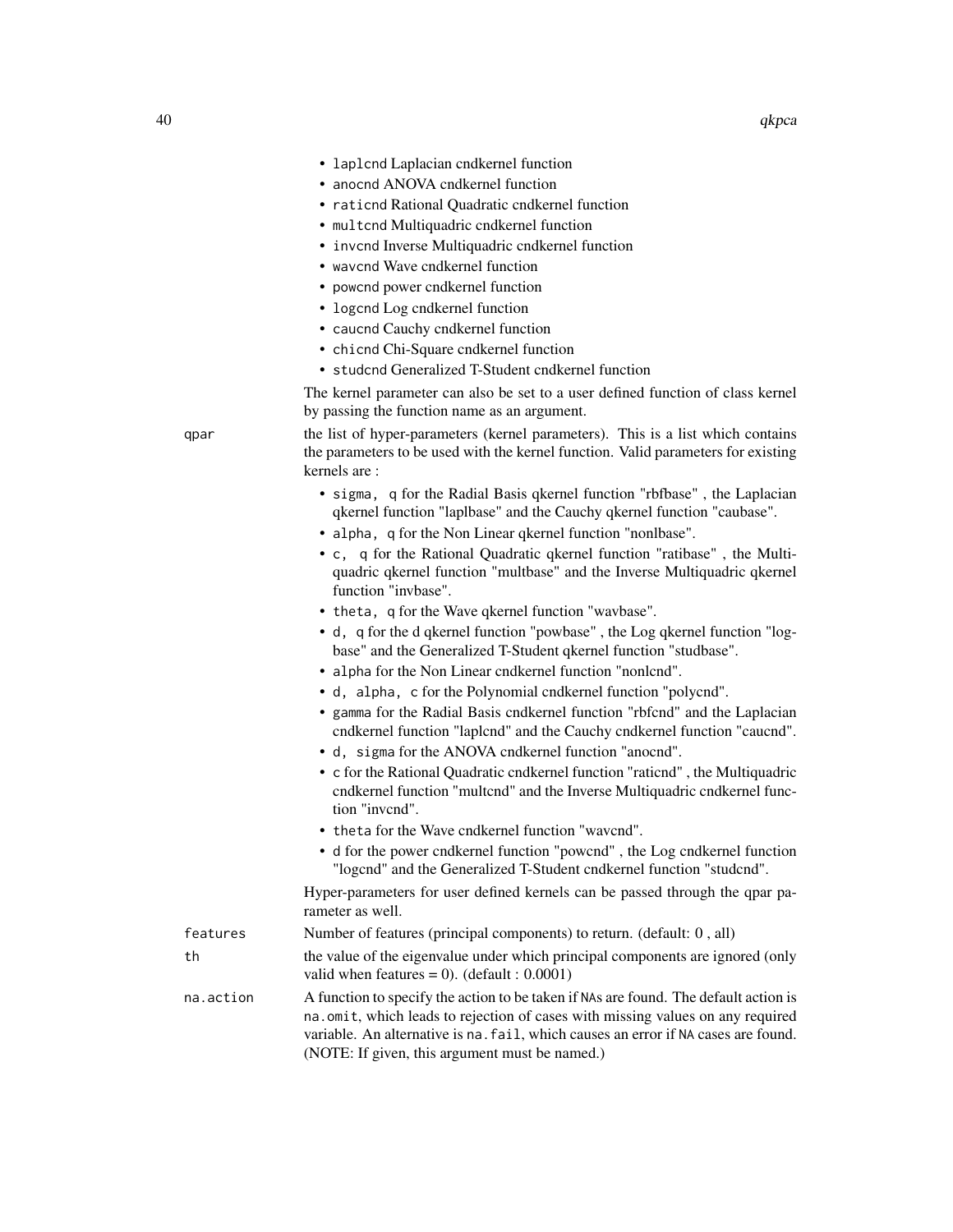#### <span id="page-40-0"></span> $qkpca$  41

... additional parameters

#### Details

Using kernel functions one can efficiently compute principal components in high-dimensional feature spaces, related to input space by some non-linear map.

The data can be passed to the qkpca function in a matrix, in addition qkpca also supports input in the form of a kernel matrix of class qkernmatrix or class cndkernmatrix.

#### Value

An S4 object containing the principal component vectors along with the corresponding eigenvalues.

| pcv      | a matrix containing the principal component vectors (column wise) |
|----------|-------------------------------------------------------------------|
| eVal     | The corresponding eigenvalues                                     |
| rotated  | The original data projected (rotated) on the principal components |
| cndkernf | the kernel function used                                          |
| xmatrix  | The original data matrix                                          |

all the slots of the object can be accessed by accessor functions.

### Note

The predict function can be used to embed new data on the new space

#### Author(s)

Yusen Zhang <yusenzhang@126.com>

#### References

Schoelkopf B., A. Smola, K.-R. Mueller : *Nonlinear component analysis as a kernel eigenvalue problem* Neural Computation 10, 1299-1319 <http://citeseerx.ist.psu.edu/viewdoc/summary?doi=10.1.1.29.1366>

### See Also

[qkernmatrix](#page-18-1), [cndkernmatrix](#page-7-1)

#### Examples

```
# another example using the iris data
data(iris)
test <- sample(1:150,20)
qkpc <- qkpca(~.,data=iris[-test,-5],kernel="rbfbase",
              qpar=list(sigma=50,q=0.8),features=2)
```
# print the principal component vectors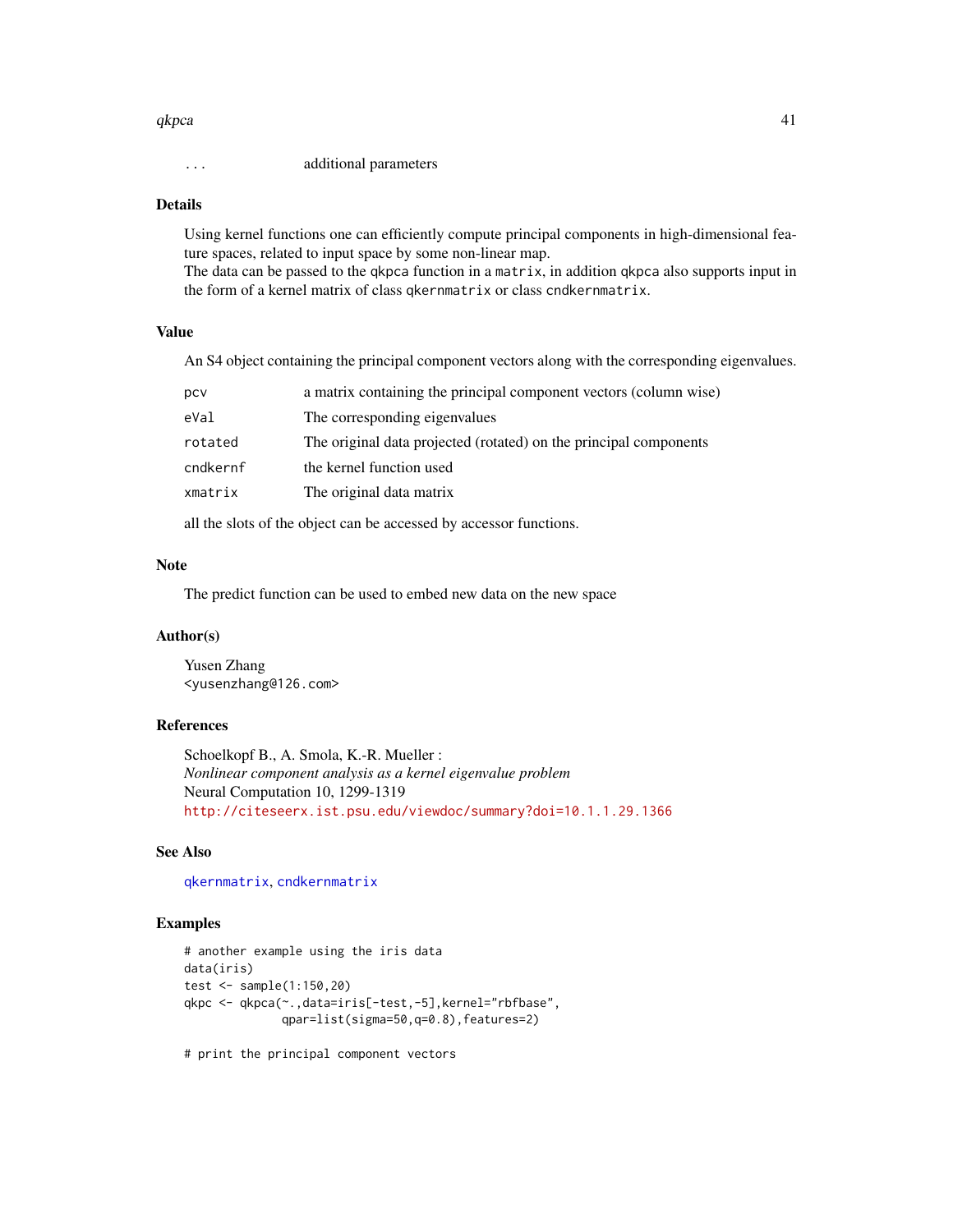```
pcv(qkpc)
#plot the data projection on the components
plot(rotated(qkpc),col=as.integer(iris[-test,5]),
     xlab="1st Principal Component",ylab="2nd Principal Component")
# embed remaining points
emb <- predict(qkpc,iris[test,-5])
points(emb,col=as.integer(iris[test,5]))
```
qkpca-class *Class "qkpca"*

### Description

The qkernel Principal Components Analysis class

### Objects of class "qkpca"

Objects can be created by calls of the form  $new("qkpca", \ldots)$  or by calling the qkpca function.

### **Slots**

pcv: Object of class "matrix" containing the principal component vectors

eVal: Object of class "vector" containing the corresponding eigenvalues

rotated: Object of class "matrix" containing the projection of the data on the principal components

#### Methods

eVal signature(object = "qkpca"): returns the eigenvalues  $pcv$  signature(object = "qkpca"): returns the principal component vectors predict signature(object = "qkpca"): embeds new data rotated signature(object = "qkpca"): returns the projected data xmatrix signature(object = "qkpca"): returns the used data matrix kcall signature(object = "qkpca"): returns the performed call cndkernf signature(object = "qkpca"): returns the used kernel function

### Author(s)

Yusen Zhang <yusenzhang@126.com>

#### See Also

[qkernel-class](#page-16-1), [cndkernel-class](#page-6-1)

<span id="page-41-0"></span>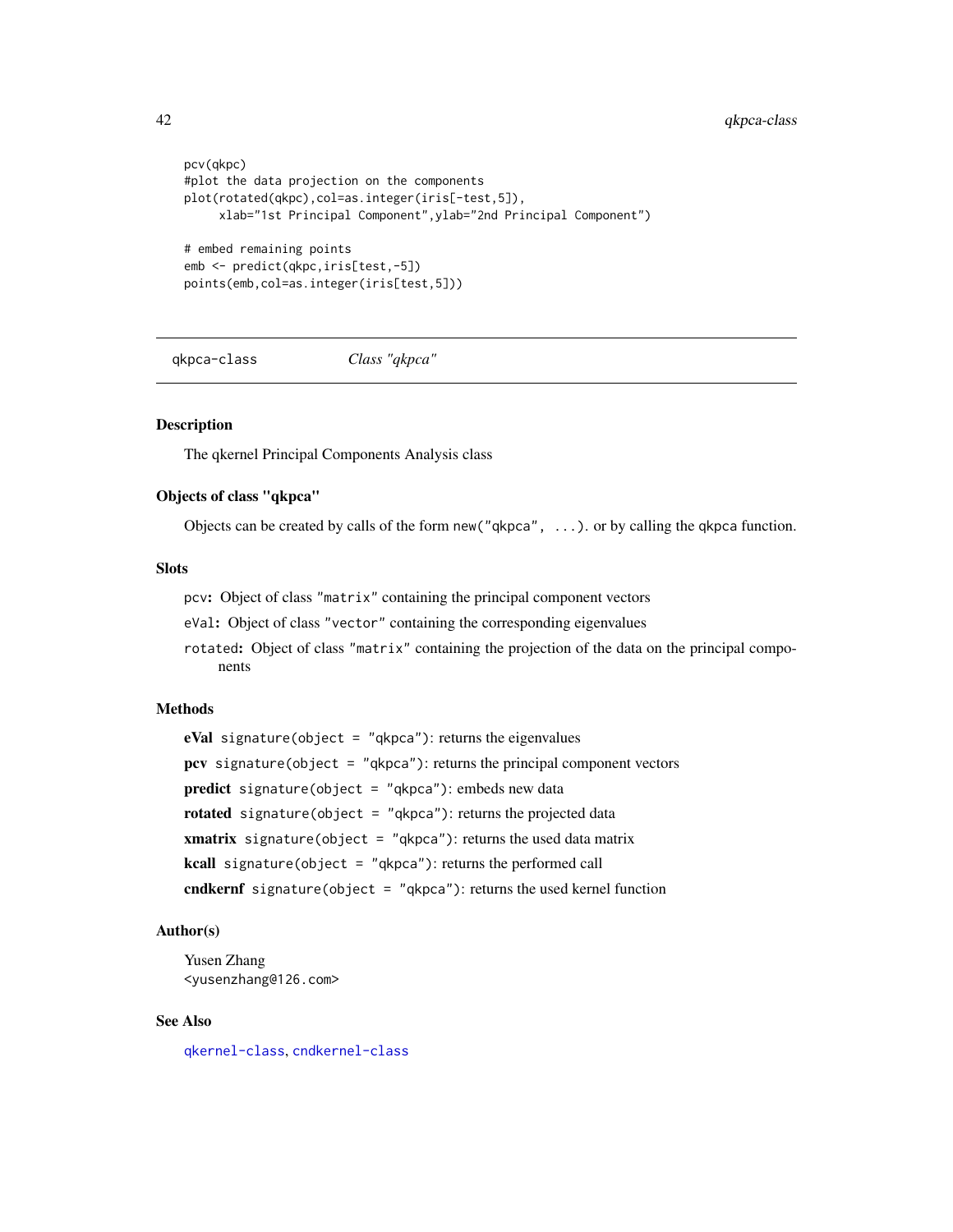### <span id="page-42-0"></span>qkprc-class 43

### Examples

```
# another example using the iris data
data(iris)
test <- sample(1:150,20)
qkpc <- qkpca(~.,iris[-test,-5], kernel = "rbfbase",
              qpar = list(sigma = 50, q = 0.8), features = 2)
# print the principal component vectors
pcv(qkpc)
rotated(qkpc)
cndkernf(qkpc)
eVal(qkpc)
xmatrix(qkpc)
names(eVal(qkpc))
```
qkprc-class *Class "qkprc"*

### Description

The qKernel Prehead class

#### Objects of class "qkprc"

Objects from the class cannot be created directly but only contained in other classes.

#### Slots

cndkernf: Object of class "kfunction" containing the kernel function used qpar: Object of class "list" containing the kernel parameters used xmatrix: Object of class "input" containing the data matrix used ymatrix: Object of class "input" containing the data matrix used kcall: Object of class "ANY" containing the function call terms: Object of class "ANY" containing the function terms n.action: Object of class "ANY" containing the action performed on NA

#### Methods

cndkernf signature(object = "qkprc"): returns the used kernel function xmatrix signature(object = " $qkprc$ "): returns the used data matrix **ymatrix** signature(object = "qkprc"): returns the used data matrix kcall signature(object = "qkprc"): returns the performed call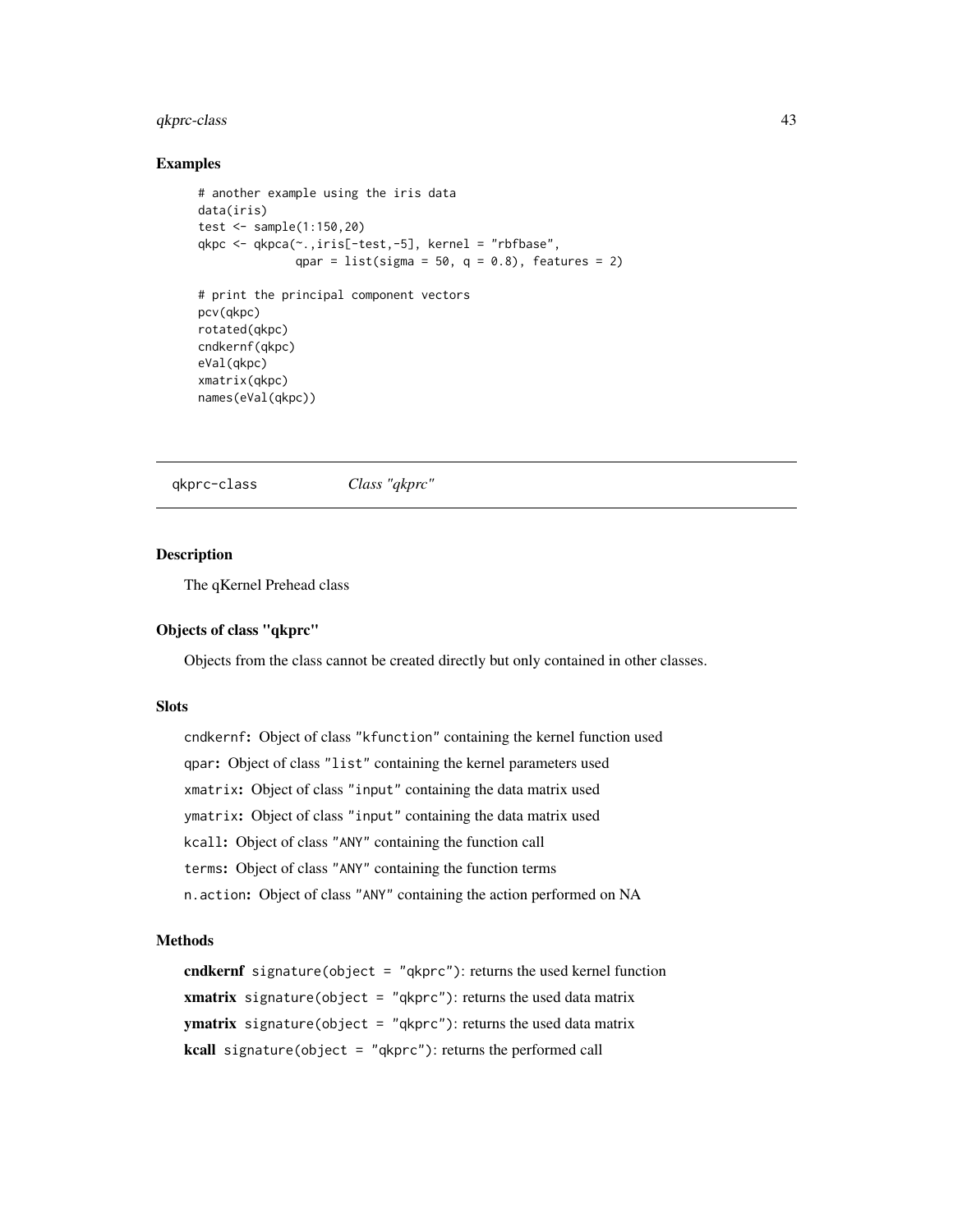44 qkspecc

#### Author(s)

Yusen Zhang <yusenzhang@126.com>

#### See Also

[qkernel-class](#page-16-1), [cndkernel-class](#page-6-1)

<span id="page-43-1"></span>qkspecc *qkernel spectral Clustering*

### Description

A qkernel spectral clustering algorithm. Clustering is performed by embedding the data into the subspace of the eigenvectors of a graph Laplacian matrix.

### Usage

```
## S4 method for signature 'matrix'
qkspecc(x, kernel = "rbfbase", qpar = list(sigma = 2, q = 0.9),
         Nocent=NA, normalize="symmetric", maxk=20, iterations=200,
         na. action = na. omit, ...## S4 method for signature 'cndkernmatrix'
qkspecc(x, Nocent=NA, normalize="symmetric",
         maxk=20,iterations=200, ...)
## S4 method for signature 'qkernmatrix'
qkspecc(x, Nocent=NA, normalize="symmetric",
         maxk=20,iterations=200, ...)
```
#### Arguments

| $\mathsf{x}$ | the matrix of data to be clustered or a kernel Matrix of class qkernmatrix or<br>cndkernmatrix.                                                                                                                                                                                                                                       |
|--------------|---------------------------------------------------------------------------------------------------------------------------------------------------------------------------------------------------------------------------------------------------------------------------------------------------------------------------------------|
| kernel       | the kernel function used in computing the affinity matrix. This parameter can be<br>set to any function, of class kernel, which computes a kernel function value be-<br>tween two vector arguments. kernlab provides the most popular kernel functions<br>which can be used by setting the kernel parameter to the following strings: |
|              | • rbfbase Radial Basis qkernel function "Gaussian"                                                                                                                                                                                                                                                                                    |
|              | • nonlbase Non Linear gkernel function                                                                                                                                                                                                                                                                                                |
|              | • laplbase Laplbase gkernel function                                                                                                                                                                                                                                                                                                  |
|              | • ratibase Rational Quadratic qkernel function                                                                                                                                                                                                                                                                                        |
|              | • multbase Multiquadric gkernel function                                                                                                                                                                                                                                                                                              |
|              | • invbase Inverse Multiquadric qkernel function                                                                                                                                                                                                                                                                                       |

<span id="page-43-0"></span>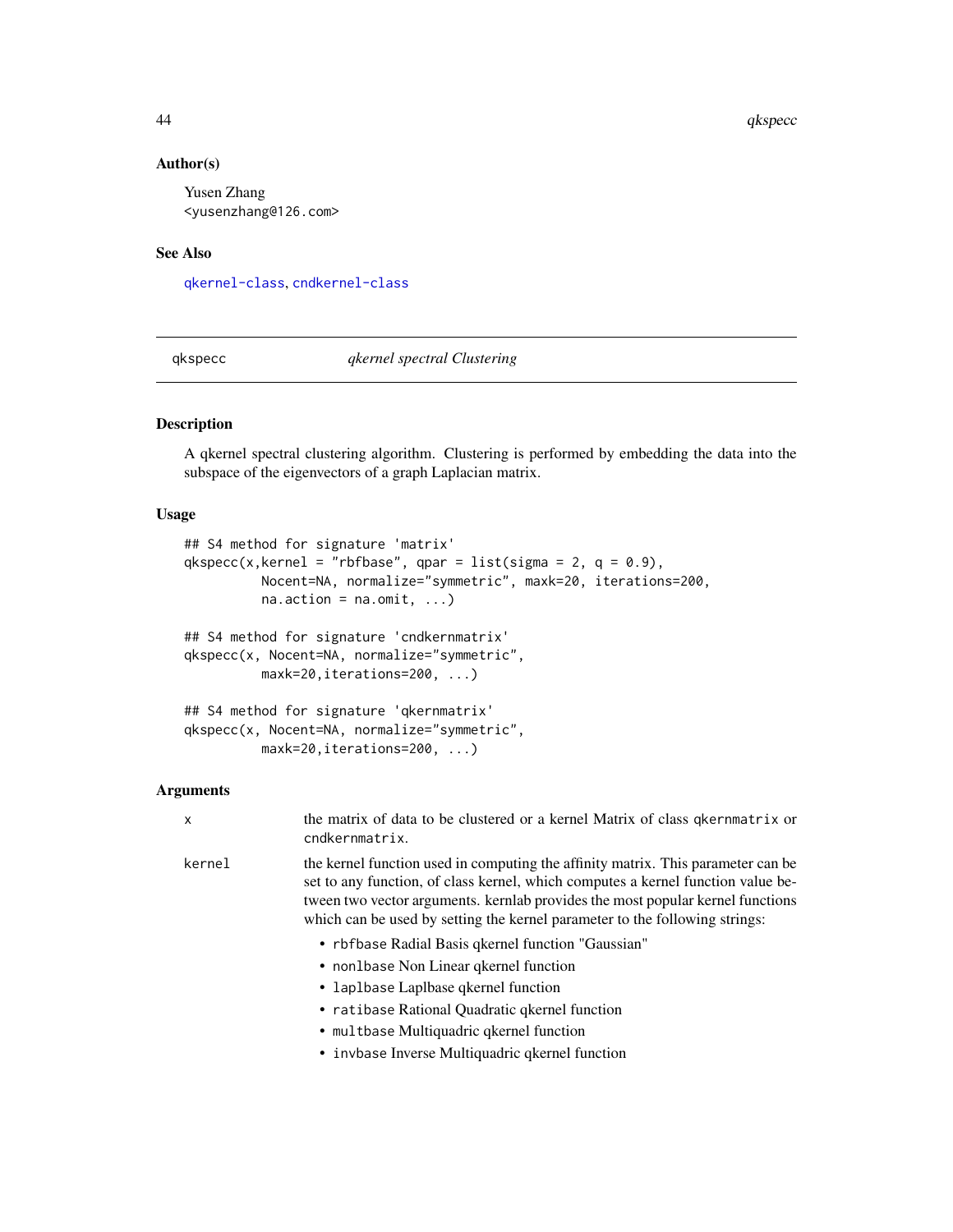#### $q$ kspecc  $\sim$  45

- wavbase Wave qkernel function
- powbase d qkernel function
- logbase Log qkernel function
- caubase Cauchy qkernel function
- chibase Chi-Square qkernel function
- studbase Generalized T-Student qkernel function
- nonlcnd Non Linear cndkernel function
- polycnd Polynomial cndkernel function
- rbfcnd Radial Basis cndkernel function "Gaussian"
- laplcnd Laplacian cndkernel function
- anocnd ANOVA cndkernel function
- raticnd Rational Quadratic cndkernel function
- multcnd Multiquadric cndkernel function
- invend Inverse Multiquadric cndkernel function
- wavcnd Wave cndkernel function
- powcnd d cndkernel function
- logcnd Log cndkernel function
- caucnd Cauchy cndkernel function
- chicnd Chi-Square cndkernel function
- studcnd Generalized T-Student cndkernel function

The kernel parameter can also be set to a user defined function of class kernel by passing the function name as an argument.

qpar a character string or the list of hyper-parameters (kernel parameters). The default character string list(sigma = 2,  $q = 0.9$ ) uses a heuristic to determine a suitable value for the width parameter of the RBF kernel. The second option "local" (local scaling) uses a more advanced heuristic and sets a width parameter for every point in the data set. This is particularly useful when the data incorporates multiple scales. A list can also be used containing the parameters to be used with the kernel function. Valid parameters for existing kernels are :

- sigma, q for the Radial Basis qkernel function "rbfbase" , the Laplacian qkernel function "laplbase" and the Cauchy qkernel function "caubase".
- alpha, q for the Non Linear qkernel function "nonlbase".
- c, q for the Rational Quadratic qkernel function "ratibase" , the Multiquadric qkernel function "multbase" and the Inverse Multiquadric qkernel function "invbase".
- theta, q for the Wave qkernel function "wavbase".
- d, q for the d qkernel function "powbase" , the Log qkernel function "logbase" and the Generalized T-Student qkernel function "studbase".
- alpha for the Non Linear cndkernel function "nonlcnd".
- d, alpha, c for the Polynomial cndkernel function "polycnd".
- gamma for the Radial Basis cndkernel function "rbfcnd" and the Laplacian cndkernel function "laplcnd" and the Cauchy cndkernel function "caucnd".
- d, sigma for the ANOVA cndkernel function "anocnd".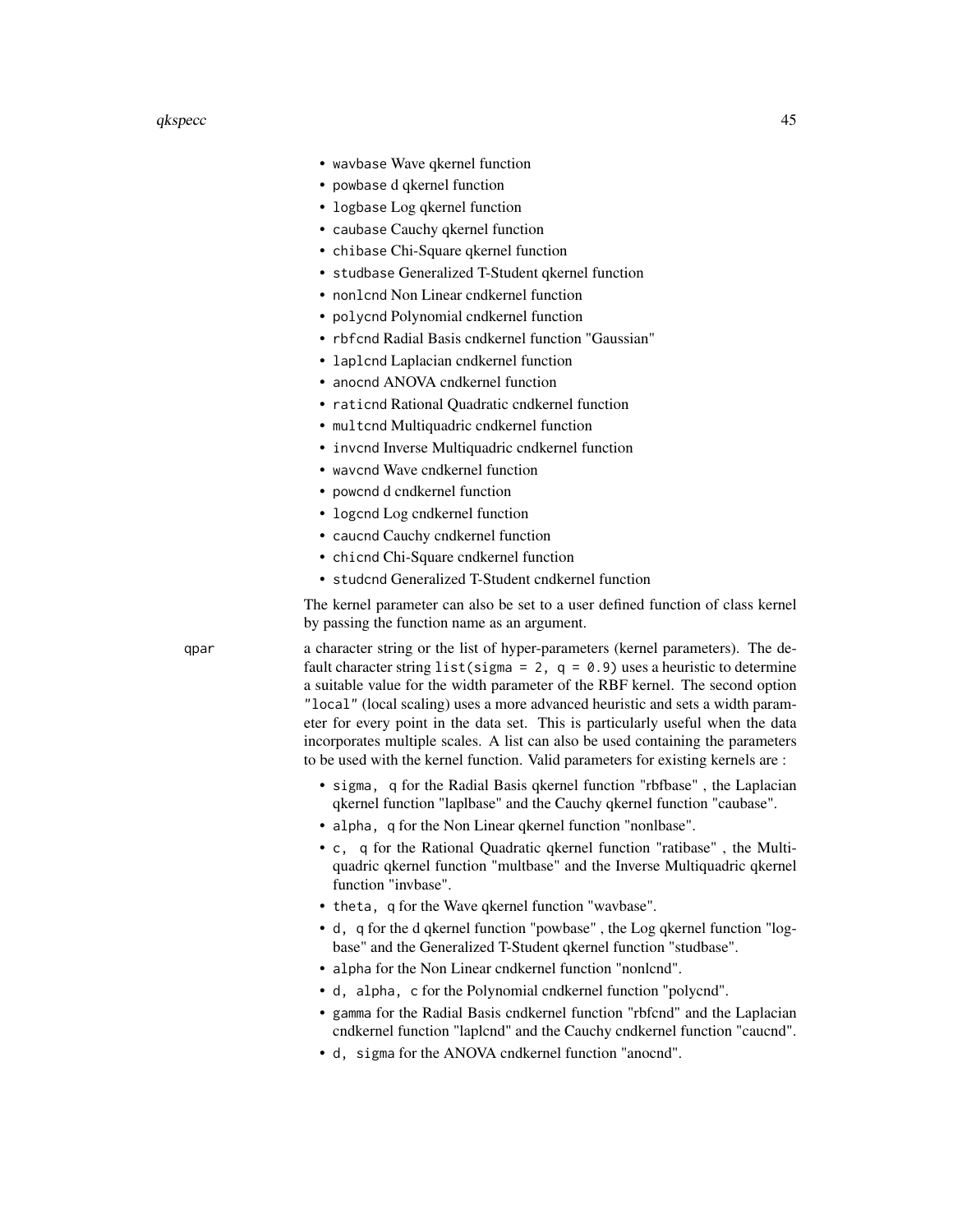|            | • c for the Rational Quadratic cndkernel function "rationd", the Multiquadric<br>endkernel function "multend" and the Inverse Multiquadric endkernel func-<br>tion "invend".                                                                                                                                                          |
|------------|---------------------------------------------------------------------------------------------------------------------------------------------------------------------------------------------------------------------------------------------------------------------------------------------------------------------------------------|
|            | • theta for the Wave cndkernel function "wavend".                                                                                                                                                                                                                                                                                     |
|            | • d for the d cndkernel function "powend", the Log cndkernel function "logend"<br>and the Generalized T-Student cndkernel function "studcnd". where length<br>is the length of the strings considered, lambda the decay factor and nor-<br>malized a logical parameter determining if the kernel evaluations should be<br>normalized. |
|            | Hyper-parameters for user defined kernels can be passed through the qpar pa-<br>rameter as well.                                                                                                                                                                                                                                      |
| Nocent     | the number of clusters.                                                                                                                                                                                                                                                                                                               |
| normalize  | Normalisation of the Laplacian ("none", "symmetric" or "random-walk").                                                                                                                                                                                                                                                                |
| maxk       | If k is NA, an upper bound for the automatic estimation. Defaults to 20.                                                                                                                                                                                                                                                              |
| iterations | the maximum number of iterations allowed.                                                                                                                                                                                                                                                                                             |
| na.action  | the action to perform on NA.                                                                                                                                                                                                                                                                                                          |
| .          | additional parameters.                                                                                                                                                                                                                                                                                                                |

#### Details

The qkernel spectral clustering works by embedding the data points of the partitioning problem into the subspace of the eigenvectors corresponding to the  $k$  smallest eigenvalues of the graph Laplacian matrix. Using a simple clustering method like kmeans on the embedded points usually leads to good performance. It can be shown that qkernel spectral clustering methods boil down to graph partitioning.

The data can be passed to the qkspecc function in a matrix, in addition qkspecc also supports input in the form of a kernel matrix of class qkernmatrix or cndkernmatrix.

#### Value

An S4 object of class qkspecc which extends the class vector containing integers indicating the cluster to which each point is allocated. The following slots contain useful information

| clust   | The cluster assignments                                                                            |
|---------|----------------------------------------------------------------------------------------------------|
| eVec    | The corresponding eigenvector                                                                      |
| eVal    | The corresponding eigenvalues                                                                      |
| ymatrix | The eigenvectors corresponding to the $k$ smallest eigenvalues of the graph Lapla-<br>cian matrix. |

### Author(s)

Yusen Zhang <yusenzhang@126.com>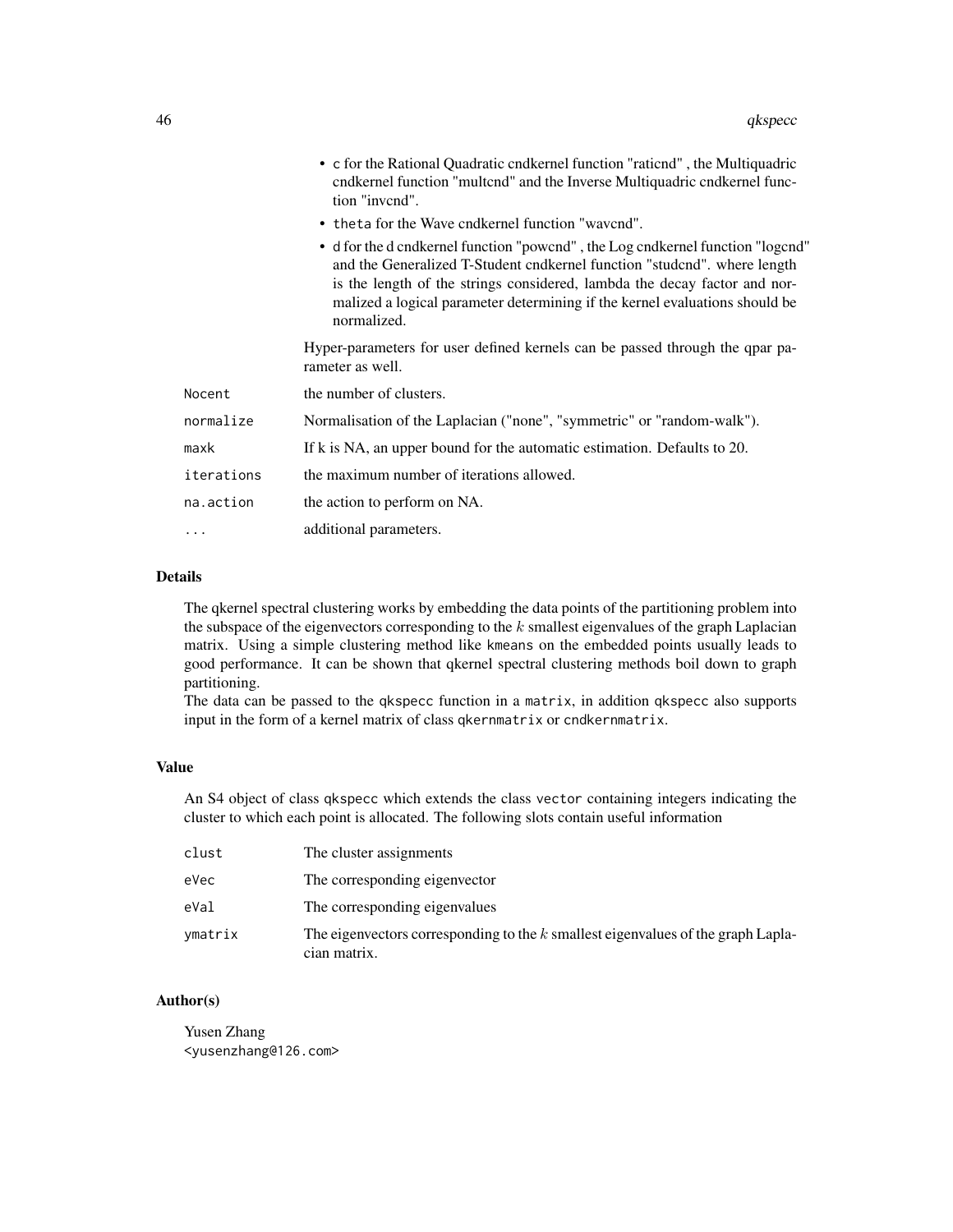### <span id="page-46-0"></span>qkspecc-class 47

### References

Andrew Y. Ng, Michael I. Jordan, Yair Weiss *On Spectral Clustering: Analysis and an Algorithm* Neural Information Processing Symposium 2001

#### See Also

[qkernmatrix](#page-18-1), [cndkernmatrix](#page-7-1), [qkpca](#page-38-1)

#### Examples

```
data("iris")
x=as.matrix(iris[,-5])
qspe <- qkspecc(x, kernel = "rbfbase", qpar = list(sigma = 10, q = 0.9),
                Nocent=3, normalize="symmetric", maxk=15, iterations=1200)
plot(x, col = clust(qspe))qkfunc <- nonlbase(alpha=1/15,q=0.8)
Ktrain <- qkernmatrix(qkfunc, x)
qspe <- qkspecc(Ktrain, Nocent=3, normalize="symmetric", maxk=20)
plot(x, col = clust(qspe))
```
<span id="page-46-1"></span>qkspecc-class *Class "qkspecc"*

#### Description

The qKernel Spectral Clustering Class

#### Objects from the Class

Objects can be created by calls of the form new("qkspecc", ...). or by calling the function qkspecc.

### **Slots**

clust: Object of class "vector" containing the cluster assignments

eVec: Object of class "matrix" containing the corresponding eigenvector in each cluster

eVal: Object of class "vector" containing the corresponding eigenvalue for each cluster

withinss: Object of class "vector" containing the within-cluster sum of squares for each cluster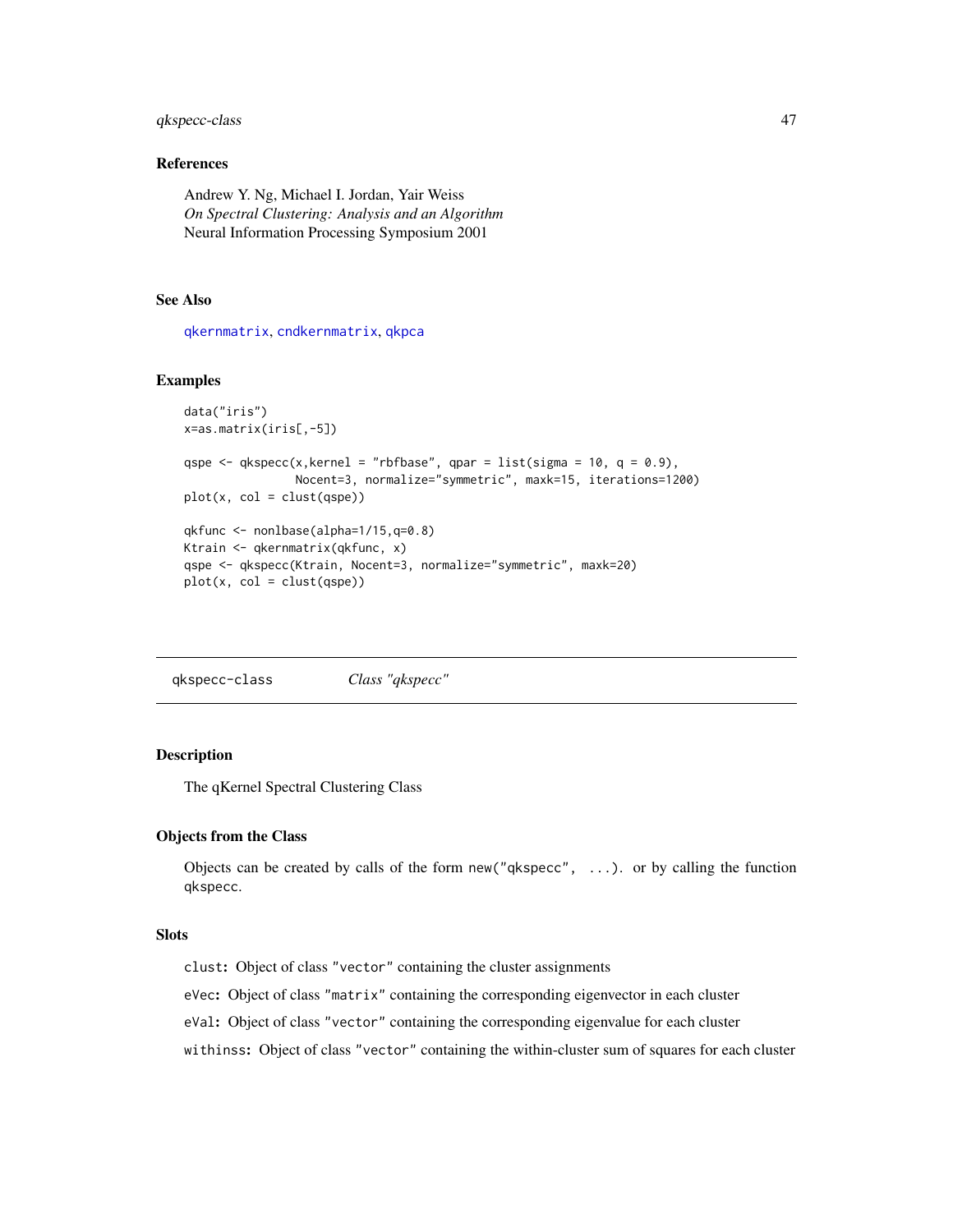#### Methods

```
clust signature(object = "qkspecc"): returns the cluster assignments
eVec signature(object = "qkspecc"): returns the corresponding eigenvector in each cluster
eVal signature(object = "qkspecc"): returns the corresponding eigenvalue for each cluster
xmatrix signature(object = "qkspecc"): returns the original data matrix or a kernel Matrix
ymatrix signature(object = "qkspecc"): returns The eigenvectors corresponding to the ksmallest eigenvalues of the graph Laplacian matrix.
```
cndkernf signature(object = "qkspecc"): returns the used kernel function kcall signature(object = "qkspecc"): returns the performed call

#### Author(s)

Yusen Zhang <yusenzhang@126.com>

#### See Also

[qkspecc](#page-43-1), [qkernel-class](#page-16-1), [cndkernel-class](#page-6-1)

#### Examples

```
## Cluster the iris data set.
data("iris")
x=as.matrix(iris[,-5])
qspe <- qkspecc(x, kernel = "rbfbase", qpar = list(sigma = 10, q = 0.9),
                Nocent=3, normalize="symmetric", maxk=15, iterations=1200)
clust(qspe)
eVec(qspe)
eVal(qspe)
xmatrix(qspe)
ymatrix(qspe)
cndkernf(qspe)
```
qkspeclust *qkernel spectral Clustering*

#### Description

This is also a qkernel spectral clustering algorithm which uses three ways to assign labels after the laplacian embedding: kmeans, hclust and dbscan.

#### Usage

```
## S4 method for signature 'qkspecc'
qkspeclust(x, clustmethod = "kmeans",
         Nocent=NULL,iterations=NULL, hmethod=NULL,eps = NULL, MinPts = NULL)
```
<span id="page-47-0"></span>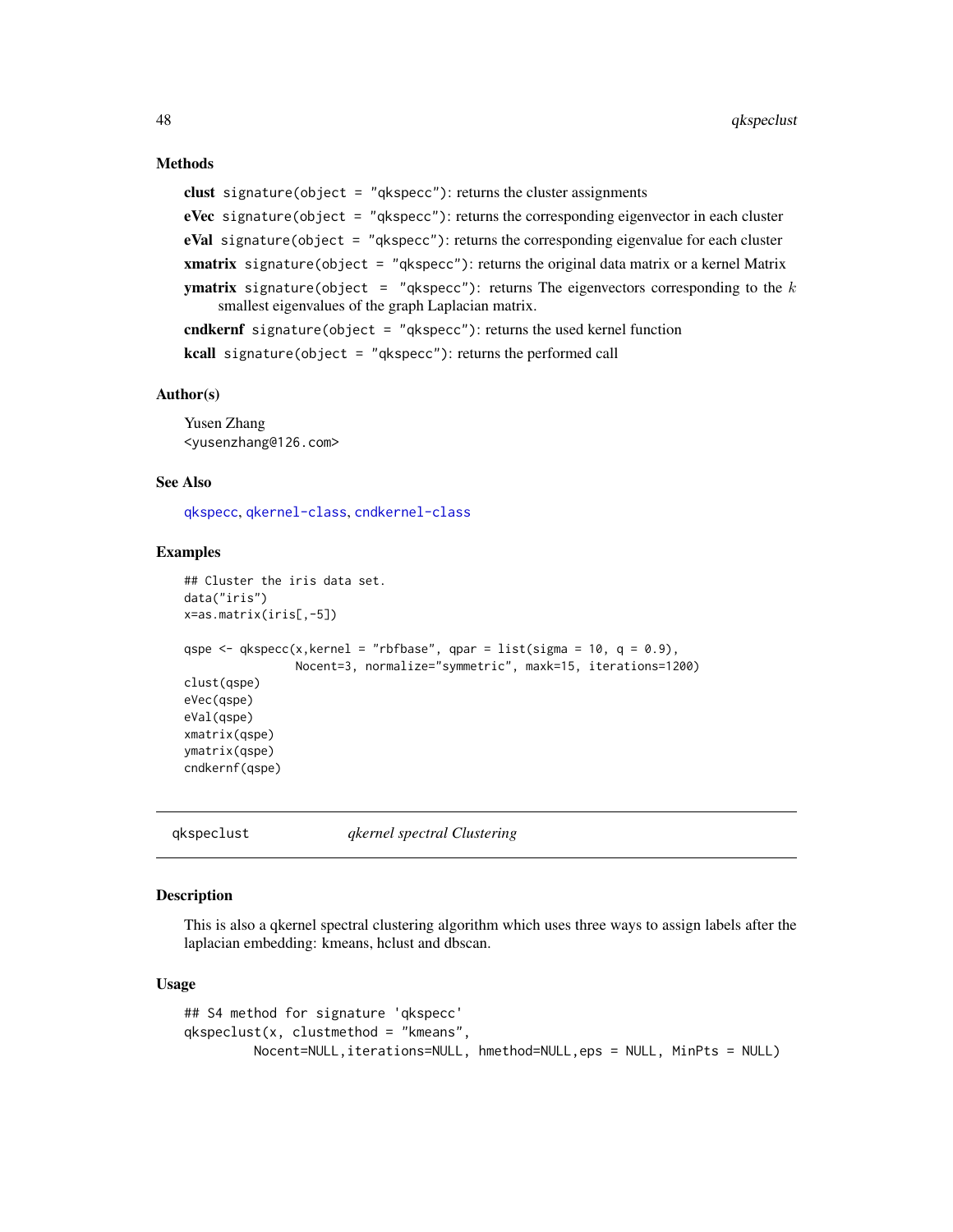### qkspeclust 49

#### Arguments

| $\mathsf{x}$ | object of class <i>qkspecc</i> .                                                                                                                                                                                                                    |
|--------------|-----------------------------------------------------------------------------------------------------------------------------------------------------------------------------------------------------------------------------------------------------|
| clustmethod  | the strategy to use to assign labels in the embedding space. There are three ways<br>to assign labels after the laplacian embedding: kmeans, holust and dbscan.                                                                                     |
| Nocent       | the number of clusters                                                                                                                                                                                                                              |
| iterations   | the maximum number of iterations allowed for "kmeans".                                                                                                                                                                                              |
| hmethod      | the agglomeration method for "helust". This should be (an unambiguous ab-<br>breviation of) one of "ward.D", "ward.D2", "single", "complete", "average" $(=$<br>UPGMA), "mcquitty" $(= WPGMA)$ , "median" $(= WPGMC)$ or "centroid" $(=$<br>UPGMC). |
| eps          | Reachability distance for "dbscan".                                                                                                                                                                                                                 |
| MinPts       | Reachability minimum no. of points for "dbscan".                                                                                                                                                                                                    |

### Details

The qkernel spectral clustering works by embedding the data points of the partitioning problem into the subspace of the eigenvectors corresponding to the  $k$  smallest eigenvalues of the graph Laplacian matrix. Using the simple clustering methods like kmeans, hclust and dbscan on the embedded points usually leads to good performance. It can be shown that qkernel spectral clustering methods boil down to graph partitioning.

#### Value

An S4 object of class qkspecc which extends the class vector containing integers indicating the cluster to which each point is allocated. The following slots contain useful information

| clust    | The cluster assignments                                                                                               |
|----------|-----------------------------------------------------------------------------------------------------------------------|
| eVec     | The corresponding eigenvector                                                                                         |
| eVal     | The corresponding eigenvalues                                                                                         |
| xmatrix  | The original data matrix                                                                                              |
| ymatrix  | The real valued matrix of eigenvectors corresponding to the k smallest eigenval-<br>ues of the graph Laplacian matrix |
| cndkernf | The kernel function used                                                                                              |

#### Author(s)

Yusen Zhang <yusenzhang@126.com>

### References

Andrew Y. Ng, Michael I. Jordan, Yair Weiss *On Spectral Clustering: Analysis and an Algorithm* Neural Information Processing Symposium 2001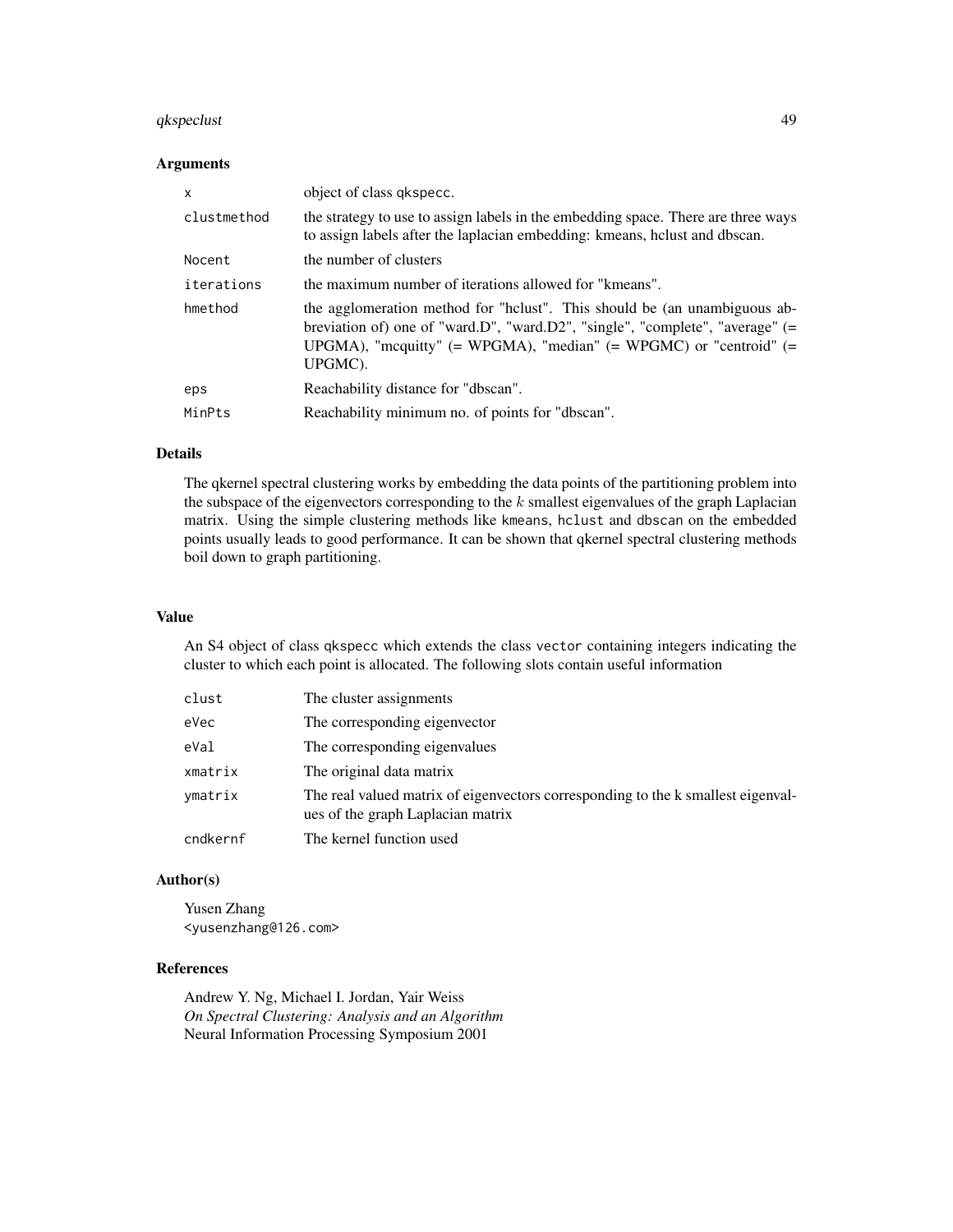#### See Also

[qkernmatrix](#page-18-1), [cndkernmatrix](#page-7-1), [qkspecc-class](#page-46-1), [qkspecc](#page-43-1)

### Examples

```
data("iris")
x=as.matrix(iris[ ,-5])
qspe \leq qkspecc(x, kernel = "rbfbase", qpar = list(sigma = 90, q = 0.9),
                Nocent=3, normalize="symmetric", maxk=15,iterations=1200)
plot(x, col = clust(qspe))qspec <- qkspeclust(qspe,clustmethod = "hclust", Nocent=3, hmethod="ward.D2")
plot(x, col = clust(qspec))plot(qspec)
```
### <span id="page-49-1"></span>qsammon *qKernel Sammon Mapping*

#### Description

The qkernel Sammon Mapping is an implementation for Sammon mapping, one of the earliest dimension reduction techniques that aims to find low-dimensional embedding that preserves pairwise distance structure in high-dimensional data space. qsammon is a nonlinear form of Sammon Mapping.

### Usage

```
## S4 method for signature 'matrix'
qsammon(x, kernal = "rbfbase", qpar = list(sigma = 0.5, q = 0.9),dims = 2, Initialisation = 'random', MaxHalves = 20,
         MaxIter = 500, TolFun = 1e-7, na.action = na.omit, ...)
## S4 method for signature 'cndkernmatrix'
qsammon(cndkernel, x, k, dims = 2, Initialisation = 'random',
         MaxHalves = 20, MaxIter = 500, TolFun = 1e-7, ...)
## S4 method for signature 'qkernmatrix'
qsammon(qkernel, x, k, dims = 2, Initialisation = 'random',
         MaxHalves = 20, MaxIter = 500, TolFun = 1e-7, \dots)
```
<span id="page-49-0"></span>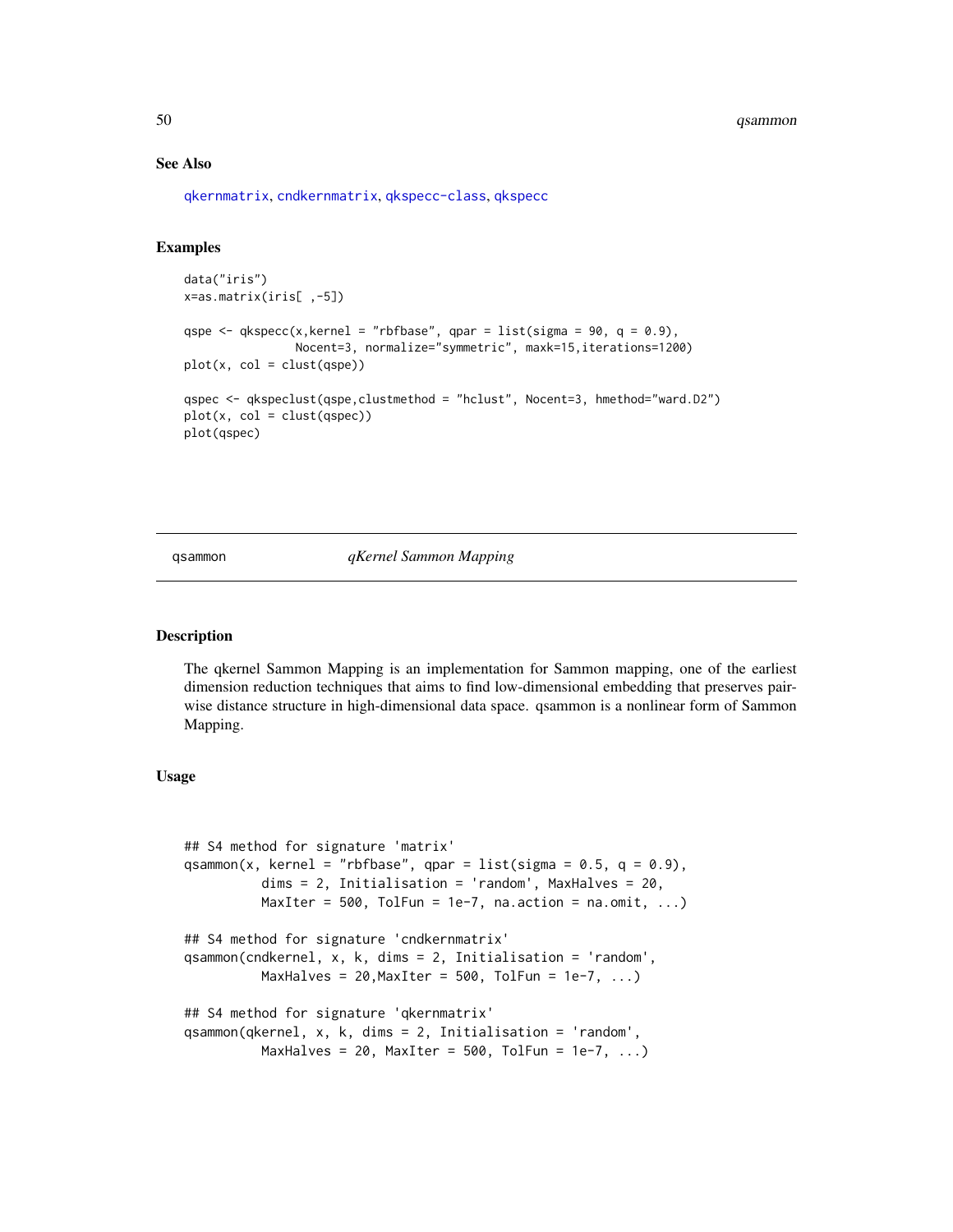#### qsammon 51

### Arguments

| х      | the data matrix indexed by row or a kernel matrix of cndkernmatrix or qkernmatrix.                                                                                                                                                                                                                                              |
|--------|---------------------------------------------------------------------------------------------------------------------------------------------------------------------------------------------------------------------------------------------------------------------------------------------------------------------------------|
| kernel | the kernel function used in training and predicting. This parameter can be set to<br>any function, of class kernel, which computes a kernel function value between<br>two vector arguments. qkerntool provides the most popular kernel functions<br>which can be used by setting the kernel parameter to the following strings: |
|        | • rbfbase Radial Basis qkernel function "Gaussian"                                                                                                                                                                                                                                                                              |
|        | • non1base Non Linear qkernel function                                                                                                                                                                                                                                                                                          |
|        | • laplbase Laplbase qkernel function                                                                                                                                                                                                                                                                                            |
|        | • ratibase Rational Quadratic qkernel function                                                                                                                                                                                                                                                                                  |
|        | • multbase Multiquadric qkernel function                                                                                                                                                                                                                                                                                        |
|        | • invbase Inverse Multiquadric qkernel function                                                                                                                                                                                                                                                                                 |
|        | • wavbase Wave qkernel function                                                                                                                                                                                                                                                                                                 |
|        | • powbase d qkernel function                                                                                                                                                                                                                                                                                                    |
|        | • logbase Log qkernel function                                                                                                                                                                                                                                                                                                  |
|        | • caubase Cauchy qkernel function                                                                                                                                                                                                                                                                                               |
|        | • chibase Chi-Square qkernel function                                                                                                                                                                                                                                                                                           |
|        | • studbase Generalized T-Student qkernel function                                                                                                                                                                                                                                                                               |
|        | • non1cnd Non Linear cndkernel function                                                                                                                                                                                                                                                                                         |
|        | • polycnd Polynomial cndkernel function                                                                                                                                                                                                                                                                                         |
|        | • rbfcnd Radial Basis cndkernel function "Gaussian"                                                                                                                                                                                                                                                                             |
|        | • laplcnd Laplacian cndkernel function                                                                                                                                                                                                                                                                                          |
|        | • anocnd ANOVA cndkernel function                                                                                                                                                                                                                                                                                               |
|        | • rationd Rational Quadratic endkernel function                                                                                                                                                                                                                                                                                 |
|        | • multend Multiquadric endkernel function                                                                                                                                                                                                                                                                                       |
|        | • invend Inverse Multiquadric endkernel function                                                                                                                                                                                                                                                                                |
|        | • wavend Wave endkernel function                                                                                                                                                                                                                                                                                                |
|        | • powend d endkernel function                                                                                                                                                                                                                                                                                                   |
|        | • logcnd Log cndkernel function                                                                                                                                                                                                                                                                                                 |
|        | • caucnd Cauchy endkernel function                                                                                                                                                                                                                                                                                              |
|        | • chicnd Chi-Square cndkernel function                                                                                                                                                                                                                                                                                          |
|        | • studend Generalized T-Student endkernel function                                                                                                                                                                                                                                                                              |
|        | The kernel parameter can also be set to a user defined function of class kernel<br>by passing the function name as an argument.                                                                                                                                                                                                 |
| qpar   | the list of hyper-parameters (kernel parameters). This is a list which contains<br>the parameters to be used with the kernel function. Valid parameters for existing<br>kernels are:                                                                                                                                            |
|        | • sigma, q for the Radial Basis qkernel function "rbfbase", the Laplacian<br>qkernel function "laplbase" and the Cauchy qkernel function "caubase".<br>• alpha, q for the Non Linear qkernel function "nonlbase".                                                                                                               |

• c, q for the Rational Quadratic qkernel function "ratibase" , the Multiquadric qkernel function "multbase" and the Inverse Multiquadric qkernel function "invbase".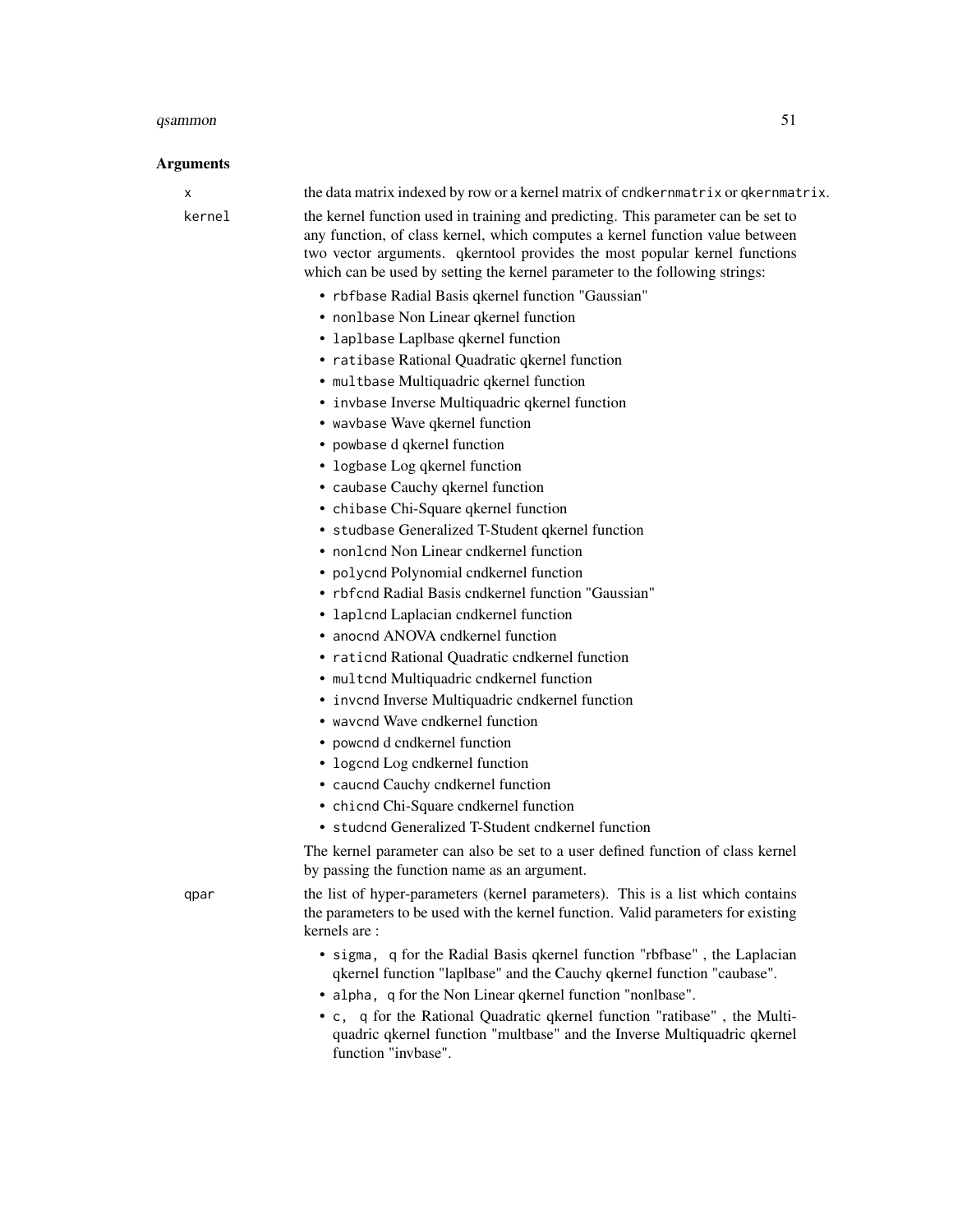|                         | • theta, q for the Wave qkernel function "wavbase".                                                                                                                                                                                                                                                            |
|-------------------------|----------------------------------------------------------------------------------------------------------------------------------------------------------------------------------------------------------------------------------------------------------------------------------------------------------------|
|                         | • d, q for the d qkernel function "powbase", the Log qkernel function "log-<br>base" and the Generalized T-Student qkernel function "studbase".                                                                                                                                                                |
|                         | • alpha for the Non Linear cndkernel function "nonlcnd".                                                                                                                                                                                                                                                       |
|                         | • d, alpha, c for the Polynomial cndkernel function "polycnd".                                                                                                                                                                                                                                                 |
|                         | • gamma for the Radial Basis cndkernel function "rbfcnd" and the Laplacian<br>cndkernel function "laplcnd" and the Cauchy cndkernel function "caucnd".                                                                                                                                                         |
|                         | • d, sigma for the ANOVA cndkernel function "anocnd".                                                                                                                                                                                                                                                          |
|                         | • c for the Rational Quadratic cndkernel function "rationd", the Multiquadric<br>endkernel function "multend" and the Inverse Multiquadric endkernel func-<br>tion "invend".                                                                                                                                   |
|                         | • theta for the Wave cndkernel function "wavend".                                                                                                                                                                                                                                                              |
|                         | • d for the d cndkernel function "powend", the Log cndkernel function "logend"<br>and the Generalized T-Student cndkernel function "studend".                                                                                                                                                                  |
|                         | Hyper-parameters for user defined kernels can be passed through the qpar pa-<br>rameter as well.                                                                                                                                                                                                               |
| qkernel                 | the kernel function to be used to calculate the qkernel matrix.                                                                                                                                                                                                                                                |
| cndkernel               | the cndkernel function to be used to calculate the CND kernel matrix.                                                                                                                                                                                                                                          |
| k                       | the dimension of the original data.                                                                                                                                                                                                                                                                            |
| dims                    | Number of features to return. (default: 2)                                                                                                                                                                                                                                                                     |
| Initialisation          | "random" or "pca"; the former performs fast random projection and the latter<br>performs standard PCA (default: "random")                                                                                                                                                                                      |
| MaxHalves               | maximum number of step halvings. (default : 20)                                                                                                                                                                                                                                                                |
| MaxIter                 | the maximum number of iterations allowed. (default : 500)                                                                                                                                                                                                                                                      |
| TolFun                  | relative tolerance on objective function. (default : 1e-7)                                                                                                                                                                                                                                                     |
| na.action               | A function to specify the action to be taken if NAs are found. The default action is<br>na.omit, which leads to rejection of cases with missing values on any required<br>variable. An alternative is na. fail, which causes an error if NA cases are found.<br>(NOTE: If given, this argument must be named.) |
| $\cdot$ $\cdot$ $\cdot$ | additional parameters                                                                                                                                                                                                                                                                                          |

### Details

Using kernel functions one can efficiently compute principal components in high-dimensional feature spaces, related to input space by some non-linear map.

The data can be passed to the qsammon function in a matrix, in addition qsammon also supports input in the form of a kernel matrix of class qkernmatrix or class cndkernmatrix.

### Value

| dimRed   | The matrix whose rows are embedded observations. |
|----------|--------------------------------------------------|
| kcall    | The function call contained                      |
| cndkernf | The kernel function used                         |
|          |                                                  |

all the slots of the object can be accessed by accessor functions.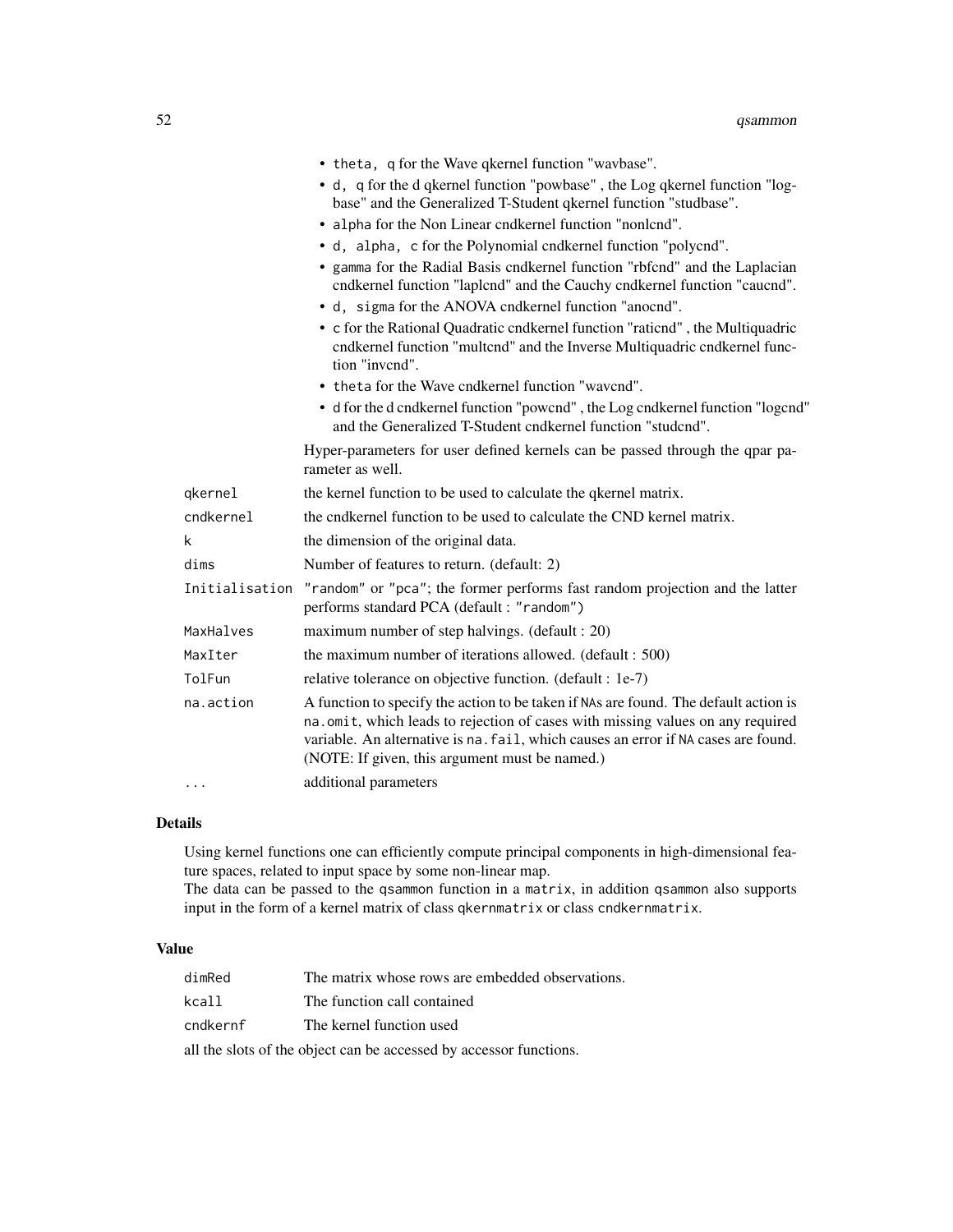### <span id="page-52-0"></span>qsammon-class 53

#### Author(s)

Yusen Zhang <yusenzhang@126.com>

#### References

Sammon, J.W. (1969) *A Nonlinear Mapping for Data Structure Analysis*. IEEE Transactions on Computers, C-18 5:401-409.

### See Also

[qkernmatrix](#page-18-1), [cndkernmatrix](#page-7-1)

### Examples

```
data(iris)
train <- as.matrix(iris[,1:4])
labeltrain<- as.integer(iris[,5])
## S4 method for signature 'matrix'
kpc2 \leftarrow qsammon(train, kernel = "rbfbase", qpar = list(sigma = 2, q = 0.9), dims = 2,
                Initialisation = 'pca', TolFun = 1e-5)
plot(dimRed(kpc2), col = as.integer(labeltrain))
cndkernf(kpc2)
```
qsammon-class *Class "qsammon"*

### Description

The qKernel Sammon Mapping class

#### Objects of class "qsammon"

Objects can be created by calls of the form new("qsammon", ...). or by calling the qsammon function.

#### Slots

dimRed: Object of class "matrix" containing the matrix whose rows are embedded observations cndkernf: Object of class "function" containing the kernel function used kcall: Object of class "ANY" containing the function call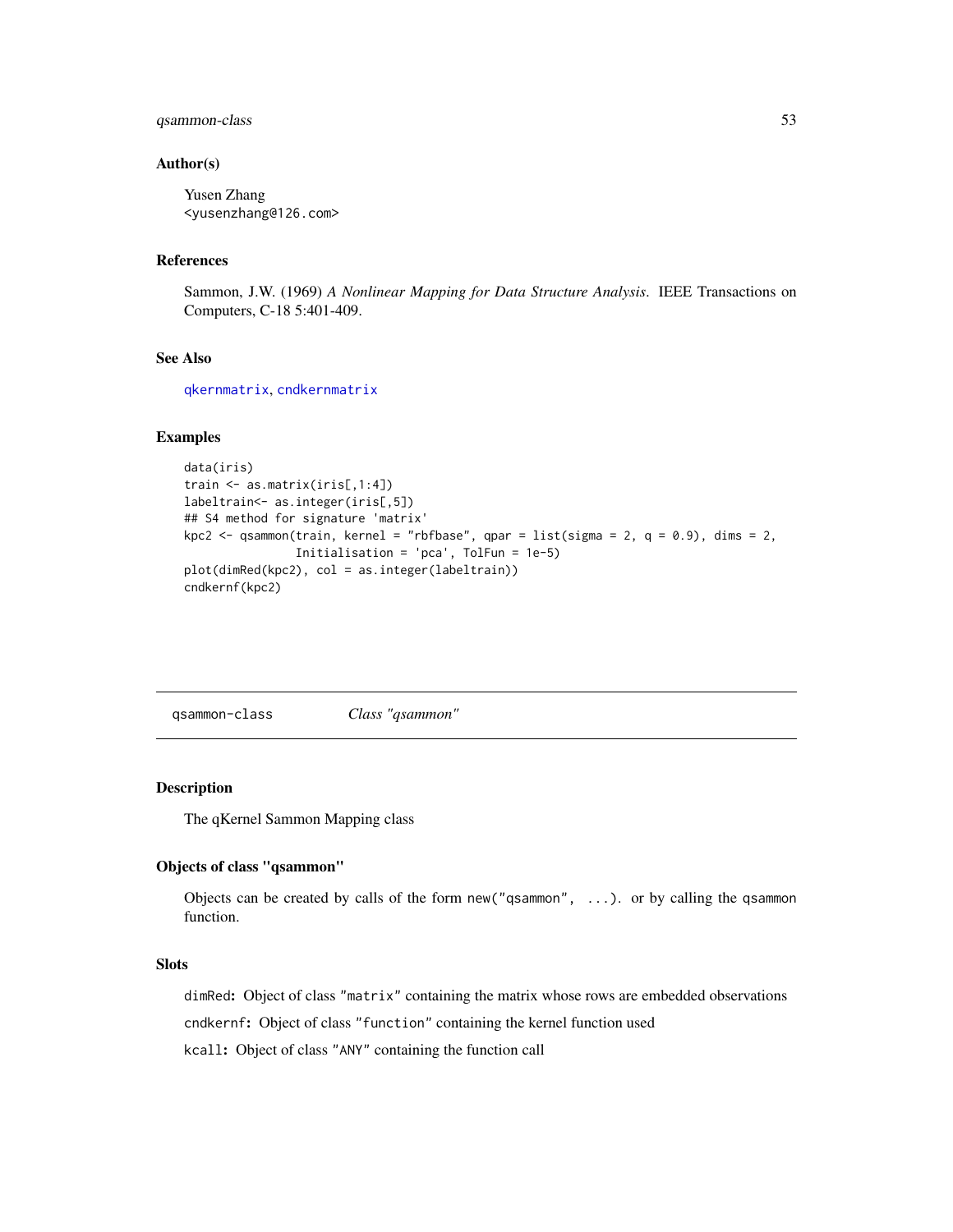#### <span id="page-53-0"></span>Methods

 $dimRed$  signature(object = "qsammon"): returns the matrix whose rows are embedded observations

```
kcall signature(object = "qsammon"): returns the performed call
```
cndkernf signature(object = "qsammon"): returns the used kernel function

#### Author(s)

Yusen Zhang <yusenzhang@126.com>

#### See Also

[qsammon](#page-49-1)

#### Examples

```
data(iris)
train <- as.matrix(iris[,1:4])
labeltrain<- as.integer(iris[,5])
## S4 method for signature 'matrix'
qkpc <- qsammon(train, kernel = "rbfbase", qpar = list(sigma = 0.5, q = 0.9),
                 dims = 2, Initialisation = 'pca', MaxHalves = 50)
cndkernf(qkpc)
```

```
dimRed(qkpc)
kcall(qkpc)
```
<span id="page-53-1"></span>

qtSNE *qKernel t-Distributed Stochastic Neighbor Embedding*

#### **Description**

Wrapper for the qkernel t-distributed stochastic neighbor embeddingg. qtSNE is a method for constructing a low dimensional embedding of high-dimensional data, distances or similarities.

### Usage

```
## S4 method for signature 'matrix'
qtSNE(x, kernel = "rbfbase", qpar = list(sigma = 0.1, q = 0.9),
      initial_config = NULL, no_dims=2, initial_dims=30, perplexity=30, max_iter= 1300,
        min_cost=0, epoch_callback=NULL, epoch=100, na.action = na.omit, ...)
## S4 method for signature 'cndkernmatrix'
qtSNE(x,initial_config = NULL, no_dims=2, initial_dims=30,
      perplexity=30, max_iter = 1000, min_cost=0, epoch_callback=NULL,epoch=100)
## S4 method for signature 'qkernmatrix'
qtSNE(x,initial_config = NULL, no_dims=2, initial_dims=30,
      perplexity=30, max_iter = 1000, min_cost=0, epoch_callback=NULL,epoch=100)
```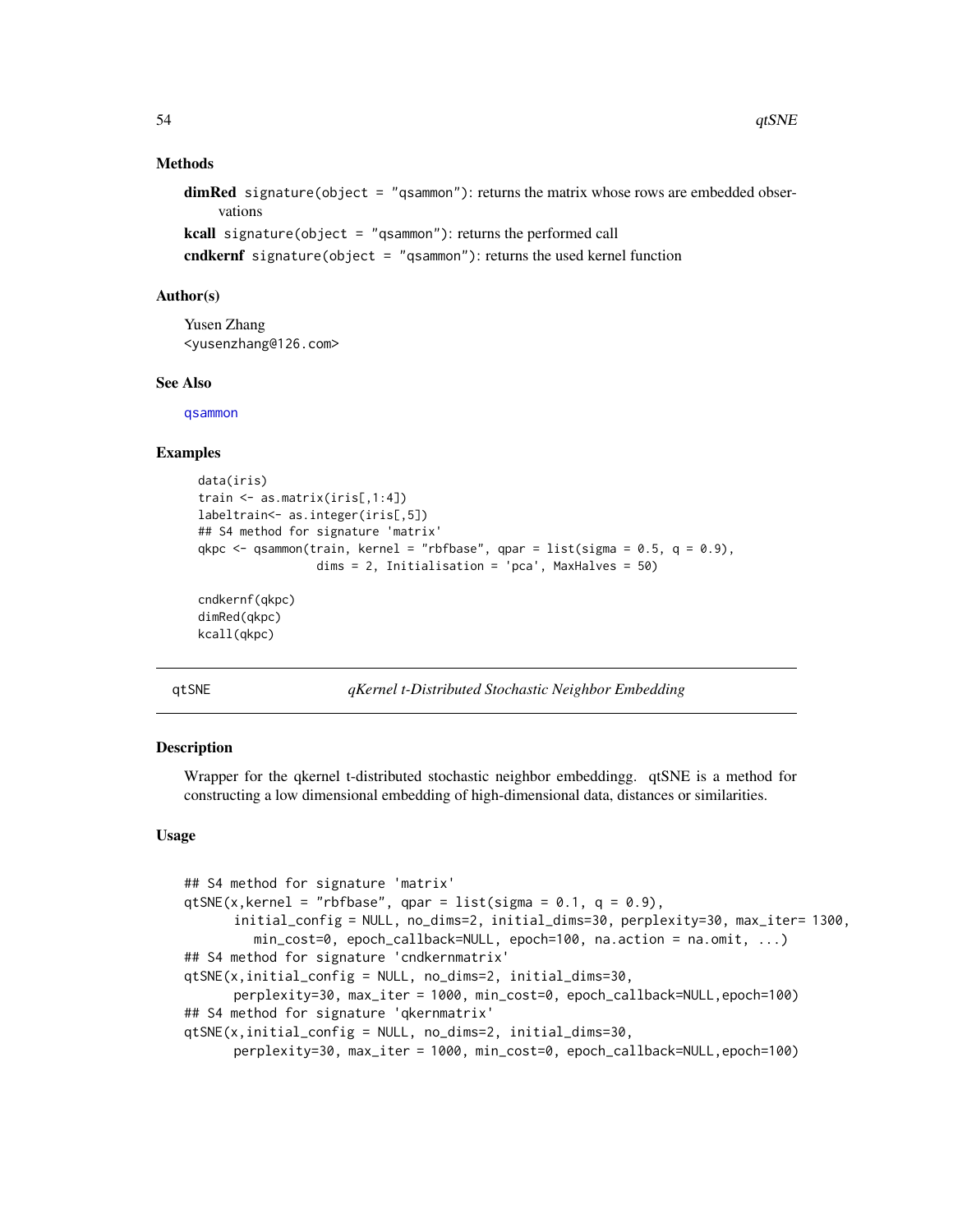#### qtSNE  $\sim$  55

### Arguments

| х      | the matrix of data to be clustered or a kernel Matrix of class qkernmatrix or<br>cndkernmatrix.                                                                                                                                                                                                                                                                                                                                                                                                                                                                                                                                                                                                                                                                                                                                                                                                                                                                                                                                                                                                                                                                     |
|--------|---------------------------------------------------------------------------------------------------------------------------------------------------------------------------------------------------------------------------------------------------------------------------------------------------------------------------------------------------------------------------------------------------------------------------------------------------------------------------------------------------------------------------------------------------------------------------------------------------------------------------------------------------------------------------------------------------------------------------------------------------------------------------------------------------------------------------------------------------------------------------------------------------------------------------------------------------------------------------------------------------------------------------------------------------------------------------------------------------------------------------------------------------------------------|
| kernel | the kernel function used in computing the affinity matrix. This parameter can be<br>set to any function, of class kernel, which computes a kernel function value be-<br>tween two vector arguments. kernlab provides the most popular kernel functions<br>which can be used by setting the kernel parameter to the following strings:                                                                                                                                                                                                                                                                                                                                                                                                                                                                                                                                                                                                                                                                                                                                                                                                                               |
|        | • rbfbase Radial Basis qkernel function "Gaussian"<br>• non1base Non Linear qkernel function<br>• laplbase Laplbase qkernel function<br>• ratibase Rational Quadratic qkernel function<br>· multbase Multiquadric qkernel function<br>• invbase Inverse Multiquadric qkernel function<br>• wavbase Wave qkernel function<br>• powbase Power qkernel function<br>• logbase Log qkernel function<br>• caubase Cauchy qkernel function<br>• chibase Chi-Square qkernel function<br>• studbase Generalized T-Student qkernel function<br>• non1cnd Non Linear cndkernel function<br>· polycnd Polynomial cndkernel function<br>• rbfcnd Radial Basis cndkernel function "Gaussian"<br>• laplcnd Laplacian cndkernel function<br>• anocnd ANOVA cndkernel function<br>• rationd Rational Quadratic endkernel function<br>• multcnd Multiquadric cndkernel function<br>• invend Inverse Multiquadric endkernel function<br>• wavcnd Wave cndkernel function<br>• powend Power endkernel function<br>• logcnd Log cndkernel function<br>• caucnd Cauchy cndkernel function<br>• chicnd Chi-Square cndkernel function<br>· studcnd Generalized T-Student cndkernel function |
|        | The kernel parameter can also be set to a user defined function of class kernel<br>by passing the function name as an argument.                                                                                                                                                                                                                                                                                                                                                                                                                                                                                                                                                                                                                                                                                                                                                                                                                                                                                                                                                                                                                                     |
| qpar   | a character string or the list of hyper-parameters (kernel parameters). The de-<br>fault character string list(sigma = 2, $q = 0.9$ ) uses a heuristic to determine<br>a suitable value for the width parameter of the RBF kernel. The second option<br>"local" (local scaling) uses a more advanced heuristic and sets a width param-                                                                                                                                                                                                                                                                                                                                                                                                                                                                                                                                                                                                                                                                                                                                                                                                                              |

eter for every point in the data set. This is particularly useful when the data incorporates multiple scales. A list can also be used containing the parameters to be used with the kernel function. Valid parameters for existing kernels are :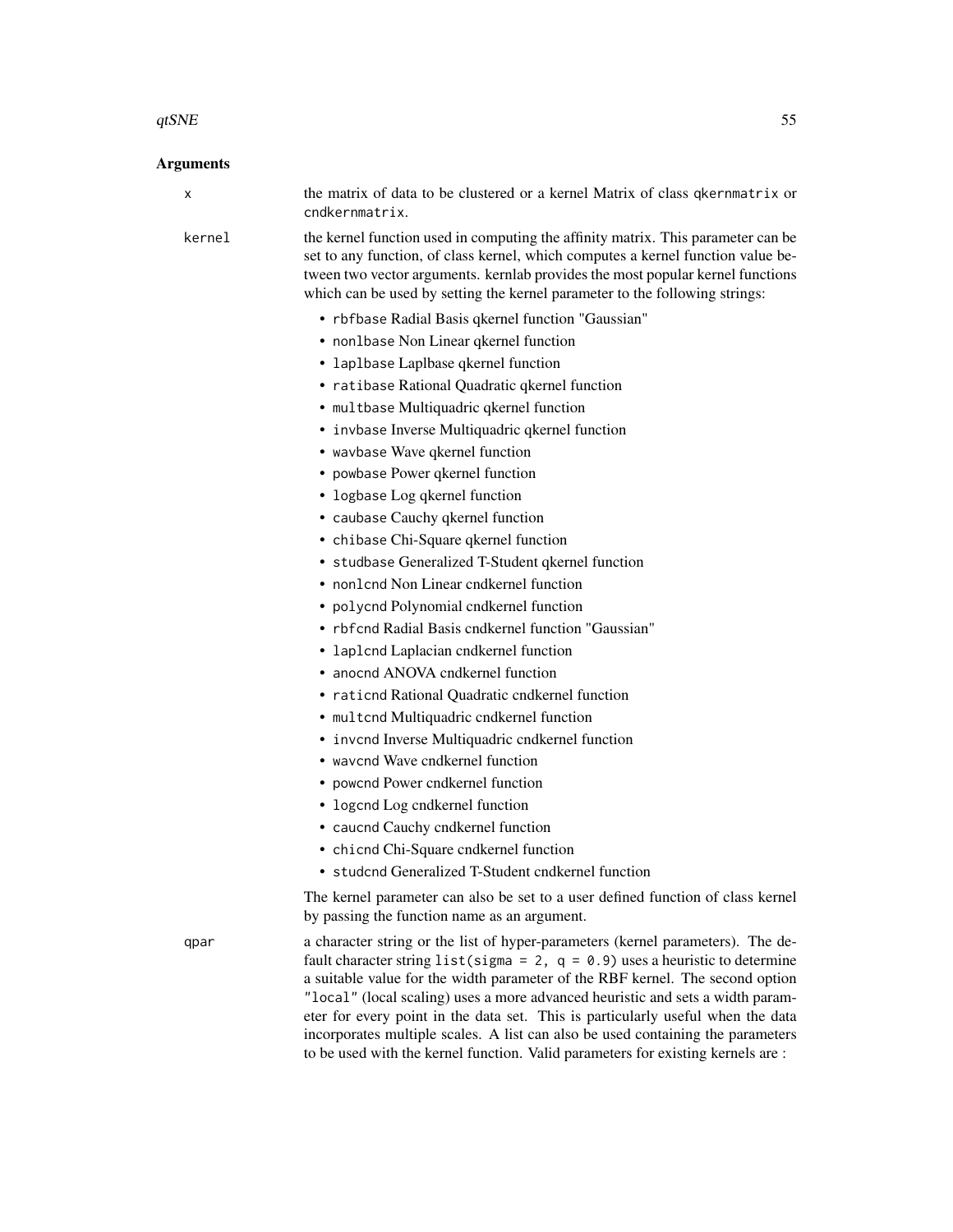|                | • sigma for the Radial Basis qkernel function "rbfbase", the Laplacian qker-<br>nel function "laplbase" the Cauchy qkernel function "caubase" and for the<br>ANOVA cndkernel function "anocnd".                                                                                                                                                                                                  |
|----------------|--------------------------------------------------------------------------------------------------------------------------------------------------------------------------------------------------------------------------------------------------------------------------------------------------------------------------------------------------------------------------------------------------|
|                | • alpha for the Non Linear qkernel function "nonlbase", for the Non Linear<br>cndkernel function "nonlcnd", and for the Polynomial cndkernel function<br>"polycnd".                                                                                                                                                                                                                              |
|                | • c for the Rational Quadratic qkernel function "ratibase", the Multiquadric<br>qkernel function "multbase", the Inverse Multiquadric qkernel function "in-<br>vbase", for the Polynomial cndkernel function "polycnd", for the Rational<br>Quadratic cndkernel function "raticnd", the Multiquadric cndkernel func-<br>tion "multend" and the Inverse Multiquadric endkernel function "invend". |
|                | • d for qkernel function "powbase", the Log qkernel function "logbase", the<br>Generalized T-Student qkernel function "studbase", for the Polynomial cnd-<br>kernel function "polycnd", for the ANOVA cndkernel function "anocnd", for<br>the d cndkernel function "powend", the Log cndkernel function "logend"<br>and the Generalized T-Student cndkernel function "studcnd".                  |
|                | • the ta for the Wave qkernel function "wavbase" and for the Wave cndkernel<br>function "wavend".                                                                                                                                                                                                                                                                                                |
|                | • gamma for the Chi-Square qkernel function "chibase", for the Radial Basis<br>cndkernel function "rbfcnd" and the Laplacian cndkernel function "laplcnd"<br>and the Cauchy cndkernel function "caucnd".                                                                                                                                                                                         |
|                | • q For all qkernel Function. where length is the length of the strings con-<br>sidered, lambda the decay factor and normalized a logical parameter deter-<br>mining if the kernel evaluations should be normalized.                                                                                                                                                                             |
|                | Hyper-parameters for user defined kernels can be passed through the qkpar pa-<br>rameter as well.                                                                                                                                                                                                                                                                                                |
| initial_config | An intitial configure about x (default: NULL)                                                                                                                                                                                                                                                                                                                                                    |
| no_dims        | the dimension of the resulting embedding. (default: 2)                                                                                                                                                                                                                                                                                                                                           |
| initial_dims   | The number of dimensions to use in reduction method. (default: 30)                                                                                                                                                                                                                                                                                                                               |
| perplexity     | Perplexity parameter                                                                                                                                                                                                                                                                                                                                                                             |
| max_iter       | Number of iterations (default: 1300)                                                                                                                                                                                                                                                                                                                                                             |
| min_cost       | The minimum cost for every object after the final iteration                                                                                                                                                                                                                                                                                                                                      |
|                | epoch_callback A callback function used after each epoch (an epoch here means a set number<br>of iterations)                                                                                                                                                                                                                                                                                     |
| epoch          | The interval of the number of iterations displayed (default: 100)                                                                                                                                                                                                                                                                                                                                |
| na.action      | the action to perform on NA                                                                                                                                                                                                                                                                                                                                                                      |
| $\ddotsc$      | Other arguments that can be passed to qtSNE                                                                                                                                                                                                                                                                                                                                                      |

### Details

When the initial\_config argument is specified, the algorithm will automatically enter the final momentum stage. This stage has less large scale adjustment to the embedding, and is intended for small scale tweaking of positioning. This can greatly speed up the generation of embeddings for various similar X datasets, while also preserving overall embedding orientation.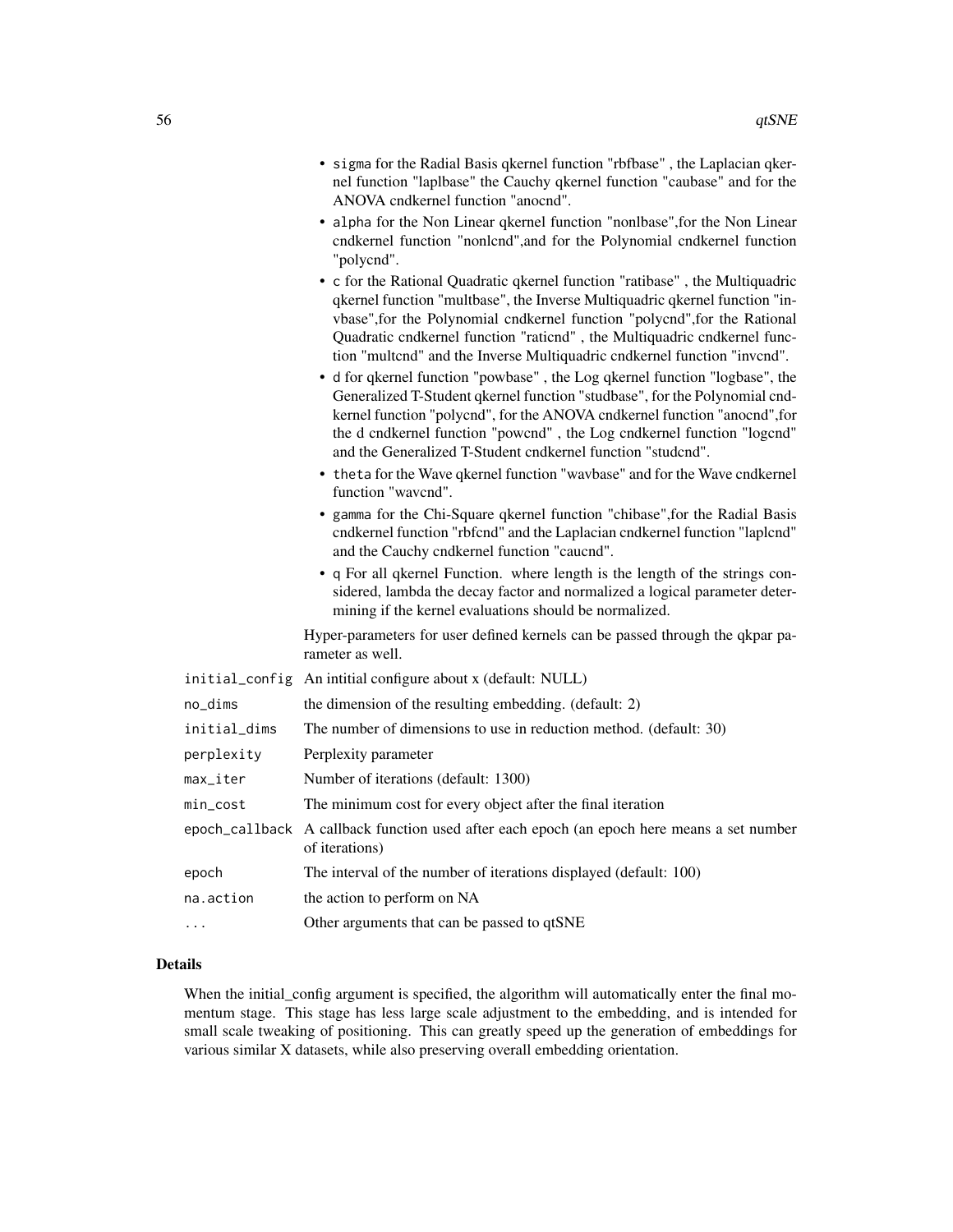### <span id="page-56-0"></span>qtSNE-class 57

### Value

qtSNE gives out an S4 object which is a LIST with components

| dimRed   | Matrix containing the new representations for the objects after qtSNE |
|----------|-----------------------------------------------------------------------|
| cndkernf | The kernel function used                                              |

### Author(s)

Yusen Zhang <yusenzhang@126.com>

### References

Maaten, L. Van Der, 2014. Accelerating t-SNE using Tree-Based Algorithms. Journal of Machine Learning Research, 15, p.3221-3245.

van der Maaten, L.J.P. & Hinton, G.E., 2008. Visualizing High-Dimensional Data Using t-SNE. Journal of Machine Learning Research, 9, pp.2579-2605.

### Examples

```
## Not run:
#use iris data set
data(iris)
testset <- sample(1:150,20)
train <- as.matrix(iris[,1:4])
colors = rainbow(length(unique(iris$Species)))
names(colors) = unique(iris$Species)
#for matrix
ecb = function(x, y)plot(x, t='n');text(x,labels=iris$Species, col=colors[iris$Species])
}
kpc2 <- qtSNE(train, kernel = "rbfbase", qpar = list(sigma=1,q=0.8),
              epoch_callback = ecb, perplexity=10, max_iter = 500)
```
## End(Not run)

qtSNE-class *Class "qtSNE"*

#### Description

An S4 Class for qtSNE.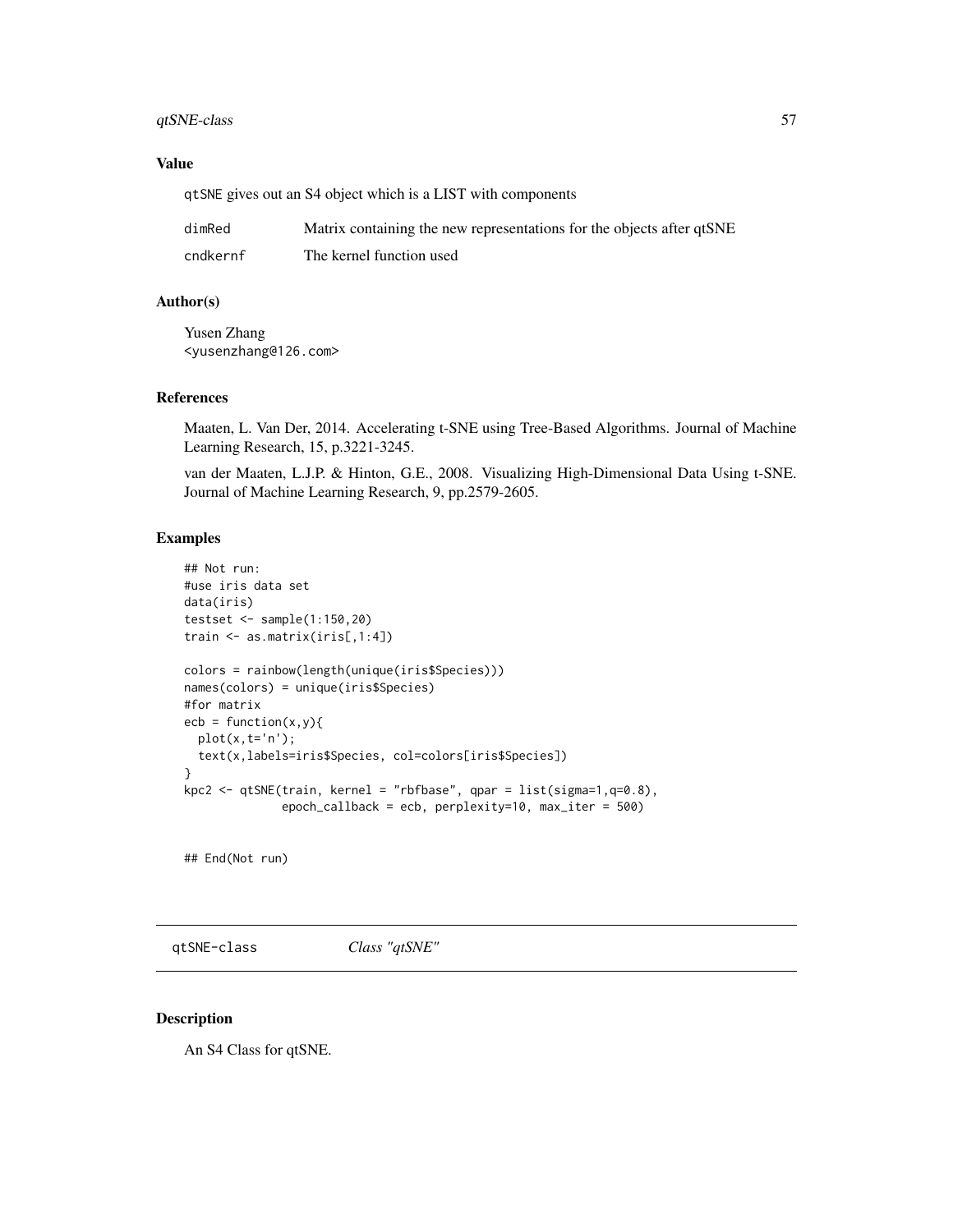#### <span id="page-57-0"></span>Details

The qtSNE is a method that uses Qkernel t-Distributed Stochastic Neighborhood Embedding between the distance matrices in high and low-dimensional space to embed the data. The method is very well suited to visualize complex structures in low dimensions.

#### Objects from the Class

Objects can be created by calls of the form new("qtSNE", ...). or by calling the function qtSNE.

### Slots

dimRed Matrix containing the new representations for the objects after qtSNE cndkernf The kernel function used

### Method

dimRed signature(object="qtSNE"): return a new representation matrix cndkernf signature(object="qtSNE"): return the kernel used

### Author(s)

Yusen Zhang <yusenzhang@126.com>

#### References

Maaten, L. van der, 2014. Accelerating t-SNE using Tree-Based Algorithms. Journal of Machine Learning Research 15, 3221-3245.

van der Maaten, L., Hinton, G., 2008. Visualizing Data using t-SNE. J. Mach. Learn. Res. 9, 2579-2605.

#### See Also

[qtSNE](#page-53-1)

#### Examples

```
## Not run:
#use iris data set
data(iris)
testset <- sample(1:150,20)
train <- as.matrix(iris[,1:4])
colors = rainbow(length(unique(iris$Species)))
names(colors) = unique(iris$Species)
#for matrix
ecb = function(x,y){
 plot(x, t='n');text(x,labels=iris$Species, col=colors[iris$Species])
}
```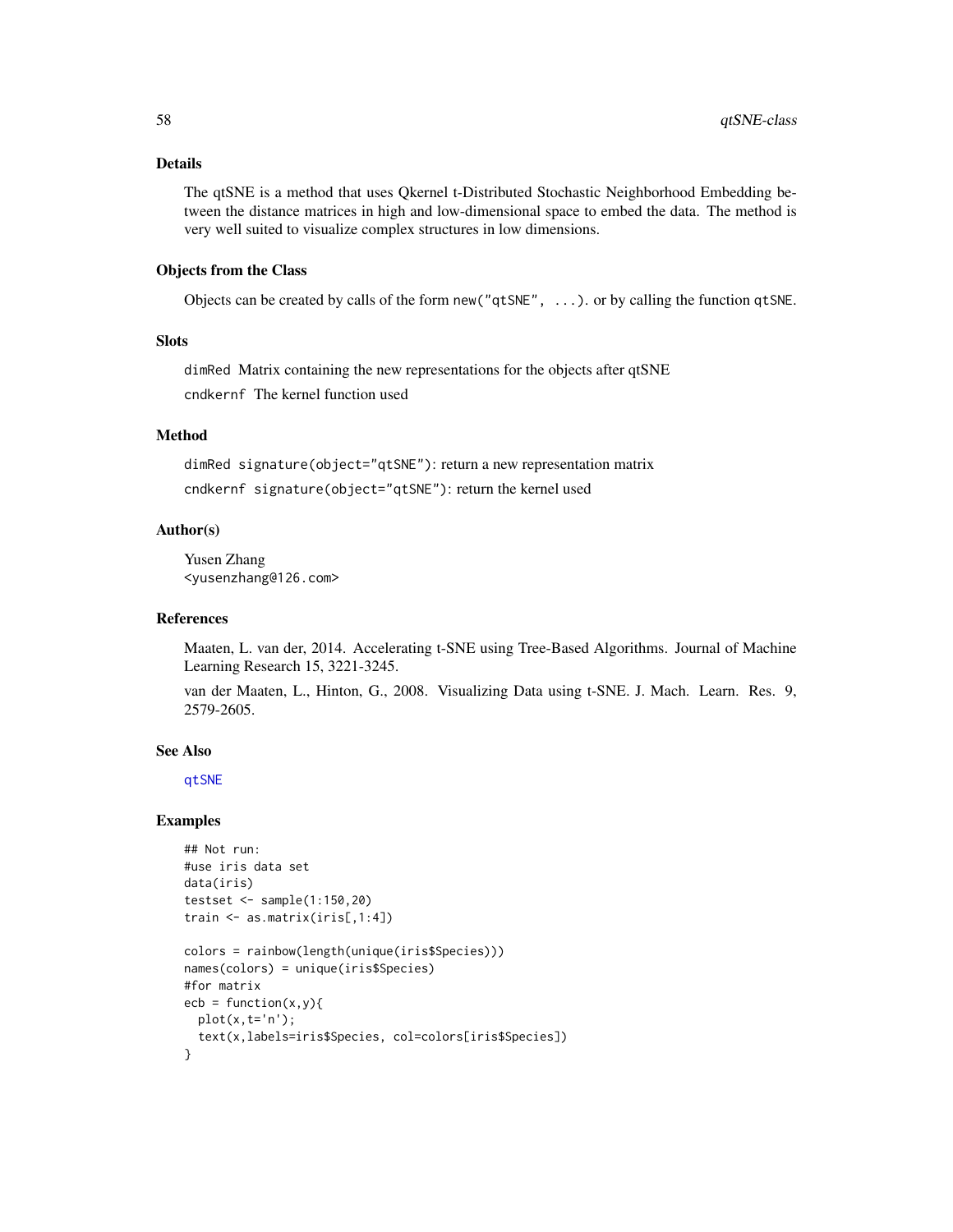### qtSNE-class 59

```
kpc2 <- qtSNE(train, kernel = "rbfbase", qpar = list(sigma=1,q=0.8),
             epoch_callback = ecb, perplexity=10, max_iter = 500)
#cndernf
cndkernf(kpc2)
#dimRed
plot(dimRed(kpc2),col=train)
```
## End(Not run)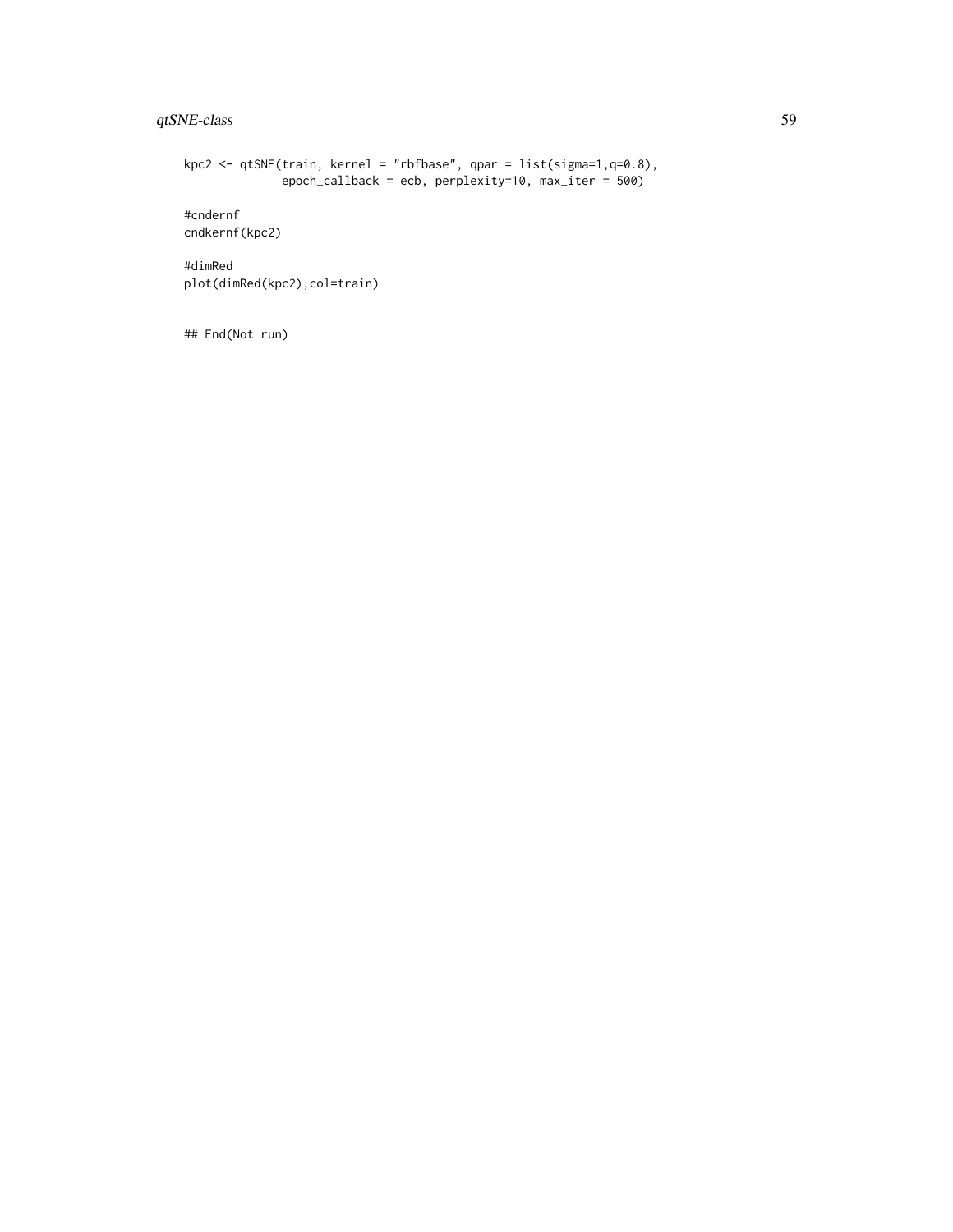# <span id="page-59-0"></span>**Index**

∗Topic algebra cndkernmatrix, [8](#page-7-0) qkernmatrix, [19](#page-18-0) ∗Topic array cndkernmatrix, [8](#page-7-0) qkernmatrix, [19](#page-18-0) ∗Topic classes cndkernel-class, [7](#page-6-0) qkdbscan-class, [16](#page-15-0) qkernel-class, [17](#page-16-0) qkgda-class, [24](#page-23-0) qkIsomap-class, [28](#page-27-0) qkLLE-class, [33](#page-32-0) qkMDS-class, [37](#page-36-0) qkpca-class, [42](#page-41-0) qkprc-class, [43](#page-42-0) qkspecc-class, [47](#page-46-0) qsammon-class, [53](#page-52-0) ∗Topic classif qkgda, [20](#page-19-0) ∗Topic cluster qkdbscan, [13](#page-12-0) qkpca, [39](#page-38-0) qkspecc, [44](#page-43-0) qkspeclust, [48](#page-47-0) qsammon, [50](#page-49-0) ∗Topic datasets mfeat\_pix, [12](#page-11-0) ∗Topic methods as.cndkernmatrix, [2](#page-1-0) as.qkernmatrix, [3](#page-2-0) ∗Topic symbolmath bases, [4](#page-3-0) cnds, [9](#page-8-0)

anocnd, *[20](#page-19-0)* anocnd *(*cnds*)*, [9](#page-8-0) anokernel-class *(*cndkernel-class*)*, [7](#page-6-0) as.cndkernmatrix, [2](#page-1-0)

as.cndkernmatrix,matrix-method *(*as.cndkernmatrix*)*, [2](#page-1-0) as.cndkernmatrix-methods *(*as.cndkernmatrix*)*, [2](#page-1-0) as.qkernmatrix, [3](#page-2-0) as.qkernmatrix,matrix-method *(*as.qkernmatrix*)*, [3](#page-2-0) as.qkernmatrix-methods *(*as.qkernmatrix*)*, [3](#page-2-0) bases, [4](#page-3-0) blkdiag, [6](#page-5-0) caubase, *[9](#page-8-0)* caubase *(*bases*)*, [4](#page-3-0) caucnd, *[20](#page-19-0)* caucnd *(*cnds*)*, [9](#page-8-0) caukernel-class *(*cndkernel-class*)*, [7](#page-6-0) cauqkernel-class *(*qkernel-class*)*, [17](#page-16-0) chibase, *[9](#page-8-0)* chibase *(*bases*)*, [4](#page-3-0) chicnd, *[20](#page-19-0)* chicnd *(*cnds*)*, [9](#page-8-0) chikernel-class *(*cndkernel-class*)*, [7](#page-6-0) chiqkernel-class *(*qkernel-class*)*, [17](#page-16-0) clust *(*qkdbscan-class*)*, [16](#page-15-0) clust,qkdbscan-method *(*qkdbscan-class*)*, [16](#page-15-0) clust,qkspecc-method *(*qkspecc-class*)*, [47](#page-46-0) clust<- *(*qkdbscan-class*)*, [16](#page-15-0) clust<-,qkdbscan-method *(*qkdbscan-class*)*, [16](#page-15-0) clust<-,qkspecc-method *(*qkspecc-class*)*, [47](#page-46-0) cndkernel-class, [7](#page-6-0) cndkernf *(*qkprc-class*)*, [43](#page-42-0) cndkernf,qkprc-method *(*qkprc-class*)*, [43](#page-42-0) cndkernf<- *(*qkprc-class*)*, [43](#page-42-0) cndkernf<-,qkprc-method *(*qkprc-class*)*,

60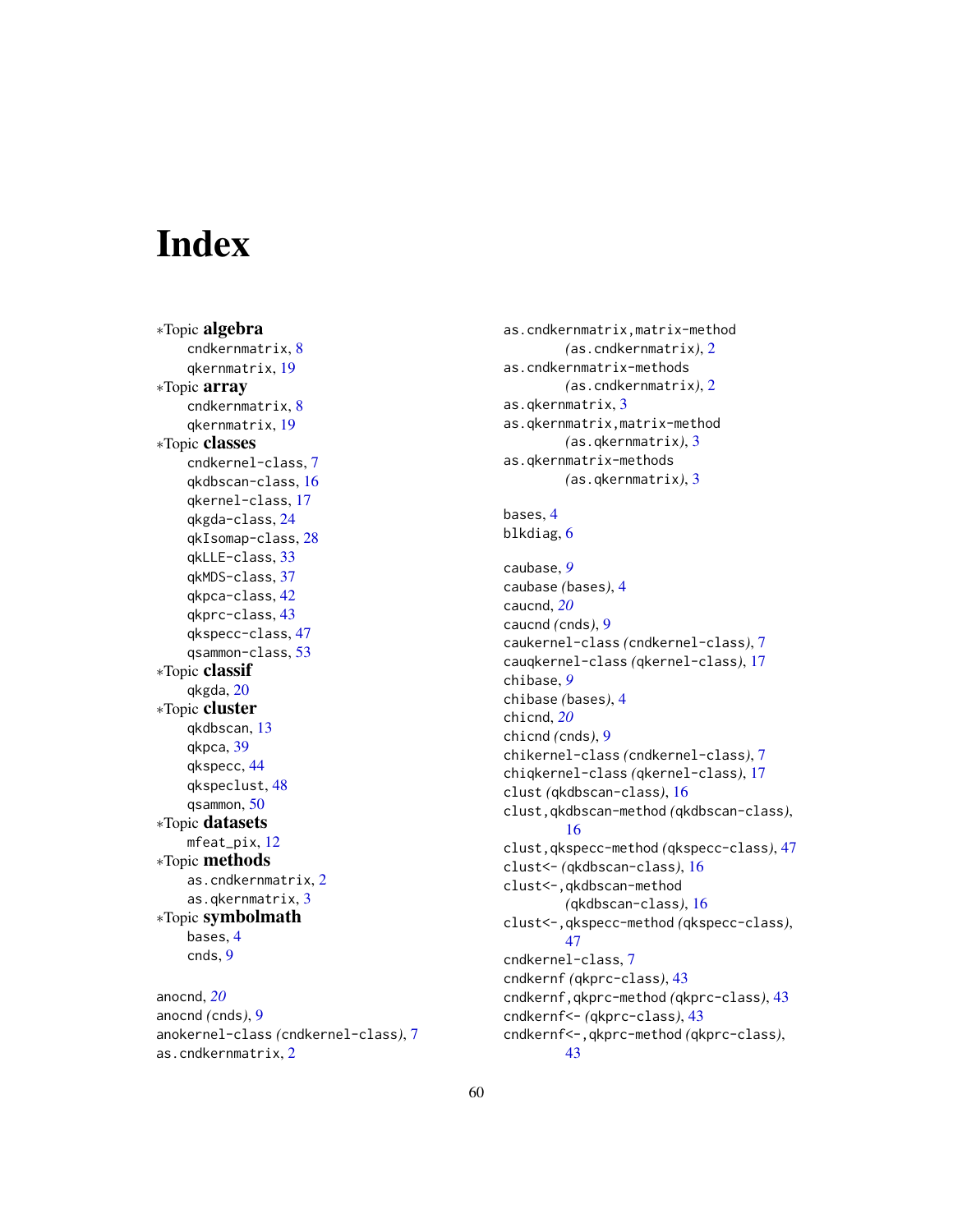#### $I$ NDEX 61

cndkernmatrix, *[3,](#page-2-0) [4](#page-3-0)*, *[6,](#page-5-0) [7](#page-6-0)*, [8,](#page-7-0) *[11](#page-10-0)*, *[18](#page-17-0)*, *[23](#page-22-0)*, *[41](#page-40-0)*, *[47](#page-46-0)*, *[50](#page-49-0)*, *[53](#page-52-0)* cndkernmatrix,anokernel-method *(*cndkernmatrix*)*, [8](#page-7-0) cndkernmatrix,caukernel-method *(*cndkernmatrix*)*, [8](#page-7-0) cndkernmatrix,chikernel-method *(*cndkernmatrix*)*, [8](#page-7-0) cndkernmatrix,cndkernel-method *(*cndkernmatrix*)*, [8](#page-7-0) cndkernmatrix,invkernel-method *(*cndkernmatrix*)*, [8](#page-7-0) cndkernmatrix,laplkernel-method *(*cndkernmatrix*)*, [8](#page-7-0) cndkernmatrix,logkernel-method *(*cndkernmatrix*)*, [8](#page-7-0) cndkernmatrix,multkernel-method *(*cndkernmatrix*)*, [8](#page-7-0) cndkernmatrix,nonlkernel-method *(*cndkernmatrix*)*, [8](#page-7-0) cndkernmatrix,polykernel-method *(*cndkernmatrix*)*, [8](#page-7-0) cndkernmatrix,powkernel-method *(*cndkernmatrix*)*, [8](#page-7-0) cndkernmatrix,ratikernel-method *(*cndkernmatrix*)*, [8](#page-7-0) cndkernmatrix,rbfkernel-method *(*cndkernmatrix*)*, [8](#page-7-0) cndkernmatrix,studkernel-method *(*cndkernmatrix*)*, [8](#page-7-0) cndkernmatrix,wavkernel-method *(*cndkernmatrix*)*, [8](#page-7-0) cndkernmatrix-class *(*as.cndkernmatrix*)*,  $\mathcal{D}$ cndkernmatrix.anokernel *(*cndkernmatrix*)*, [8](#page-7-0) cndkernmatrix.caukernel *(*cndkernmatrix*)*, [8](#page-7-0) cndkernmatrix.chikernel *(*cndkernmatrix*)*, [8](#page-7-0) cndkernmatrix.invkernel *(*cndkernmatrix*)*, [8](#page-7-0) cndkernmatrix.laplkernel *(*cndkernmatrix*)*, [8](#page-7-0) cndkernmatrix.logkernel *(*cndkernmatrix*)*, [8](#page-7-0) cndkernmatrix.multkernel *(*cndkernmatrix*)*, [8](#page-7-0)

cndkernmatrix.nonlkernel *(*cndkernmatrix*)*, [8](#page-7-0) cndkernmatrix.polykernel *(*cndkernmatrix*)*, [8](#page-7-0) cndkernmatrix.powkernel *(*cndkernmatrix*)*, [8](#page-7-0) cndkernmatrix.ratikernel *(*cndkernmatrix*)*, [8](#page-7-0) cndkernmatrix.rbfkernel *(*cndkernmatrix*)*, [8](#page-7-0) cndkernmatrix.studkernel *(*cndkernmatrix*)*, [8](#page-7-0) cndkernmatrix.wavkernel *(*cndkernmatrix*)*, [8](#page-7-0) cnds, [9](#page-8-0) connum *(*qkIsomap-class*)*, [28](#page-27-0) connum,qkIsomap-method *(*qkIsomap-class*)*, [28](#page-27-0) connum,qkMDS-method *(*qkMDS-class*)*, [37](#page-36-0) connum<- *(*qkIsomap-class*)*, [28](#page-27-0) connum<-,qkIsomap-method *(*qkIsomap-class*)*, [28](#page-27-0) connum<-,qkMDS-method *(*qkMDS-class*)*, [37](#page-36-0) dimRed *(*qsammon-class*)*, [53](#page-52-0) dimRed,qsammon-method *(*qsammon-class*)*, [53](#page-52-0) dimRed,qtSNE-method *(*qtSNE-class*)*, [57](#page-56-0) dimRed<- *(*qsammon-class*)*, [53](#page-52-0) dimRed<-,qsammon-method *(*qsammon-class*)*, [53](#page-52-0) dimRed<-,qtSNE-method *(*qtSNE-class*)*, [57](#page-56-0) dims *(*qkIsomap-class*)*, [28](#page-27-0) dims,qkIsomap-method *(*qkIsomap-class*)*, [28](#page-27-0) dims,qkLLE-method *(*qkLLE-class*)*, [33](#page-32-0) dims,qkMDS-method *(*qkMDS-class*)*, [37](#page-36-0) dims<- *(*qkIsomap-class*)*, [28](#page-27-0) dims<-,qkIsomap-method *(*qkIsomap-class*)*, [28](#page-27-0) dims<-,qkLLE-method *(*qkLLE-class*)*, [33](#page-32-0) dims<-,qkMDS-method *(*qkMDS-class*)*, [37](#page-36-0) eps *(*qkdbscan-class*)*, [16](#page-15-0) eps,qkdbscan-method *(*qkdbscan-class*)*, [16](#page-15-0) eps<- *(*qkdbscan-class*)*, [16](#page-15-0) eps<-,qkdbscan-method *(*qkdbscan-class*)*, [16](#page-15-0) Eucdist, [11](#page-10-0)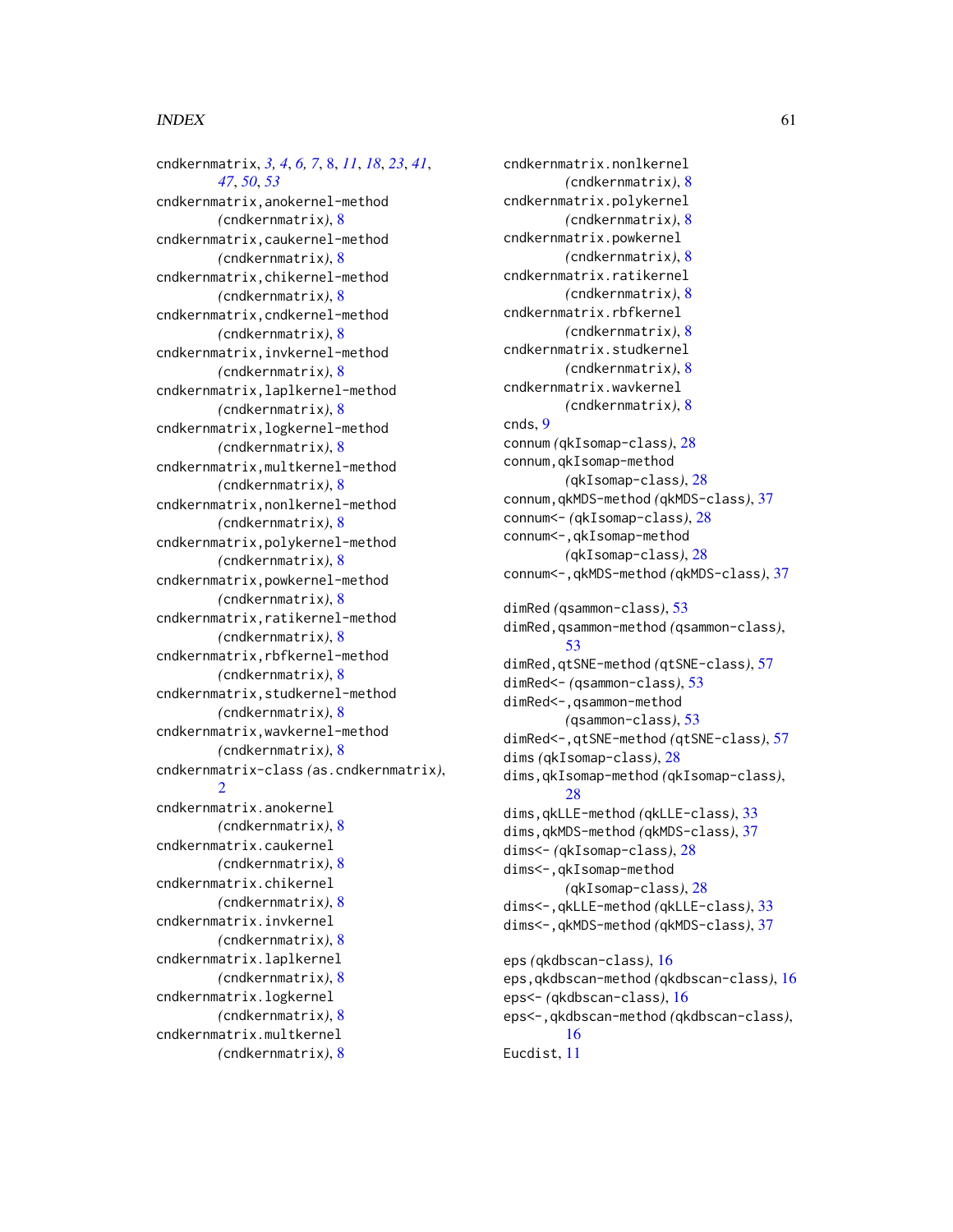Eucdist,matrix-method *(*Eucdist*)*, [11](#page-10-0) eVal *(*qkgda-class*)*, [24](#page-23-0) eVal,qkgda-method *(*qkgda-class*)*, [24](#page-23-0) eVal,qkIsomap-method *(*qkIsomap-class*)*, [28](#page-27-0) eVal,qkLLE-method *(*qkLLE-class*)*, [33](#page-32-0) eVal,qkMDS-method *(*qkMDS-class*)*, [37](#page-36-0) eVal,qkpca-method *(*qkpca-class*)*, [42](#page-41-0) eVal,qkspecc-method *(*qkspecc-class*)*, [47](#page-46-0) eVal<- *(*qkgda-class*)*, [24](#page-23-0) eVal<-,qkgda-method *(*qkgda-class*)*, [24](#page-23-0) eVal<-, qkIsomap-method *(*qkIsomap-class*)*, [28](#page-27-0) eVal<-,qkLLE-method *(*qkLLE-class*)*, [33](#page-32-0) eVal<-,qkMDS-method *(*qkMDS-class*)*, [37](#page-36-0) eVal<-,qkpca-method *(*qkpca-class*)*, [42](#page-41-0) eVal<-,qkspecc-method *(*qkspecc-class*)*, [47](#page-46-0) eVec *(*qkgda-class*)*, [24](#page-23-0) eVec,qkgda-method *(*qkgda-class*)*, [24](#page-23-0) eVec,qkIsomap-method *(*qkIsomap-class*)*, [28](#page-27-0) eVec,qkLLE-method *(*qkLLE-class*)*, [33](#page-32-0) eVec,qkMDS-method *(*qkMDS-class*)*, [37](#page-36-0) eVec,qkspecc-method *(*qkspecc-class*)*, [47](#page-46-0) eVec<- *(*qkgda-class*)*, [24](#page-23-0) eVec<-,qkgda-method *(*qkgda-class*)*, [24](#page-23-0) eVec<-,qkIsomap-method *(*qkIsomap-class*)*, [28](#page-27-0) eVec<-,qkLLE-method *(*qkLLE-class*)*, [33](#page-32-0) eVec<-,qkMDS-method *(*qkMDS-class*)*, [37](#page-36-0) eVec<-,qkspecc-method *(*qkspecc-class*)*, [47](#page-46-0) fun *(*qsammon-class*)*, [53](#page-52-0)

input-class *(*qkernel-class*)*, [17](#page-16-0) invbase, *[9](#page-8-0)* invbase *(*bases*)*, [4](#page-3-0) invcnd, *[20](#page-19-0)* invcnd *(*cnds*)*, [9](#page-8-0) invkernel-class *(*cndkernel-class*)*, [7](#page-6-0) invqkernel-class *(*qkernel-class*)*, [17](#page-16-0) isseed *(*qkdbscan-class*)*, [16](#page-15-0) isseed,qkdbscan-method *(*qkdbscan-class*)*, [16](#page-15-0) isseed<- *(*qkdbscan-class*)*, [16](#page-15-0) isseed<-,qkdbscan-method *(*qkdbscan-class*)*, [16](#page-15-0)

kcall *(*qkprc-class*)*, [43](#page-42-0) kcall,qkprc-method *(*qkprc-class*)*, [43](#page-42-0) kcall<- *(*qkprc-class*)*, [43](#page-42-0) kcall<-,qkprc-method *(*qkprc-class*)*, [43](#page-42-0) kfunction-class *(*qkernel-class*)*, [17](#page-16-0) label *(*qkgda-class*)*, [24](#page-23-0) label,qkgda-method *(*qkgda-class*)*, [24](#page-23-0) label<- *(*qkgda-class*)*, [24](#page-23-0) label<-,qkgda-method *(*qkgda-class*)*, [24](#page-23-0) laplbase, *[9](#page-8-0)* laplbase *(*bases*)*, [4](#page-3-0) laplcnd, *[20](#page-19-0)* laplcnd *(*cnds*)*, [9](#page-8-0) laplkernel-class *(*cndkernel-class*)*, [7](#page-6-0) laplqkernel-class *(*qkernel-class*)*, [17](#page-16-0) logbase, *[9](#page-8-0)* logbase *(*bases*)*, [4](#page-3-0) logcnd, *[20](#page-19-0)* logcnd *(*cnds*)*, [9](#page-8-0) logkernel-class *(*cndkernel-class*)*, [7](#page-6-0) logqkernel-class *(*qkernel-class*)*, [17](#page-16-0) mfeat\_pix, [12](#page-11-0) MinPts *(*qkdbscan-class*)*, [16](#page-15-0) MinPts,qkdbscan-method *(*qkdbscan-class*)*, [16](#page-15-0) MinPts<- *(*qkdbscan-class*)*, [16](#page-15-0) MinPts<-,qkdbscan-method *(*qkdbscan-class*)*, [16](#page-15-0) multbase, *[9](#page-8-0)* multbase *(*bases*)*, [4](#page-3-0) multcnd, *[20](#page-19-0)* multcnd *(*cnds*)*, [9](#page-8-0) multkernel-class *(*cndkernel-class*)*, [7](#page-6-0) multqkernel-class *(*qkernel-class*)*, [17](#page-16-0) n.action *(*qkprc-class*)*, [43](#page-42-0) n.action,qkprc-method *(*qkprc-class*)*, [43](#page-42-0) n.action<- *(*qkprc-class*)*, [43](#page-42-0) n.action<-,qkprc-method *(*qkprc-class*)*, [43](#page-42-0) nonlbase, *[9](#page-8-0)* nonlbase *(*bases*)*, [4](#page-3-0) nonlcnd, *[20](#page-19-0)* nonlcnd *(*cnds*)*, [9](#page-8-0) nonlkernel-class *(*cndkernel-class*)*, [7](#page-6-0) nonlqkernel-class *(*qkernel-class*)*, [17](#page-16-0) pcv *(*qkpca-class*)*, [42](#page-41-0)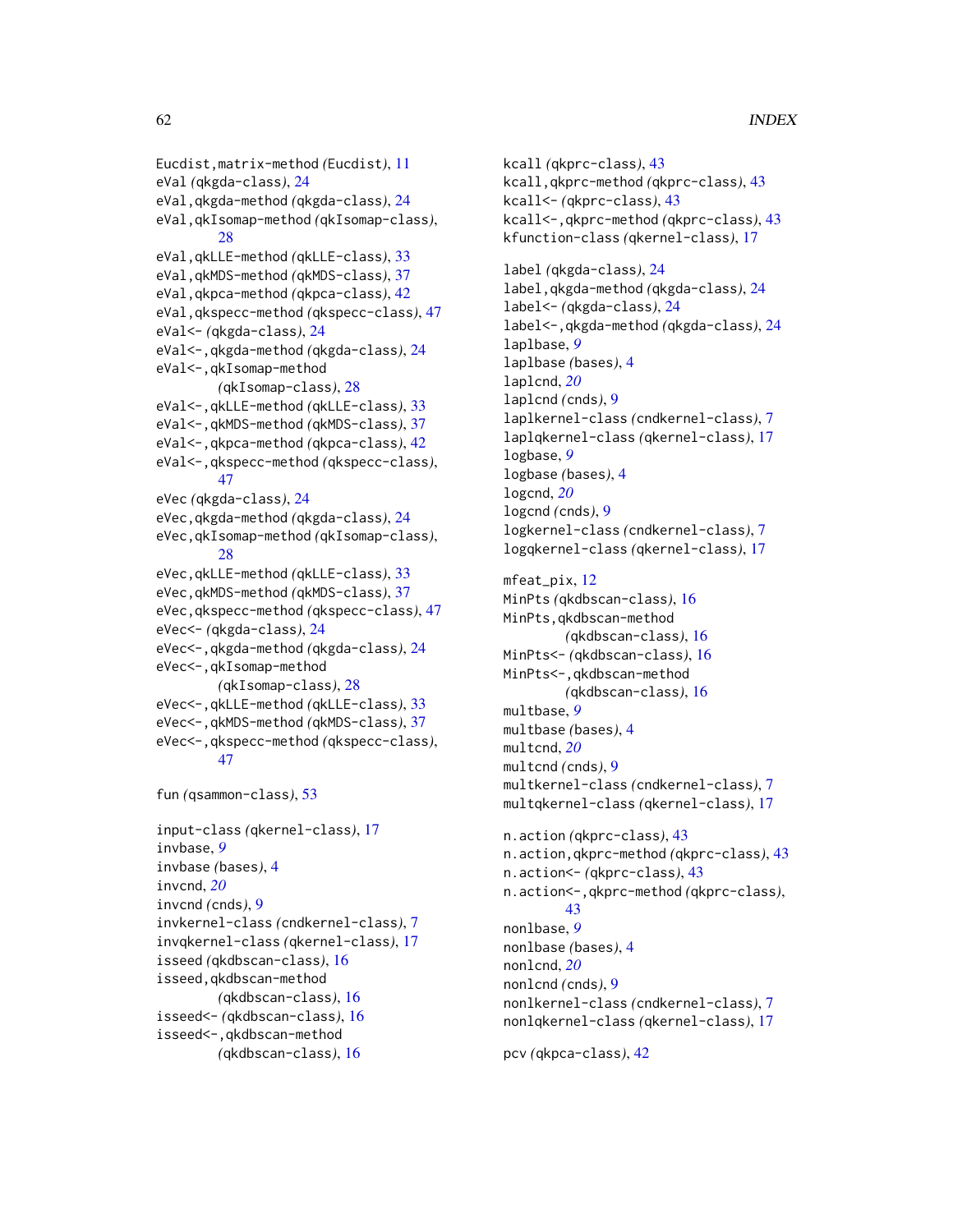#### $I<sub>N</sub>DEX$  63

```
pcv,qkpca-method (qkpca-class), 42
pcv<- (qkpca-class), 42
pcv<-,qkpca-method (qkpca-class), 42
plot (qkdbscan-class), 16
plot,qkdbscan-method (qkdbscan-class),
        16
plot,qkspecc-method (qkspecc-class), 47
polycnd, 20
polycnd (cnds), 9
polykernel-class (cndkernel-class), 7
powbase, 9
powbase (bases), 4
powcnd, 20
powcnd (cnds), 9
powkernel-class (cndkernel-class), 7
powqkernel-class (qkernel-class), 17
predict,qkdbscan-method (qkdbscan), 13
predict,qkgda-method (qkgda), 20
predict,qkpca-method (qkpca), 39
print,qkdbscan-method (qkdbscan), 13
prj (qkgda-class), 24
prj,qkgda-method (qkgda-class), 24
prj,qkIsomap-method (qkIsomap-class), 28
prj,qkLLE-method (qkLLE-class), 33
prj,qkMDS-method (qkMDS-class), 37
prj<- (qkgda-class), 24
prj<-,qkgda-method (qkgda-class), 24
prj<-,qkIsomap-method (qkIsomap-class),
        28
prj<-,qkLLE-method (qkLLE-class), 33
prj<-,qkMDS-method (qkMDS-class), 37
qkdbscan, 13
qkdbscan,cndkernmatrix-method
        (qkdbscan), 13
qkdbscan,matrix-method (qkdbscan), 13
qkdbscan,qkernmatrix-method (qkdbscan),
        13
qkdbscan-class, 16
qkernel-class, 17
qkernmatrix, 3, 4, 6, 7, 11, 16, 18, 19, 23, 41,
        47, 50, 53
qkernmatrix,cauqkernel-method
        (qkernmatrix), 19
qkernmatrix,chiqkernel-method
        (qkernmatrix), 19
qkernmatrix,invqkernel-method
```

```
(qkernmatrix), 19
```
qkernmatrix,laplqkernel-method *(*qkernmatrix*)*, [19](#page-18-0) qkernmatrix,logqkernel-method *(*qkernmatrix*)*, [19](#page-18-0) qkernmatrix,multqkernel-method *(*qkernmatrix*)*, [19](#page-18-0) qkernmatrix,nonlqkernel-method *(*qkernmatrix*)*, [19](#page-18-0) qkernmatrix,powqkernel-method *(*qkernmatrix*)*, [19](#page-18-0) qkernmatrix,qkernel-method *(*qkernmatrix*)*, [19](#page-18-0) qkernmatrix,ratiqkernel-method *(*qkernmatrix*)*, [19](#page-18-0) qkernmatrix,rbfqkernel-method *(*qkernmatrix*)*, [19](#page-18-0) qkernmatrix,studqkernel-method *(*qkernmatrix*)*, [19](#page-18-0) qkernmatrix,wavqkernel-method *(*qkernmatrix*)*, [19](#page-18-0) qkernmatrix-class *(*as.qkernmatrix*)*, [3](#page-2-0) qkernmatrix.cauqkernel *(*qkernmatrix*)*, [19](#page-18-0) qkernmatrix.chiqkernel *(*qkernmatrix*)*, [19](#page-18-0) qkernmatrix.invqkernel *(*qkernmatrix*)*, [19](#page-18-0) qkernmatrix.laplqkernel *(*qkernmatrix*)*, [19](#page-18-0) qkernmatrix.logqkernel *(*qkernmatrix*)*, [19](#page-18-0) qkernmatrix.multqkernel *(*qkernmatrix*)*, [19](#page-18-0) qkernmatrix.nonlqkernel *(*qkernmatrix*)*, [19](#page-18-0) qkernmatrix.powqkernel *(*qkernmatrix*)*, [19](#page-18-0) qkernmatrix.ratiqkernel *(*qkernmatrix*)*, [19](#page-18-0) qkernmatrix.rbfqkernel *(*qkernmatrix*)*, [19](#page-18-0) qkernmatrix.studqkernel *(*qkernmatrix*)*, [19](#page-18-0) qkernmatrix.wavqkernel *(*qkernmatrix*)*, [19](#page-18-0) qkgda, [20](#page-19-0) qkgda,cndkernmatrix-method *(*qkgda*)*, [20](#page-19-0) qkgda,matrix-method *(*qkgda*)*, [20](#page-19-0) qkgda,qkernmatrix-method *(*qkgda*)*, [20](#page-19-0) qkgda-class, [24](#page-23-0) qkIsomap, [25,](#page-24-0) *[29](#page-28-0)* qkIsomap,cndkernmatrix-method *(*qkIsomap*)*, [25](#page-24-0) qkIsomap,matrix-method *(*qkIsomap*)*, [25](#page-24-0) qkIsomap,qkernmatrix-method *(*qkIsomap*)*,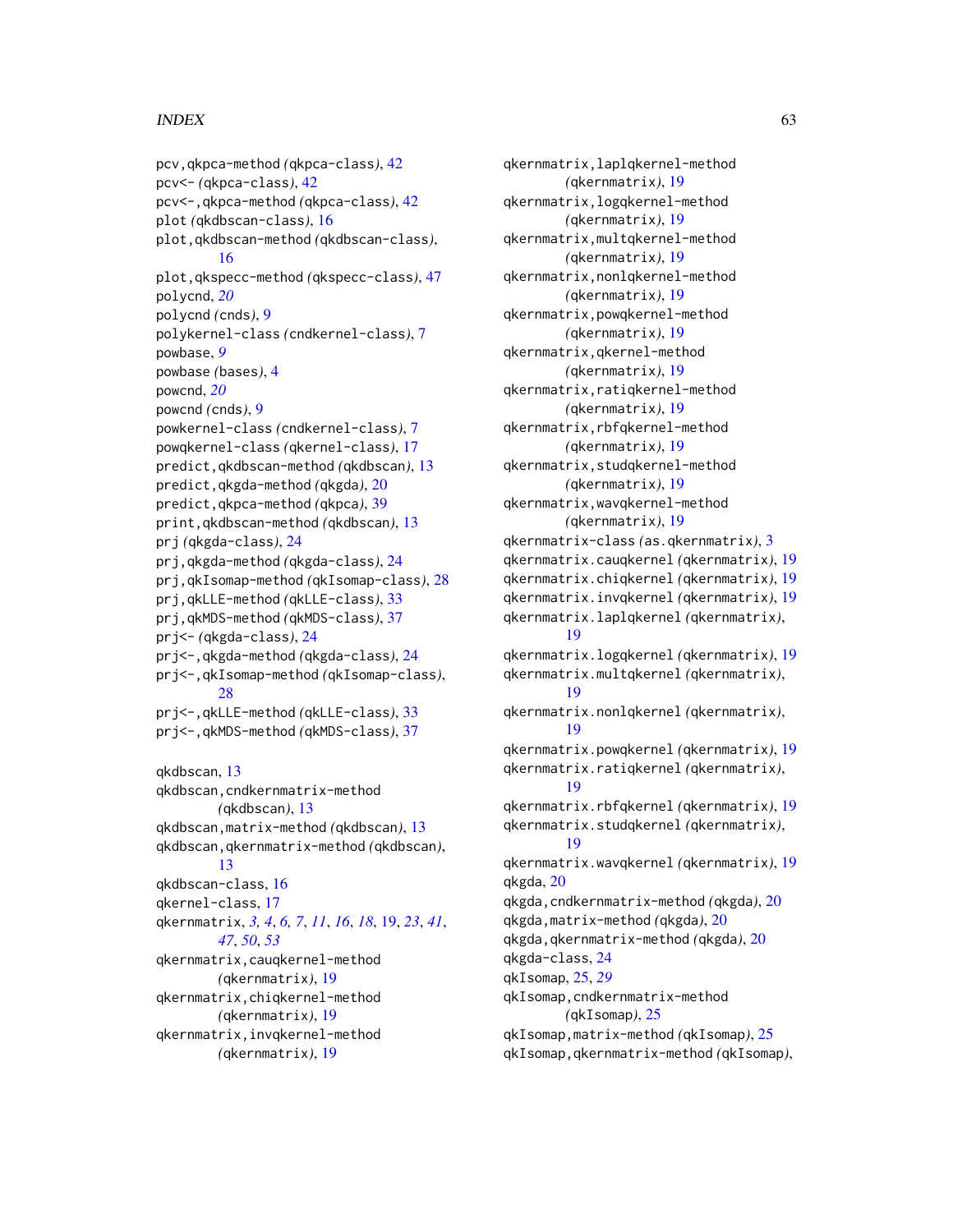#### [25](#page-24-0)

qkIsomap-class, [28](#page-27-0) qkLLE, [30](#page-29-0) qkLLE,cndkernmatrix-method *(*qkLLE*)*, [30](#page-29-0) qkLLE,matrix-method *(*qkLLE*)*, [30](#page-29-0) qkLLE,qkernmatrix-method *(*qkLLE*)*, [30](#page-29-0) qkLLE-class, [33](#page-32-0) qkMDS, [34,](#page-33-0) *[38](#page-37-0)* qkMDS,cndkernmatrix-method *(*qkMDS*)*, [34](#page-33-0) qkMDS,matrix-method *(*qkMDS*)*, [34](#page-33-0) qkMDS,qkernmatrix-method *(*qkMDS*)*, [34](#page-33-0) qkMDS-class, [37](#page-36-0) qkpca, [39,](#page-38-0) *[47](#page-46-0)* qkpca,cndkernmatrix-method *(*qkpca*)*, [39](#page-38-0) qkpca,formula-method *(*qkpca*)*, [39](#page-38-0) qkpca,matrix-method *(*qkpca*)*, [39](#page-38-0) qkpca,qkernmatrix-method *(*qkpca*)*, [39](#page-38-0) qkpca-class, [42](#page-41-0) qkprc-class, [43](#page-42-0) qkspecc, [44,](#page-43-0) *[48](#page-47-0)*, *[50](#page-49-0)* qkspecc,cndkernmatrix-method *(*qkspecc*)*, [44](#page-43-0) qkspecc,matrix-method *(*qkspecc*)*, [44](#page-43-0) qkspecc,qkernmatrix-method *(*qkspecc*)*, [44](#page-43-0) qkspecc-class, [47](#page-46-0) qkspeclust, [48](#page-47-0) qkspeclust,qkspecc-method *(*qkspeclust*)*, [48](#page-47-0) qpar *(*qkprc-class*)*, [43](#page-42-0) qpar,cndkernel-method *(*cndkernel-class*)*, [7](#page-6-0) qpar,qkernel-method *(*qkernel-class*)*, [17](#page-16-0) qpar,qkprc-method *(*qkprc-class*)*, [43](#page-42-0) qpar<- *(*qkprc-class*)*, [43](#page-42-0) qpar<-,qkprc-method *(*qkprc-class*)*, [43](#page-42-0) qsammon, [50,](#page-49-0) *[54](#page-53-0)* qsammon,cndkernmatrix-method *(*qsammon*)*, [50](#page-49-0) qsammon,matrix-method *(*qsammon*)*, [50](#page-49-0) qsammon,qkernmatrix-method *(*qsammon*)*, [50](#page-49-0) qsammon-class, [53](#page-52-0) qtSNE, [54,](#page-53-0) *[58](#page-57-0)* qtSNE,cndkernmatrix-method *(*qtSNE*)*, [54](#page-53-0) qtSNE,matrix-method *(*qtSNE*)*, [54](#page-53-0) qtSNE,qkernmatrix-method *(*qtSNE*)*, [54](#page-53-0) qtSNE-class, [57](#page-56-0)

ratibase, *[9](#page-8-0)* ratibase *(*bases*)*, [4](#page-3-0) raticnd, *[20](#page-19-0)* raticnd *(*cnds*)*, [9](#page-8-0) ratikernel-class *(*cndkernel-class*)*, [7](#page-6-0) ratiqkernel-class *(*qkernel-class*)*, [17](#page-16-0) rbfbase, *[9](#page-8-0)* rbfbase *(*bases*)*, [4](#page-3-0) rbfcnd, *[20](#page-19-0)* rbfcnd *(*cnds*)*, [9](#page-8-0) rbfkernel-class *(*cndkernel-class*)*, [7](#page-6-0) rbfqkernel-class *(*qkernel-class*)*, [17](#page-16-0) Residuals *(*qkIsomap-class*)*, [28](#page-27-0) Residuals,qkIsomap-method *(*qkIsomap-class*)*, [28](#page-27-0) Residuals,qkMDS-method *(*qkMDS-class*)*, [37](#page-36-0) Residuals<- *(*qkIsomap-class*)*, [28](#page-27-0) Residuals<-,qkIsomap-method *(*qkIsomap-class*)*, [28](#page-27-0) Residuals<-,qkMDS-method *(*qkMDS-class*)*, [37](#page-36-0) rotated *(*qkpca-class*)*, [42](#page-41-0) rotated,qkpca-method *(*qkpca-class*)*, [42](#page-41-0) rotated<- *(*qkpca-class*)*, [42](#page-41-0) rotated<-,qkpca-method *(*qkpca-class*)*, [42](#page-41-0) show,cndkernel-method *(*cndkernel-class*)*, [7](#page-6-0) show,qkernel-method *(*qkernel-class*)*, [17](#page-16-0) show,qkspecc-method *(*qkspecc*)*, [44](#page-43-0) studbase, *[9](#page-8-0)* studbase *(*bases*)*, [4](#page-3-0) studcnd, *[20](#page-19-0)* studcnd *(*cnds*)*, [9](#page-8-0) studkernel-class *(*cndkernel-class*)*, [7](#page-6-0) studqkernel-class *(*qkernel-class*)*, [17](#page-16-0) terms *(*qkprc-class*)*, [43](#page-42-0) terms,qkprc-method *(*qkprc-class*)*, [43](#page-42-0) terms<- *(*qkprc-class*)*, [43](#page-42-0) terms<-,qkprc-method *(*qkprc-class*)*, [43](#page-42-0) wavbase, *[9](#page-8-0)* wavbase *(*bases*)*, [4](#page-3-0) wavcnd, *[20](#page-19-0)* wavcnd *(*cnds*)*, [9](#page-8-0) wavkernel-class *(*cndkernel-class*)*, [7](#page-6-0) wavqkernel-class *(*qkernel-class*)*, [17](#page-16-0)

withinss,qkspecc-method *(*qkspecc-class*)*, [47](#page-46-0)

withinss *(*qkspecc-class*)*, [47](#page-46-0)